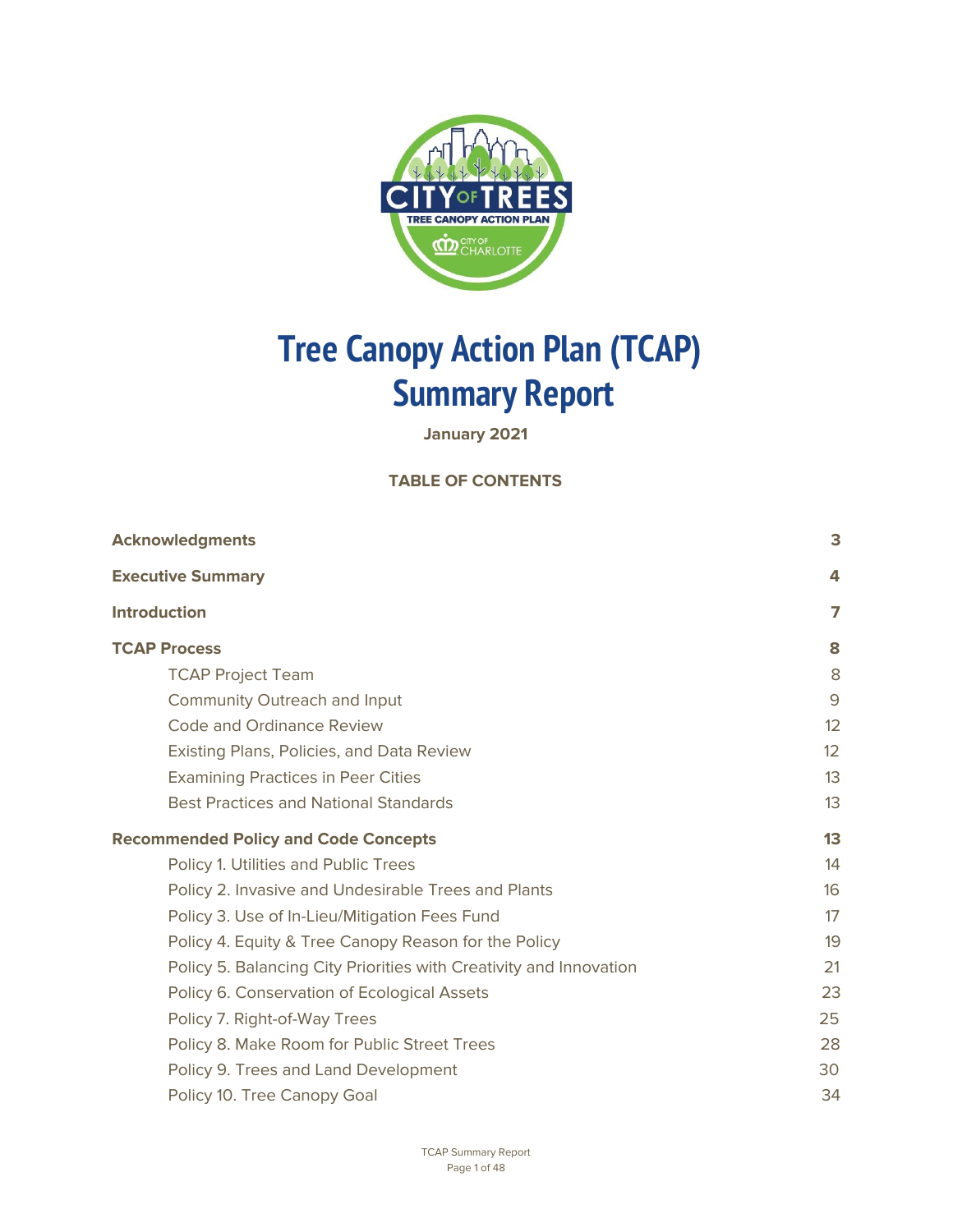| Tree Canopy Policy Incorporated within the Comprehensive Plan's Policy Framework | 37 |
|----------------------------------------------------------------------------------|----|
| CLT Future 2040 Comprehensive Plan Goals                                         | 37 |
| Goal 1: 10-Minute Neighborhoods                                                  | 37 |
| Goal 2: Neighborhood Diversity and Inclusion                                     | 38 |
| Goal 3: Housing Access for All                                                   | 38 |
| Goal 4: Transit- and Trail Oriented Development                                  | 38 |
| Goal 5: Safe and Equitable Mobility                                              | 38 |
| Goal 6: Healthy, Safe, and Active Mobility                                       | 39 |
| <b>Goal 7: Integrated Natural and Built Environments</b>                         | 40 |
| Goal 8: Diverse and Resilient Economic Opportunity                               | 42 |
| Goal 9: Retain Our Identity and Charm                                            | 42 |
| Goal 10: Fiscally Responsible                                                    | 42 |
| <b>Urban Forest Characteristics by Place Types</b>                               | 43 |
| Neighborhood 1                                                                   | 43 |
|                                                                                  |    |
| Neighborhood 2                                                                   | 44 |
| Parks & Preserves                                                                | 44 |
| Commercial                                                                       | 45 |
| Campus                                                                           | 45 |
| Manufacturing & Logistics                                                        | 45 |
| <b>Innovation Mixed-use</b>                                                      | 46 |
| Neighborhood Center                                                              | 46 |
| <b>Community Activity Center</b>                                                 | 47 |
| <b>Regional Activity Center</b>                                                  | 47 |

#### **Companion Documents (click links to view)**

- A. TCAP Public [Engagement](https://charlotteudo.org/wp-content/uploads/2021/01/Engagement-Report-final-CLT-TCAP.pdf) Report
- B. Existing Canopy [Conditions](https://charlotteudo.org/wp-content/uploads/2021/01/Existing-Conditions-Technical-Memo-final-CLT-TCAP.pdf) within the City of Charlotte
- C. Peer City Review Case [Studies](https://charlotteudo.org/wp-content/uploads/2021/01/Peer-city-review-final-CLT-TCAP.pdf)
- D. Charlotte, NC Forest Friendly Code and [Ordinance](https://charlotteudo.org/wp-content/uploads/2021/01/Forestry-Friendly-Code-and-Ordinance-Worksheet-final-CLT-TCAP.pdf) Review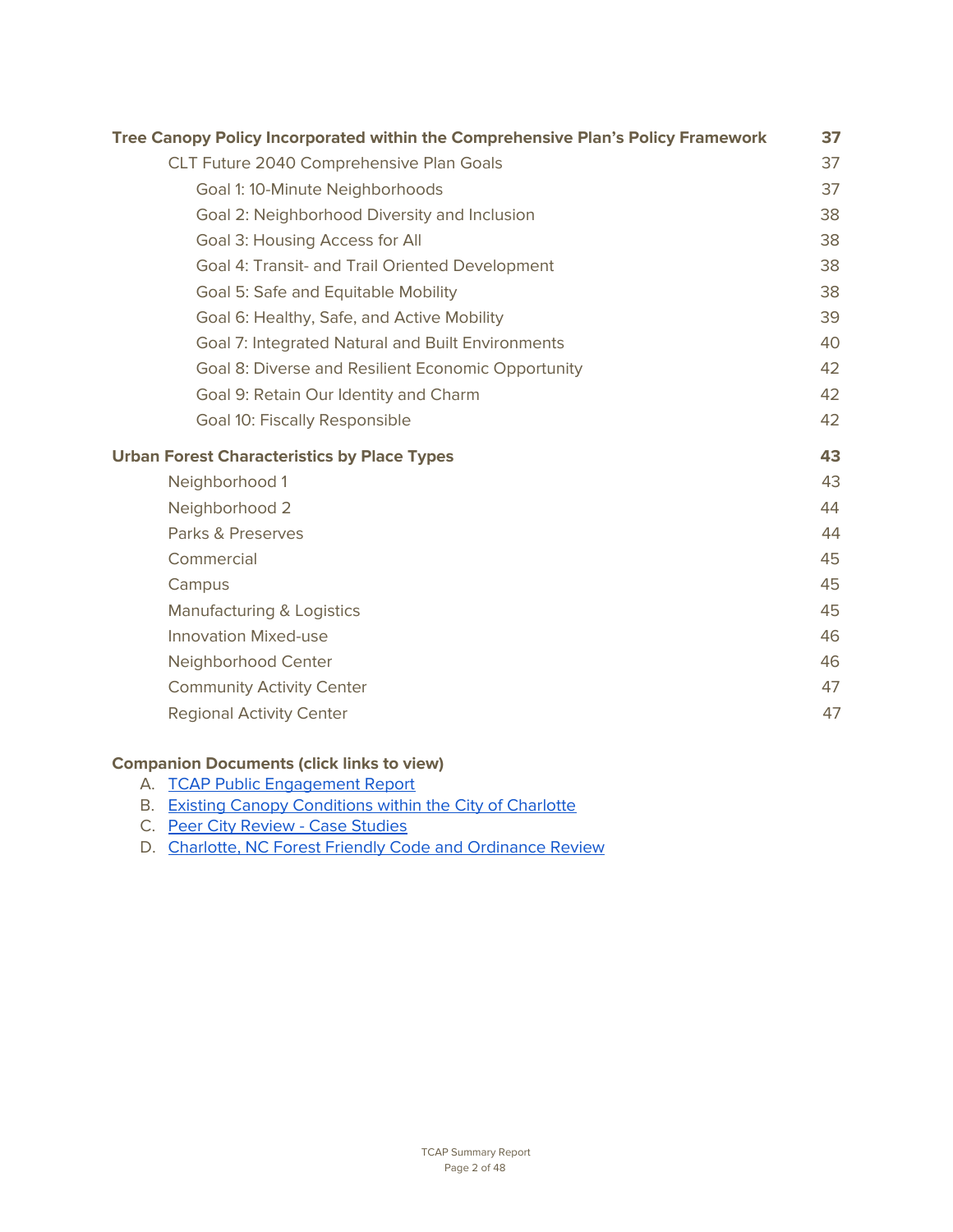# <span id="page-2-0"></span>**Acknowledgments**

Thank you to the many members of the community, City staff and consultants that participated in this important project. We would like to especially thank our working group of stakeholders:

Jay Banks, Banks Engineering Damon Barron, Business Owner Barbara Bleweis/Jennifer Fear, Mecklenburg Soil and Water Conservation District Amanda Byrum, Catawba Lands Conservancy Luis Campos, American Society of Civil Engineers Chuck Cole, Trees Charlotte Robie Collins / June Blotnick, Clean Air Carolina Hollie Colony, Urban Design Partners & Charlotte Section Chair of NC ASLA Mike Copeland, Little Diversified Architectural Consulting & Urban Land Institute Charlotte Nate Doolittle, Land Design Jim Gamble, Pavilion Development Company & Commercial Real Estate Development Association Thomas Happapuro, Design Resource Group & Charlotte Apartment Association Tobe Holmes, University City Partners Kim Hombs, Trees, Bees and All of These Mark Livingston, Arborguard Matt Lucarelli, Beacon Partners & Commercial Real Estate Development Association Bert Lynn, Park and Recreation, Mecklenburg County Mattie Marshall, Johnson C. Smith University Rob Nanfelt, Real Estate & Building Industry Coalition (REBIC) Joe Padilla, Smith Douglas Homes Charles Trowell/Cheryl Myers, Center City Partners David Whitley / Brandon Hogan, Charlotte Arborist Association Eric Zaverl, Sustain Charlotte

And thank you to Urban Canopy Works and Center for Watershed Protection for providing guidance and expertise throughout this project.

<span id="page-2-1"></span>

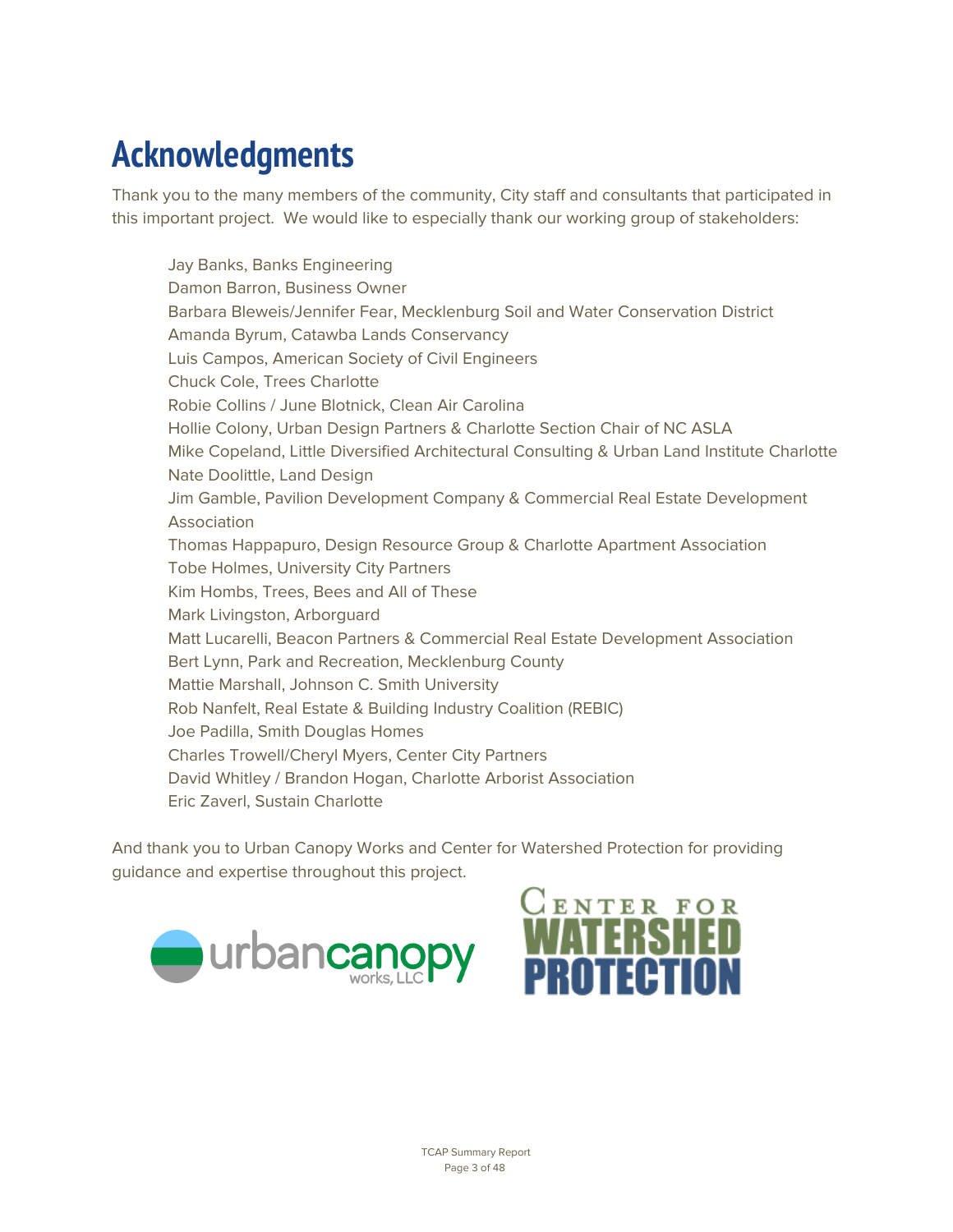# **Executive Summary**

The City of Charlotte's tree canopy cover has been studied, mapped, analyzed, and proven to benefit the citizens of Charlotte as well as many City planning, economic development, public health, equity, and resiliency goals and programs. Trees and other green and open spaces are central elements of the City's infrastructure contributing to livability and sustainability, connecting neighborhoods to create a sense of place, and uniquely addressing public health and welfare in Charlotte.

Because of the many valuable functions and co-benefits of this municipal asset, the Tree Canopy Action Plan (TCAP) project was initiated. Through an inclusive, thorough, and thoughtful process, this Plan provides recommendations for:

- New or revised urban forest management policies;
- Concepts to improve and unify the tree ordinance and other city codes;
- Supportive management and operations processes and resources needed to enact the Plan, and;
- Goals and Place Type descriptions to support the future growth of the City envisioned by the Charlotte Future 2040 Comprehensive Plan.

### The TCAP Process

The TCAP project was led by the staff of the Department of Planning, Design & Development (PD&D) and the Arborist Division of General Services. The process and outcomes were guided and built with input from community stakeholders, neighborhood leaders, and the general public. Consultants Urban Canopy Works, LLC and the Center for Watershed Protection provided project support with natural resource management, urban forest planning, and public engagement expertise.

The TCAP project's policy outcomes were formulated from the beginning to complement the City's Charlotte Future 2040 Comprehensive Plan; and the project also provided urban forest characteristics for the growth across the many unique Place Types within the City. Additionally, TCAP's recommended code concepts align with and inform the tree and natural resource ordinance language included in the City's ongoing Unified Development Ordinance (UDO) effort. The TCAP process spanned over 11 months and included:

- Review and analysis of existing codes and ordinances
- Review and analysis of existing plans, policies and data
- Examination of urban forest management policies, codes, and practices in peer cities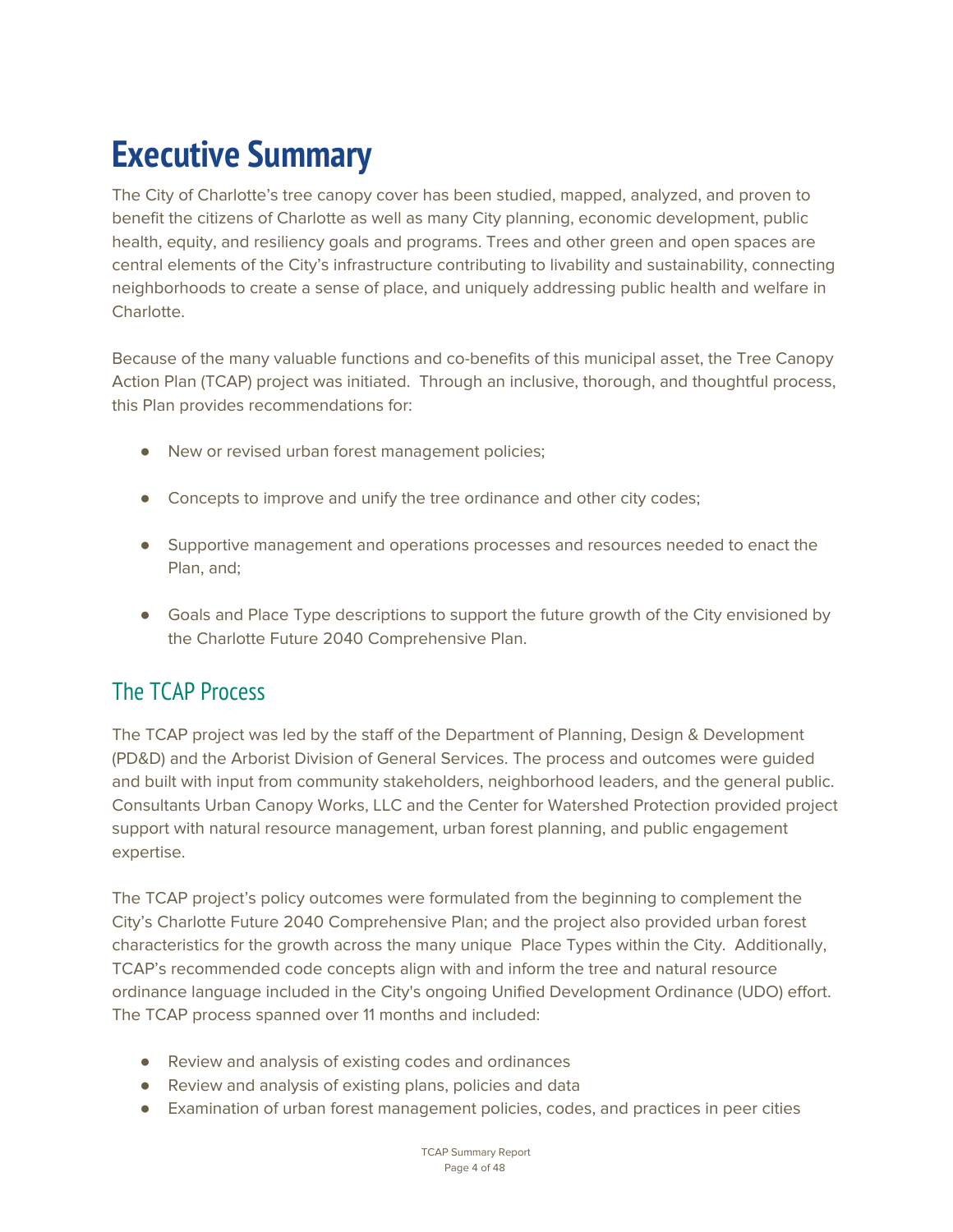- Integration of best practices and national standards
- Facilitation and analysis of stakeholder guidance
- Collection and analysis of community outreach data

### TCAP Results

**Community Engagement.** It was important to engage the community as a whole in the TCAP process. Outreach efforts gathered the opinions and ideas of nearly 4,000 citizens. A steadfast group of over 20 stakeholders discussed issues and provided guidance throughout the process.

**Comprehensive Plan Goals.** The TCAP project contributed to the development of the more general Comprehensive Plan's Goals, Objectives, and Polices so that the importance and value of the citywide tree canopy was integrated within each goal, as appropriate. Currently, the value and/or function of trees and tree canopy cover is referenced in eight of the ten major goals of the Comprehensive Plan.

**Place Type Characteristics.** As land development policies bear implications for both the built and natural environment, Place Types, as a component of the Charlotte Future 2040 Comprehensive Plan, serve as guiding policy for the City in its role as the authority over local land use and development decisions that shape our communities. The TCAP project provided a vision for the urban forest in each Place Type. For each of the 10 Place Types, TCAP provided input and language that speaks to the location, extent and role of trees, as well as how they will interact with the buildings and streets in each Place Type. The TCAP's Place Type recommendations also included a preliminary projection for the percentage of land area in each Place Type that should be covered by tree canopy.

#### **Urban Forest Management Policies, Code Concepts and Programmatic and Resource Needs.**

The TCAP process revealed important urban forest conditions and issues that could be addressed with new or revised policies and amendments to city codes. Adopting policies and enacting code amendments may likely require the City to change procedures, add or redistribute staff and funding resources, make other programmatic changes, and forge new partnerships within the city and the region. These key factors of success support each of the following 10 priority policies identified by the TCAP project.

- Policy 1. Utilities and Public Trees
- Policy 2. Invasive and Undesirable Trees and Plants
- Policy 3. Use of In-Lieu/Mitigation Fees Fund
- Policy 4. Equity & Tree Canopy Reason for the Policy
- Policy 5. Balancing City Priorities with Creativity and Innovation
- Policy 6. Conservation of Ecological Assets
- Policy 7. Right-of-Way Trees
- Policy 8. Make Room for Public Street Trees
- Policy 9. Trees and Land Development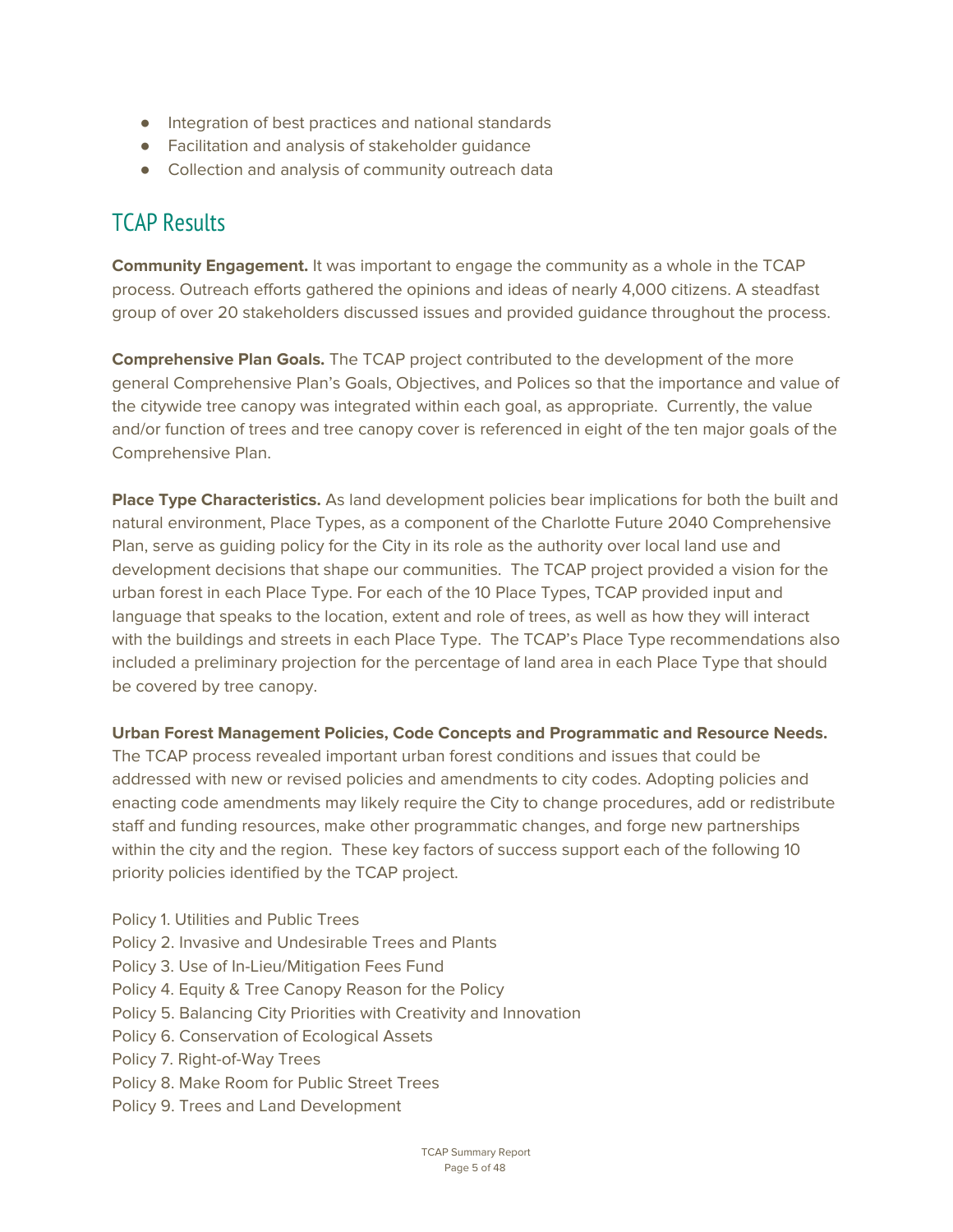Policy 10. Tree Canopy Goal

### TCAP as a Blueprint for Success

The TCAP project revealed that City leaders, staff, stakeholders, and citizens recognize that trees and other green and open spaces are central elements to connect urban places and create access to the natural environment in Charlotte; and that the urban forest and its connectivity in almost all aspects of the City generates resiliency, sustainability, and supports a livable and healthy Charlotte. The Tree Canopy Action Plan can therefore be considered a blueprint for action over the next two decades to support and successfully turn the Charlotte Future 2040 Comprehensive Plan's vision into reality, as well as to equitably and proactively expand the quality and quantity of the tree canopy for the benefit of all citizens of Charlotte.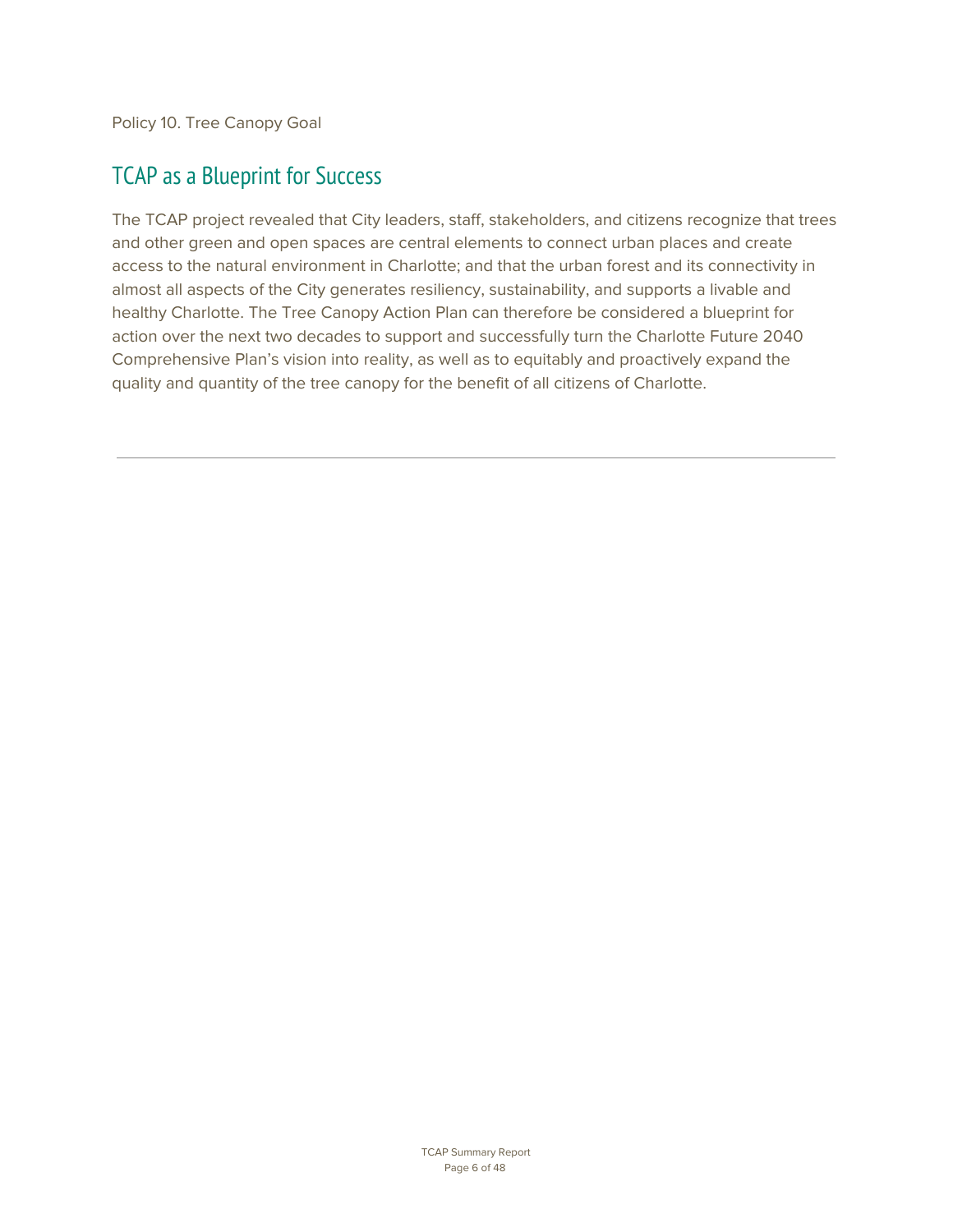# <span id="page-6-0"></span>**Introduction**

The City of Charlotte has one of the most expansive tree canopies in the country. This natural resource provides many tangible and intangible benefits to citizens that are currently valued to be more than \$335 million every year. And unlike other municipal assets, as the trees grow, the benefit value of trees also appreciates over time, making Charlotte's urban tree canopy an important and unique component of the livability, sustainability, and ambiance of the city.

As Charlotte continues to grow and develop, a plan is needed to sustain the city's tree canopy while simultaneously dealing with modern and costly urban challenges like stormwater management, urban heat island effects, public health issues, and economic development. Charlotte recognizes that trees help define the character of the city and can be low-cost, high-impact infrastructure that provides solutions to many urban challenges.

In 2020, the City of Charlotte embarked on its Tree Canopy Action Plan. Charlotte's Tree Canopy Action Plan (TCAP) is a citywide effort to define the vision, policies and legal framework for trees in the places we live, work and play. The action plan is a companion document to the Charlotte Future 2040 Comprehensive Plan that creates a policy framework for urban forest management to better define actions to preserve, restore and enhance the canopy. TCAP will continue the work of past tree-related initiatives, including the 2017 Urban Forest Master Plan (UFMP). Additionally, TCAP will serve as a guide in the upcoming Unified Development Ordinance (UDO) by recommending a set of ordinance concepts that will align and improve natural resource ordinance language included in the UDO. The symbiotic balance between these all these opportunities will define the most desirable outcomes for growth in the City, accommodating both a verdant natural environment and a vibrant urban environment.

The project relied on extensive community and stakeholder input from industry and community leaders to inform the development of policy and regulatory recommendations. It also based recommendations on scientific and demographic data, and standards and best management practices for municipal operations and urban tree management. As such, the process was a creative, thorough, and thoughtful approach to finding a sustainable way to allow the city to grow, serve the best interest of the citizens, provide long-term benefit for all of Charlotte's neighborhoods, and simultaneously maintain its valuable tree canopy.

The TCAP project revealed that City leaders, staff, stakeholders, and citizens recognize that trees and other green and open spaces are central elements to connect urban places and create access to the natural environment in Charlotte; and that the urban forest and its connectivity in almost all aspects of the City generates resiliency, sustainability, and supports a livable and healthy Charlotte. The Tree Canopy Action Plan can therefore be considered a blueprint to support and successfully turn the Comprehensive Plan 2040's vision into reality.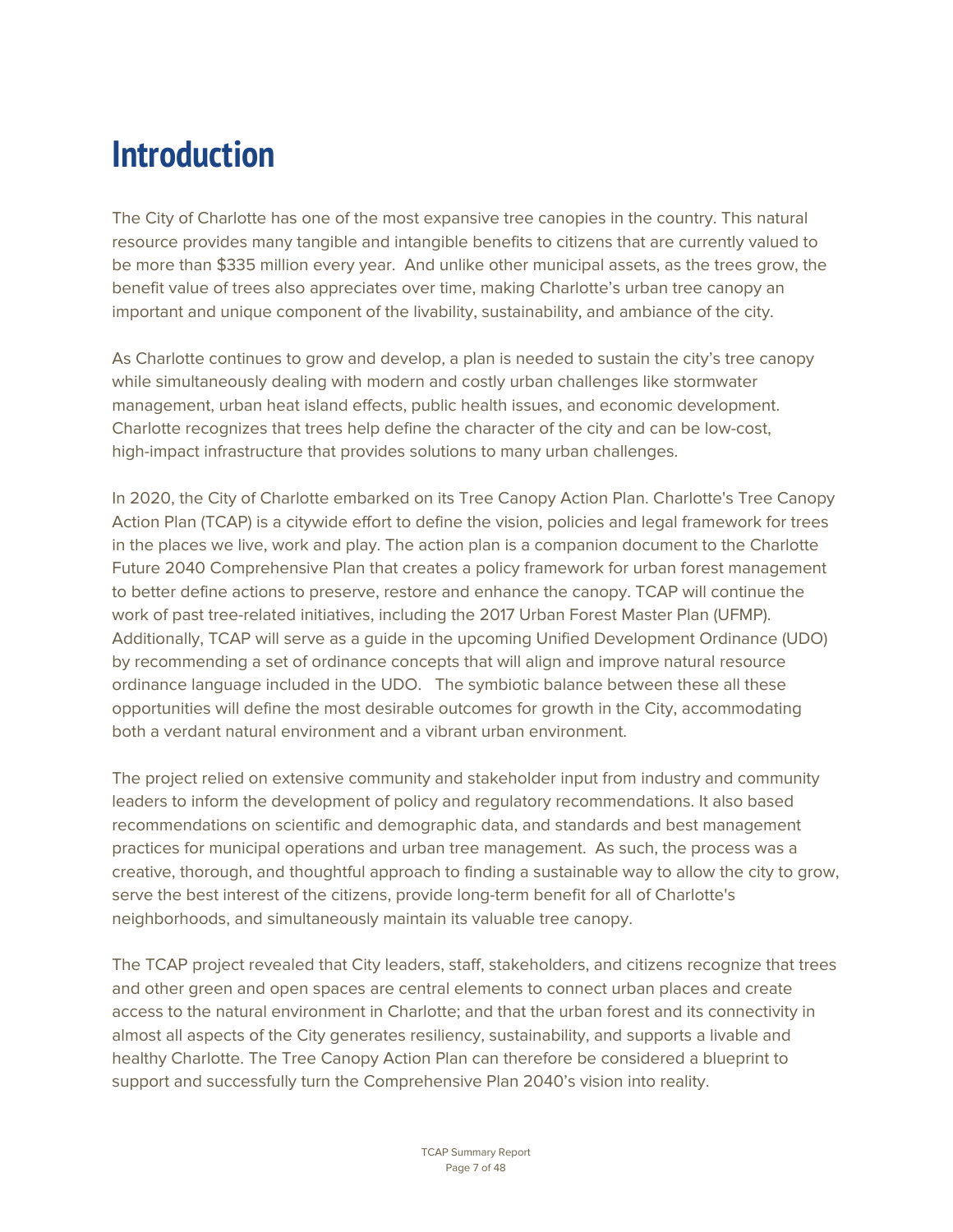This Tree Canopy Action Plan Report presents:

- a brief description of the TCAP process,
- the resulting recommended tree management policies, code concepts, and programmatic resources needed for implementation,
- suggested Comprehensive Plan 2040 goal statements that acknowledge trees and tree canopy, and
- proposed urban forest characteristics for each Place Type, and
- companion documents with detailed information on the public outreach efforts, code and ordinance reviews, peer city review, and data analyses.



# <span id="page-7-0"></span>**TCAP Process**

The Tree Canopy Action Plan was completed using a thorough and balanced process based on science, data, community voices and values, and local and regional standards for proactive urban forest management.

# <span id="page-7-1"></span>**TCAP Project Team**

The TCAP project was led by a core team of city staff and consultants. City agencies represented on the project team included members from Planning, Design & Development, Landscape Management, and Charlotte Communications and Marketing. Urban Canopy Works, an urban forest management planning firm, and the Center for Watershed Protection, a non-profit organization dedicated to fostering responsible land and water management, joined City staff on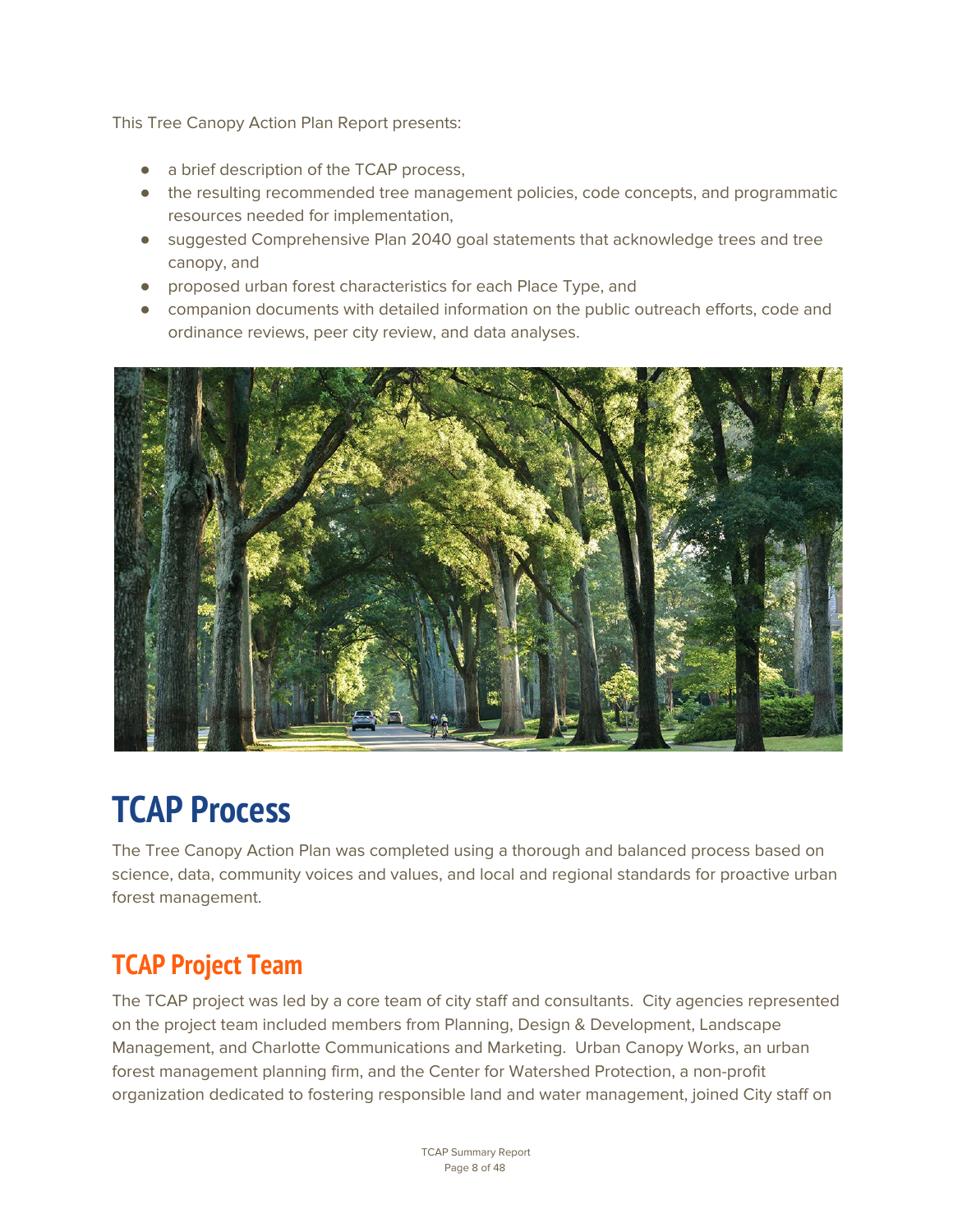the core team. Additionally, the TCAP team reached out to and coordinated with the Comprehensive Plan's consultants, staff, and stakeholders.

# <span id="page-8-0"></span>**Community Outreach and Input**

Municipal policies, and ultimately codes and ordinances, should have the wants and needs of the citizens as their foundation. Charlotte's policies about the urban forest and other natural assets need to be "the community's policy" so that the City can execute its duties for the benefit of and expectations of the citizens. When policies and codes are based on informed community input, citizens are able to hold the City accountable and progress toward goals can be better measured. The following describes the community outreach efforts of the TCAP project and the input that was gathered.

### TCAP Stakeholder Working Group

In addition to the project team, a 20+ member stakeholder working group was formed with a variety of community leaders from Charlotte, representing environmental organizations, the development community, neighborhoods, environmental and community non-profits, and regional partners (a full list can be found on the TCAP Public Engagement Report). Twelve virtual bi-weekly meetings were held between June and December 2020 to discuss the TCAP project's goals, policy options, code concepts and public engagement efforts. Individual interviews with some stakeholders were also conducted. around the TCAP project.

### Broader Community Engagement

A primary component of the TCAP development process was centered on obtaining the public's concerns and priorities related to trees and tree management in Charlotte. Multiple outreach avenues were used to obtain this information. Unfortunately, because of the COVID19 crisis, the many in-person community engagement events that were originally planned had to be reworked into a format that protected the health of Charlotte residents. The revised formats were primarily virtual online methods that are briefly described below and are described in full in the **[TCAP](https://charlotteudo.org/wp-content/uploads/2021/01/Engagement-Report-final-CLT-TCAP.pdf)** Public [Engagement](https://charlotteudo.org/wp-content/uploads/2021/01/Engagement-Report-final-CLT-TCAP.pdf) Report.

● **Neighborhood Roundtables.** Virtual neighborhood roundtables were hosted to create a space for small group conversations (4-5 neighborhood leaders at a time) on a range of tree canopy topics, including the direction of Charlotte's tree policies.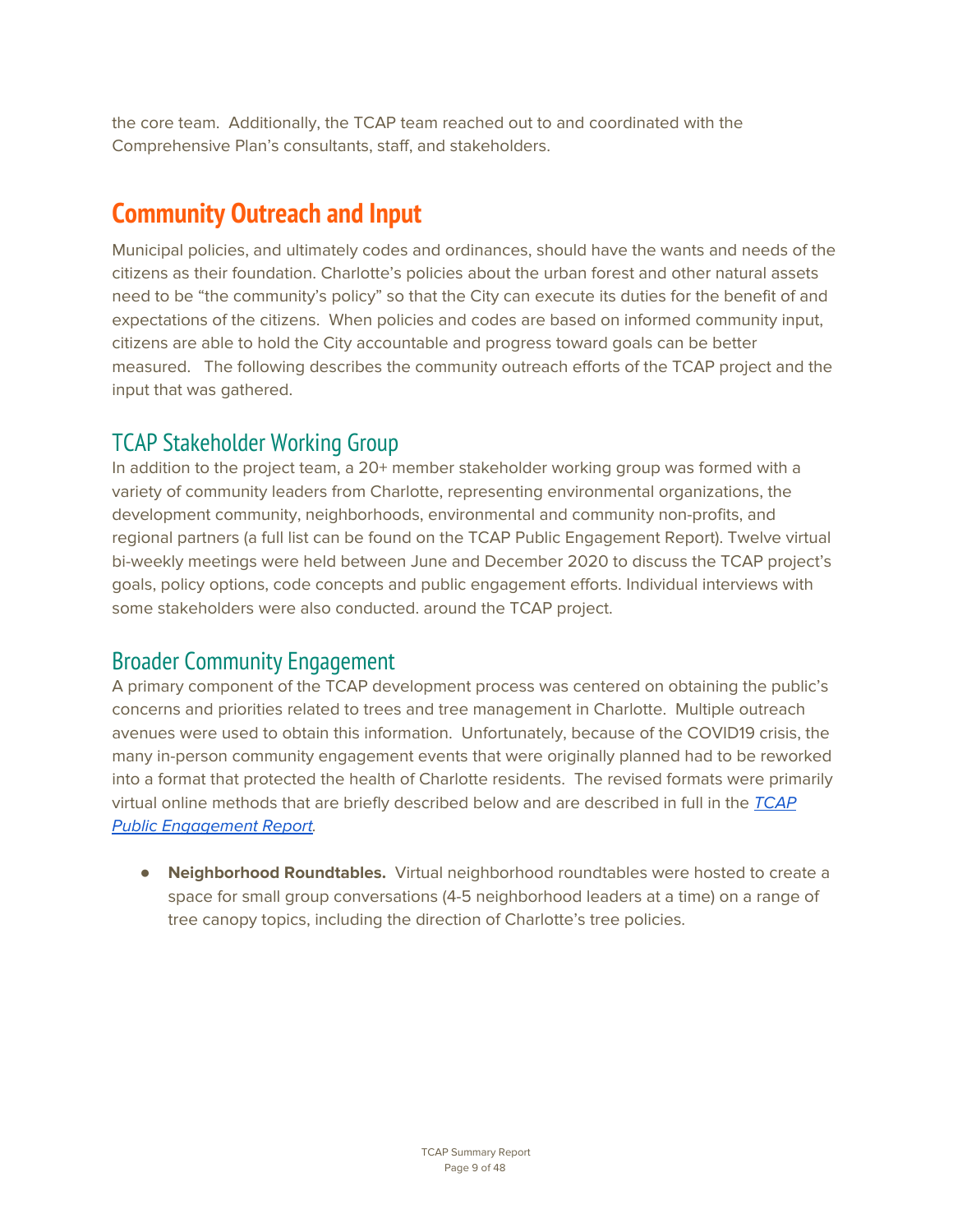- **Online Survey & Short Educational Videos.** An 8-question public survey with an open-ended comment feature launched in September 2020. With the goal of engaging a wide range of Charlotte residents in the future of the city's urban forest, insight was gleaned on the public's priorities and needs related to tree canopy, their impressions of the city's canopy cover, and the most critical challenges and potential solutions. Over a 6 week period, over 2,420 people responded, with over 1,797 additional comments submitted. Because in-person events were not possible in 2020, the team also developed a series of bi-lingual education videos.
- **Live Q&A Session.** An online live Q&A session was held on October 1, 2020 and streamed through YouTube and Facebook Live. The event included a 20 minute presentation on an overview of the TCAP project and timeline, Charlotte's latest tree canopy data, and the solutions being considered as a part of the TCAP, followed by Alyson Craig (Deputy Planning Director) and Tim Porter (Chief Urban Forester) responding to questions received by the public as they came in.

City of Charlotte, NC ▶ Tree Canopy Action Plan (TCAP) Public Survey

#### PLEASE ANSWER THESE 8 QUESTIONS ON CHARLOTTE TREE CANOPY.

VIDEO #1 The Story of Tree Canopy in Charlotte



VIDEO #1 La Historia de la Corbertura Arbórea en Charlotte



● **Other Outreach Efforts & Media Coverage.** Other opportunities to get the message out and obtain

public input on trees in Charlotte included social media posts, newspaper articles, guest appearances, socially-distanced small group tours, and other special events.

#### **Combined, the TCAP engagement avenues reached a total of 3,972 community members.**

- Half of respondents were aware of the city's current canopy goal (50% by 2050)
- Half of respondents were happy with the tree canopy in their own neighborhoods, though over 80% of respondents believe that more tree canopy is needed citywide.
- The biggest need in their own neighborhood was 1) tree maintenance, 2) preservation of existing canopy, and 3) protection from development.
- The biggest need citywide centered on 1) preservation, and 2) maintenance.
- The biggest need in underserved areas was cited to be 1) more planting, 2) more maintenance, followed by 3) preservation in development.
- 69% of respondents support regulating tree removal on private property.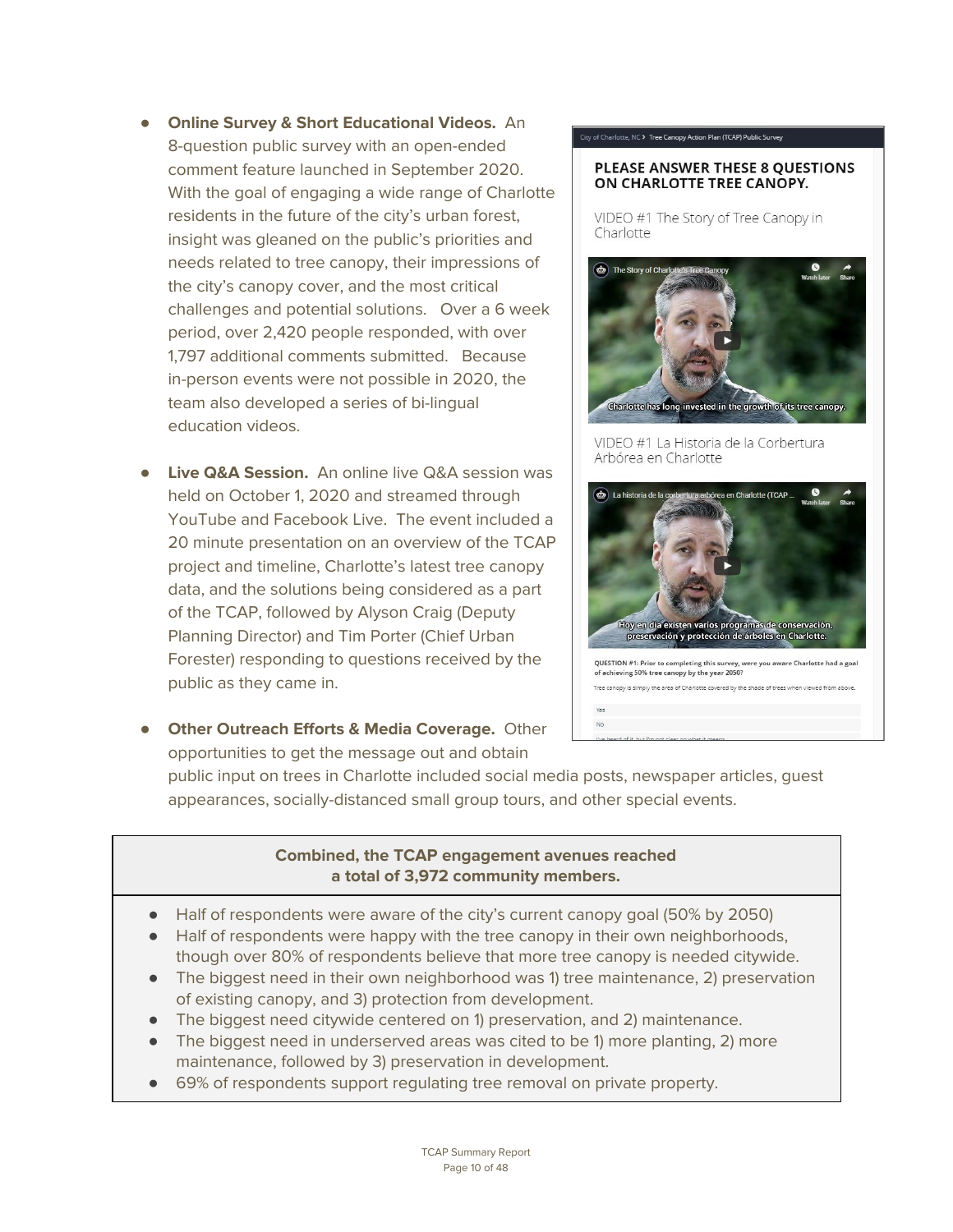### Public Input and Response Themes

Major themes that emerged from the public outreach are listed here, and discussed in more detail in the companion document:

- 1. **Stop Clearcutting in Development - Preserve First.** This category of comments was by far the most prominent theme from the written comments received, with most centering around stopping the clearcutting and other destruction happening in development.
- 2. **Tree Planting Concerns.** Many comments were received focused on tree replacement planting, as well as planting work overall. These can be broken into two sentiments need for quantity as well as quality of what is put in.
	- a. **Quantity Issue: trees aren't being replaced fast enough.**
	- b. **Quality Issue: ensure quality trees are planted.** Comments on which species were actually being planted as replacements and where planting is occurring. Ex. pears (invasive) and crepe myrtles do not replace an 80 year old oak removed.
- 3. **Concerns Related to Sources of Canopy Loss/Damage Beyond Development.** Beyond development, there was a broad group of comments focusing on concern for the loss of trees to other forces in play - an aging canopy, storms and damage from utilities were specifically called out.
	- a. **Aging Canopy**
	- b. **Loss of Trees to Storms**
	- c. **Damage from Utility Activity**
- 4. **Better Care & Maintenance for both Private and City-Managed Trees.** More tree maintenance needed on both public and private property is needed. This was also ranked as the most pressing need by survey respondents.
- 5. **Solutions Needed for Tree Canopy Inequity and Assistance for Those Without Means.** Respondents submitted a variety of comments dealing with the need for addressing equity in tree canopy cover and maintenance.
	- a. **Call to Address Canopy Inequity.** Existing tree canopy in Charlotte is not equitably distributed.
	- b. **Maintenance Assistance Needed/Ideas.** Comments highlighting the issue, as well as suggested solutions centered around an assistance program for private property tree maintenance for low income or high need residents of Charlotte. Other ideas: providing trees to plant on private property, cost sharing programs to provide access to arborist expertise (unbiased).
- 6. **Trees Are Part of our City's Identity & Quality of Life.** Comments conveying the importance of tree canopy to the various aspects of quality of life and city identity.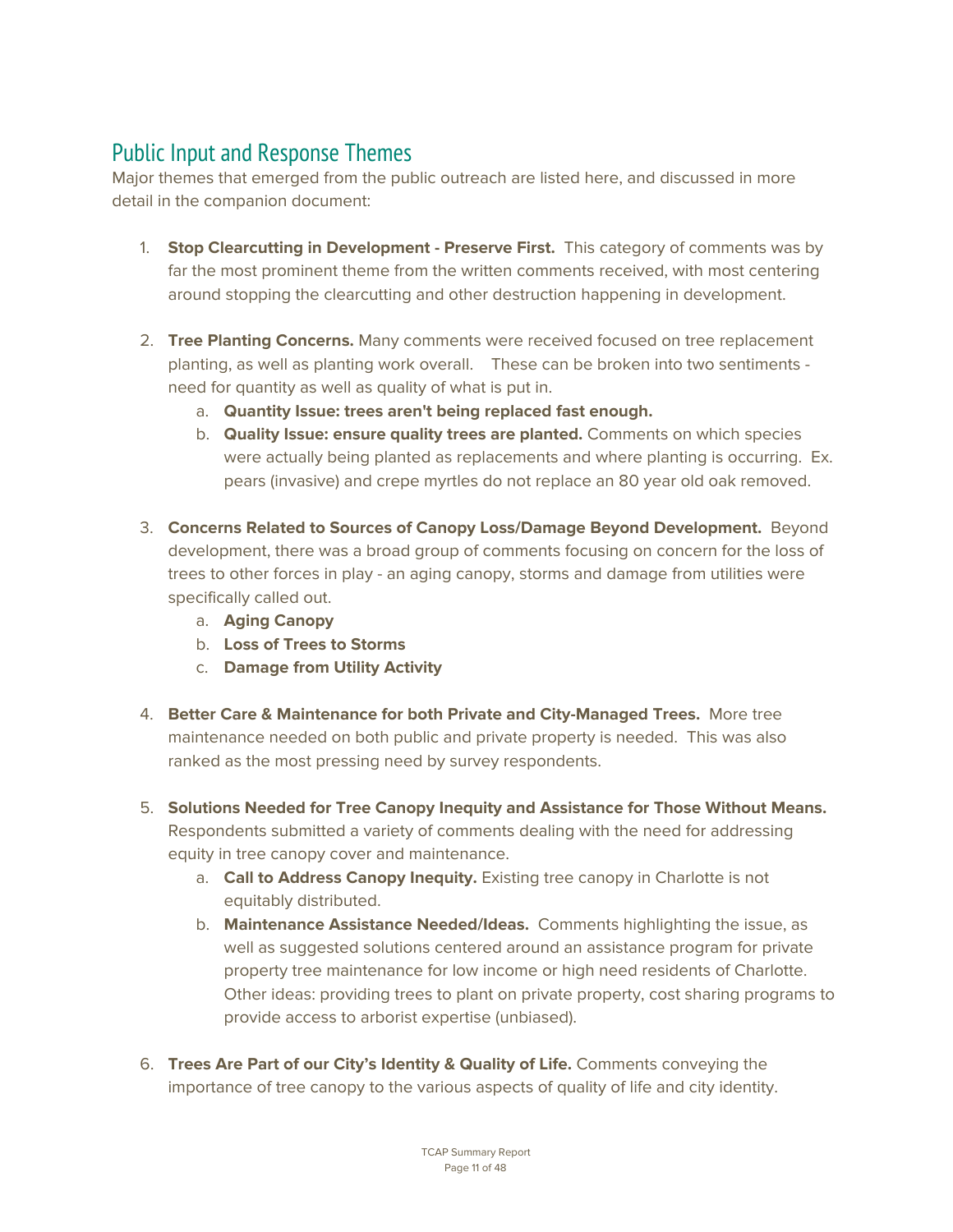- a. **Quality of Life (walkability, health, noise).** Highlighting the connection between trees and quality of life and walkability of Charlotte. Multiple neighborhood representatives also mentioned the need for buffer planting along busy roads and highways for noise and pollution mitigation.
- b. **Loss of Key City Feature or Identity.** A sentiment related to the ongoing loss of one of the features (trees and other green aspects) that people identify with loving their city (moving here or native to the area).
- 7. **Need for Tree Company Certification.** Comments asking for a kind of vetting system to help evaluate private tree services to reduce the amount of removals that occur due to uneducated or unethical tree services in Charlotte.
- 8. **Need for Possible Increase in Private Property Tree Protection.** Almost 70% of the survey respondents cited in the multiple choice survey question that they would support some type of protections to place on trees on private property. Conversely, most neighborhood roundtable participants expressed understanding of the reason for exploring this protection measure, but did not think it would go over well in their communities, citing reasons such as financial burdens it may create, as well as infringing on private property rights.

All of the outreach events, efforts, and findings are detailed in the companion document TCAP Engagement Summary Report.

## <span id="page-11-0"></span>**Code and Ordinance Review**

An important initial task was to review the City's ordinances and development regulations to determine their impacts on tree canopy, as well as to identify strengths and gaps in existing codes. Staff from the Center for Watershed Protection reviewed 12 existing codes, considered the strength or weaknesses of applicable provisions, and summarized the findings in a Memorandum. The memorandum presents the review methodology, results for the City, and preliminary recommendations for future ordinance or policy changes, and can be found in the companion document Charlotte, North Carolina Forest Friendly Codes and [Ordinances](https://charlotteudo.org/wp-content/uploads/2021/01/Forestry-Friendly-Code-and-Ordinance-Worksheet-final-CLT-TCAP.pdf) Review.

## <span id="page-11-1"></span>**Existing Plans, Policies, and Data Review**

All available and applicable city plans, policies, and data were accessed and analyzed to inform the policy and code recommendations of this project. Primary sources included: Comprehensive Plan 2040 draft; Charlotte City Council's 2011 Environment Focus Area Plan; Preserving and Enhancing Our "City of Trees" Through Establishment of a Tree Canopy Goal; Charlotte Urban Forest Master Plan; Charlotte Tree Canopy Assessment Report; urban tree canopy mapping data; and city demographic data. Additional analysis of existing urban forest data were also performed and provided to staff.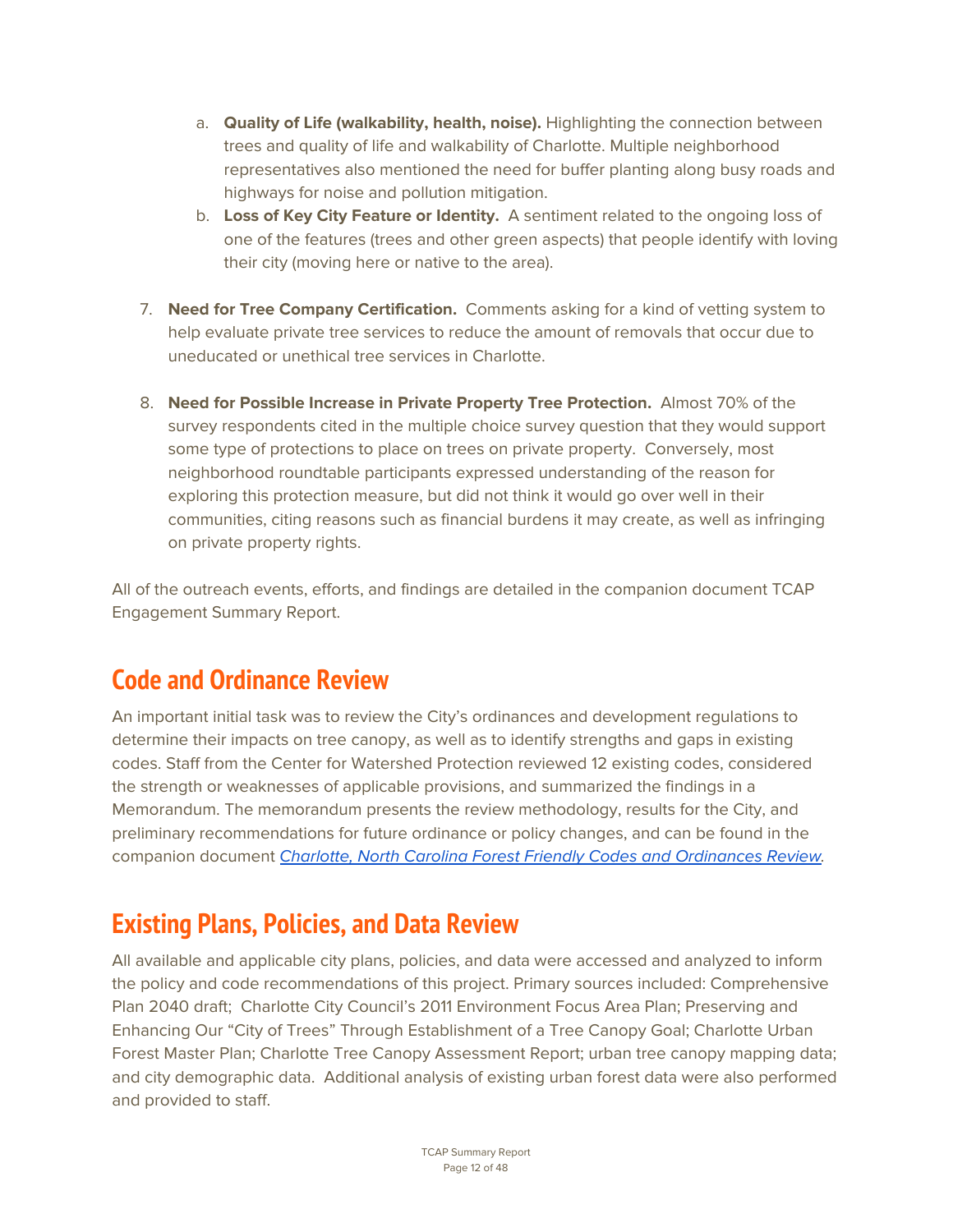# <span id="page-12-0"></span>**Examining Practices in Peer Cities**

To assist in policy and code planning to improve urban forest canopy and its management, it can be valuable to compare Charlotte's practices and performance with those of other cities. The resulting information can reveal strengths as well as opportunities for improvement in Charlotte, and can be made part of the conversation with citizens, elected officials, and city staff to explore specific issues.

Selection of the peer cities was based on criteria provided by City staff. Information on potential peer cities ultimately led to the selection of Raleigh, NC; Austin, TX; Atlanta, GA; and Washington, DC. Discussion with the peer cities focused on the following priority topics: regional relationships, land development and trees, management of trees on private property, trees and stormwater, mitigation fees, and how the cities are addressing issues of equity when planning for their urban trees. The full report is found in the companion document Peer City Review - Case [Studies.](https://charlotteudo.org/wp-content/uploads/2021/01/Peer-city-review-final-CLT-TCAP.pdf)

### <span id="page-12-1"></span>**Best Practices and National Standards**

The TCAP project analyzed data and information, and developed recommended policies and code concepts, with the context of adherence to local, regional, and national standards and best practices for both urban forest management and policy-making. Examples of sources for these standards include the International Society of Arboriculture, American National Standards Institute, American Planning Association, American Public Works Association, State of North Carolina, and the U. S. Environmental Protection Agency.

# <span id="page-12-2"></span>**Recommended Policy and Code Concepts**

Building on the Comprehensive Plan's efforts, the TCAP process revealed important urban forest conditions and issues that could be addressed with new or revised policies. If these policies are adopted, then amendments to City codes are necessary in many cases, and the TCAP project has recommended those.

Adopting policies and enacting code amendments also will require the City to change procedures, add or redistribute staff and funding resources, make other programmatic changes, and forge new partnerships within the city and the region. These programs, resources and processes have been identified and are presented in support of the following 10 priority policies identified by the TCAP project.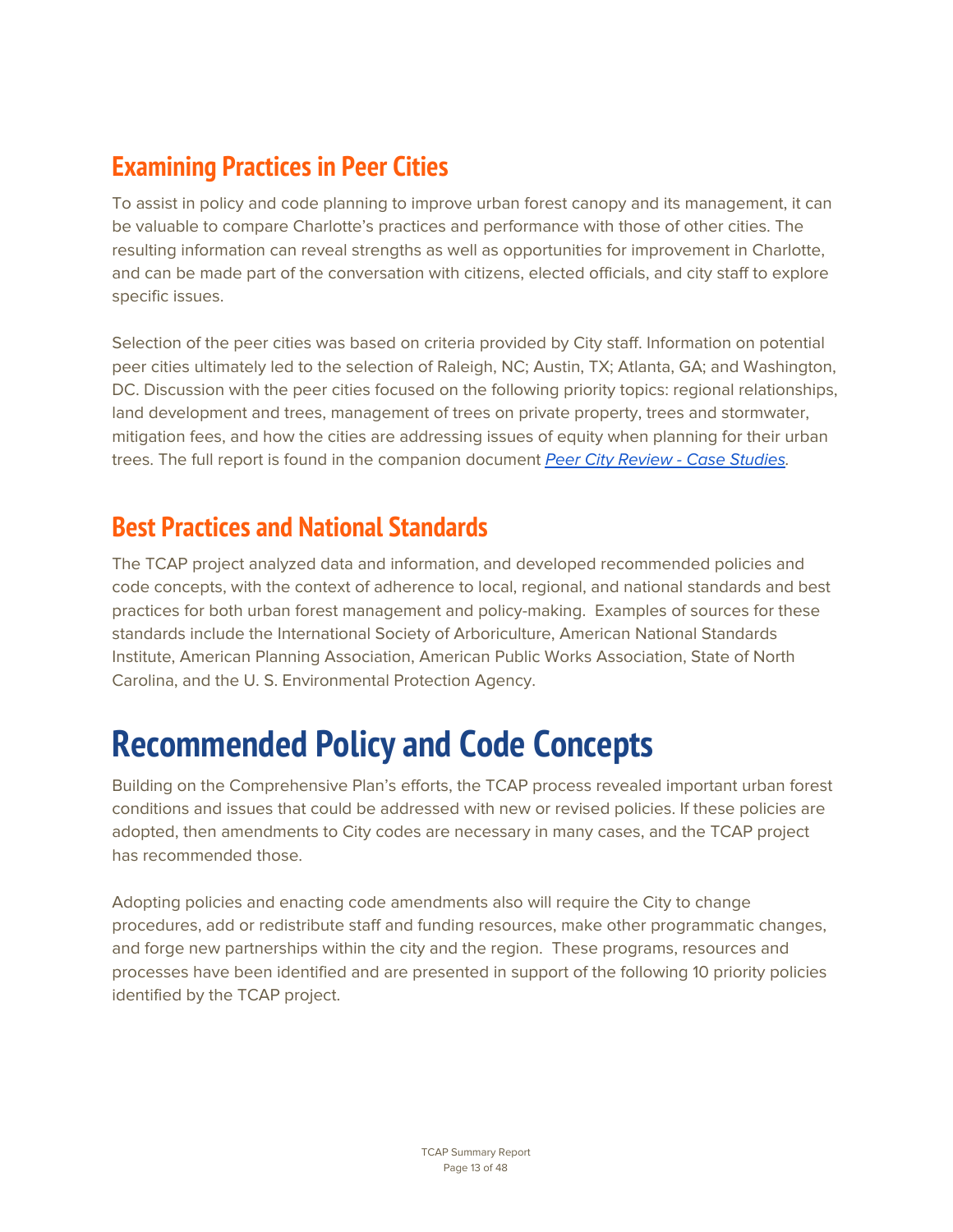# <span id="page-13-0"></span>**Policy 1. Utilities and Public Trees**

**Reason for the Policy.** The City of Charlotte recognizes that, like trees, construction, expansion, and repair of above-ground and below-ground utilities is critical for the safety and health of our citizens and the growth of our city. In Charlotte, trees and utilities often share the same space in the right-of-way and on private properties, and that leads to conflicts, and usually in the loss of trees. Keeping public safety as the priority, there is a need for a policy that better defines the City's position on tree and utility conflicts, and for the City to provide the resources to enforce that policy.

**Relationship to 2040 Comprehensive Plan:** Derived from and supports Goal 7.

**Stakeholders and Citizen Input:** The citizens and stakeholders support a more proactive and coordinated approach to resolving tree and utility conflicts. They have expressed dissatisfaction with the quality of pruning work performed on public trees.

NOTE: Though the Tree Canopy Action Plan will not be adopted by City Council as a standalone policy, the Plan recommends the following policy statement that is aligned with the Charlotte Future 2040 Comprehensive Plan, Urban Forest Master Plan, and community input and values.

#### **POLICY STATEMENT RECOMMENDATION**

The City expects both municipal and private utility companies to treat our rights-of-way, parks, and other public properties as ecosystems and therefore use best practices and innovative solutions to protect and care for the natural resources we have been entrusted to manage by our citizens.

- It is the City's policy that on public property, **no tree will be planted that will significantly interfere with the safety or function of the overhead utility,** and trees will be planted a sufficient distance away from underground utilities and stormwater conveyances as specified in the Guidelines Manual. The City's goal is to enact codes, policies, and provide guidance to reduce tree and utility conflicts.
- Other than in emergencies, when affecting public trees either by root disturbance or crown pruning, a **utility shall observe good arboricultural practices**, as specified by any City of Charlotte-issued permits, International Society of Arboriculture and the American National Standards Institute (ANSI) A300 Standards.
- Utility companies subject to the jurisdiction of the **North Carolina Utilities Commission may perform pruning, repair and other work** as necessary to comply with the safety regulations of the Commission and to maintain a safe operation of their facilities without a permit or fee**. However, they shall notify the City of Charlotte** prior to taking action as required by the City's permit standards. The City shall cause such pruning or other work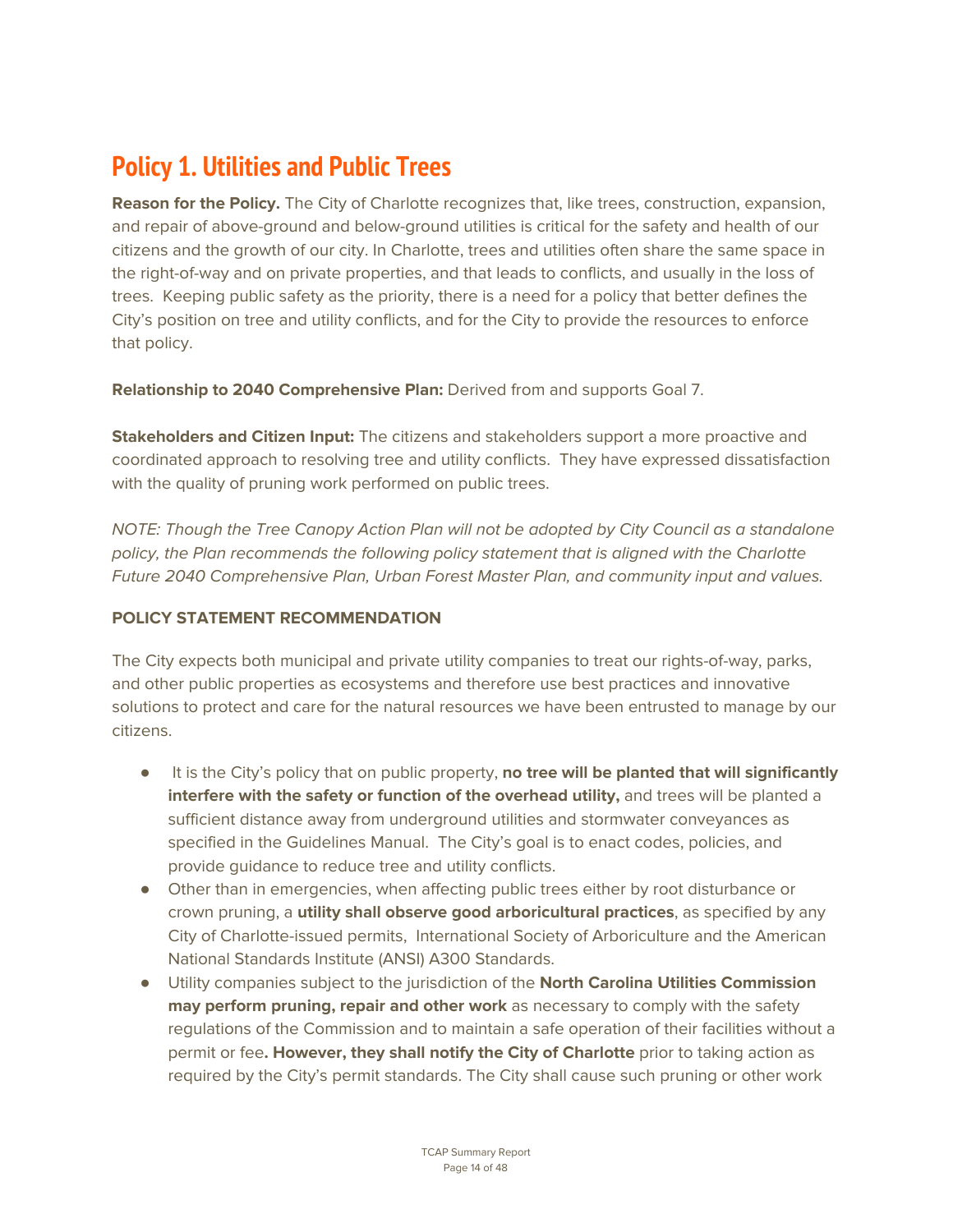to be approved and subsequently inspected, when appropriate, to ensure good industry practices are followed.

● **The City Arborist has the authority to stop** any tree pruning, or maintenance or repair practices performed by a utility or their contractors if such practices are not following approved permits or agreements and/or City and industry standards, and the City can potentially collect compensatory damage payments for public trees damaged or destroyed.

#### **RELATED CODE CONCEPTS**

- **Authority Clarification.** Retain and/or refine the language in the tree ordinance that specifically describes the City's authority to regulate the actions of utility companies on public rights-of-way and other property.
- **National Standards.** Specify that utility companies may only perform tree pruning for utility clearance using national arboricultural and safety standards.
- **Annual Permitting.** Consider requiring utility companies to obtain an annual permit to perform their cyclical clearance pruning maintenance work.

#### **PROCEDURAL ISSUES/NEEDS**

- **Guidelines Manual.** Create a manual that includes information and guidance such as utility pruning standards acceptable to the City, a synthesized list of approved and appropriate tree species for planting near aerial utilities, minimum distances for tree planting near underground utilities, and that references current arboricultural standards.
- **Staff & Resources Needed.** Ensure City staff engaged with tree and utility issues are trained and provided the resources necessary to be responsive, professional, and safe.
- **Communications, Inspections and Awareness.** Establish a communication and inspection protocol with utility companies whereby advance notice is given to the City, pre-work inspections are made, and tree pruning and removals decisions are mutually agreed to. Develop and implement an engagement strategy aimed at increasing awareness in the utility industry relative to City of Charlotte tree canopy issues.

#### **OTHER NOTES, PROGRAMMATIC RELATED ITEMS, AND/OR RESOURCES NEEDED**

#### **● Partnerships**

- Partner with controlling utilities on public education campaigns with various important messages such as "Right Tree, Right Place" and "Call Before You Dig."
- Explore a partnership with nonprofits and utility companies to participate in the Energy Saving Trees program of the Arbor Day Foundation.
- Using street tree inventory data, explore if controlling utility companies can assist the City with tree removal tasks which can support the cyclical maintenance program.
- **Design in Development.** Developers should be incentivized/encouraged to use innovative designs and techniques to minimize tree/utility conflicts.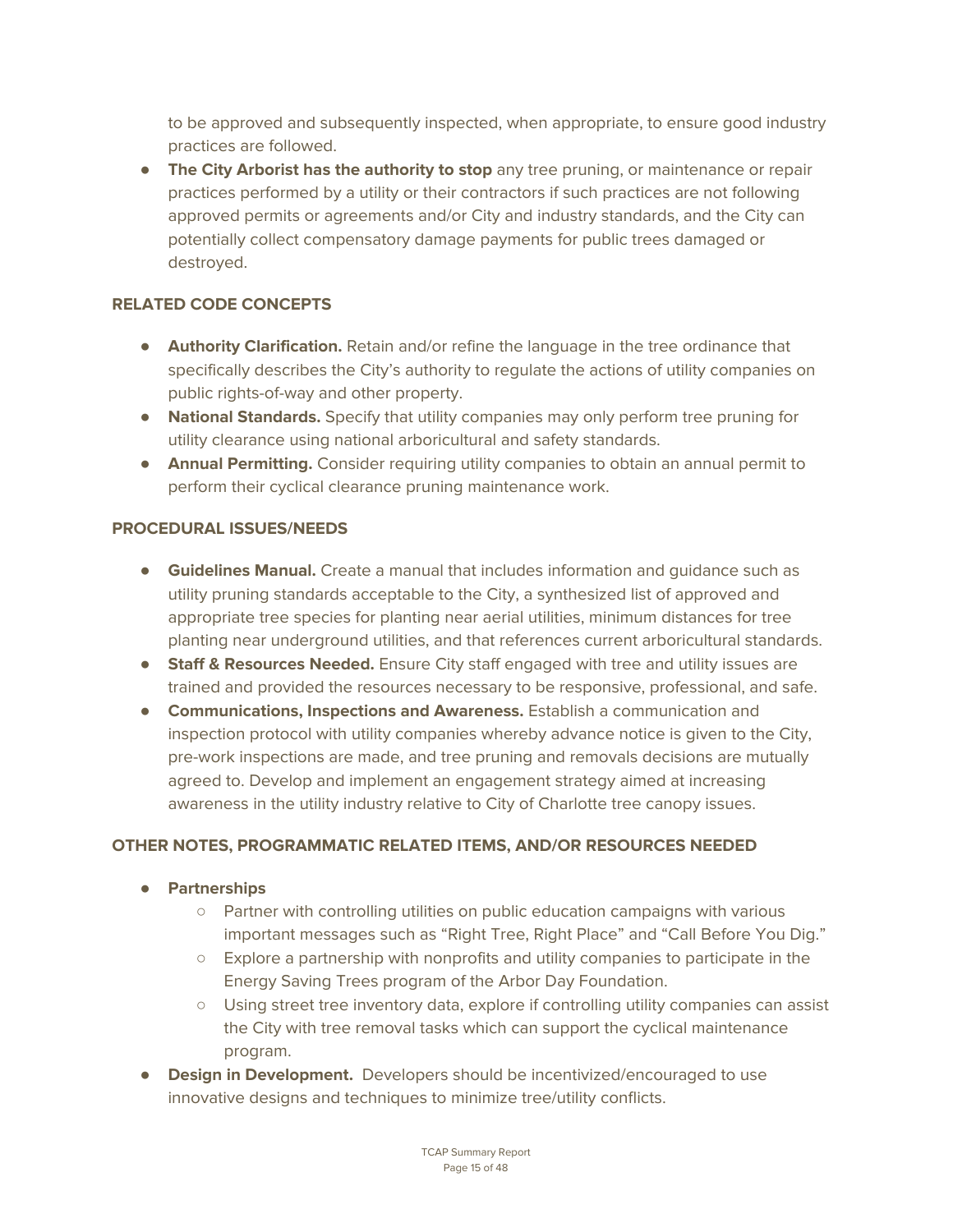## <span id="page-15-0"></span>**Policy 2. Invasive and Undesirable Trees and Plants**

**Reason for the Policy.** An invasive species is an organism that causes ecological or economic harm in a new environment where it is not native. Currently, there is no comprehensive policy on the control, management or eradication of invasive, exotic tree and plant species in the city. Charlotte recognizes the detrimental impacts these species have on and in the city's natural areas. A more proactive approach, using both regulations and education, will be taken by the City to safeguard the native ecosystems.

**Relationship to 2040 Comprehensive Plan:** Derived from and supports Goals 7 and 9

**Stakeholders and Citizen Input:** The public's comments show that citizens are concerned with the quality of the urban forest and understand that non-native and invasive trees degrade the environment and detract from the aesthetics of the City. They support some regulatory control but prefer education and incentives to address the issue.

NOTE: Though the Tree Canopy Action Plan will not be adopted by City Council as a standalone policy, the Plan recommends the following policy statement that is aligned with the Charlotte Future 2040 Comprehensive Plan, Urban Forest Master Plan, and community input and values.

#### **POLICY STATEMENT RECOMMENDATION**

Charlotte desires to have a citywide tree canopy that is sustainable and high quality. As a part of achieving that goal, the City will promote biological diversity and ecosystem integrity and oppose the modification and degradation of our ecosystems by invasive and undesirable tree and plant species. We will further require reasonable and appropriate invasive species control and management programs for City-funded projects and programs, and in private land development and property management by providing education and programs for this outcome. And we will educate citizens and businesses to discourage the further introduction of invasive and undesirable species for any purpose.

#### **RELATED CODE CONCEPTS**

- **Planting Prohibited.** Prohibit the planting of an invasive or undesirable tree species on any City-controlled, public land, or as replacement trees on any property during land development.
- **Improve Invasive Definition.** In the Code, refer to the North Carolina Plant Council's most current list of invasive species as the City's standard.
- **● Accounting for Invasives on Development Sites.**
	- Incentivize invasive species management /removal.
	- Ensure Tree Save does not preserve invasives.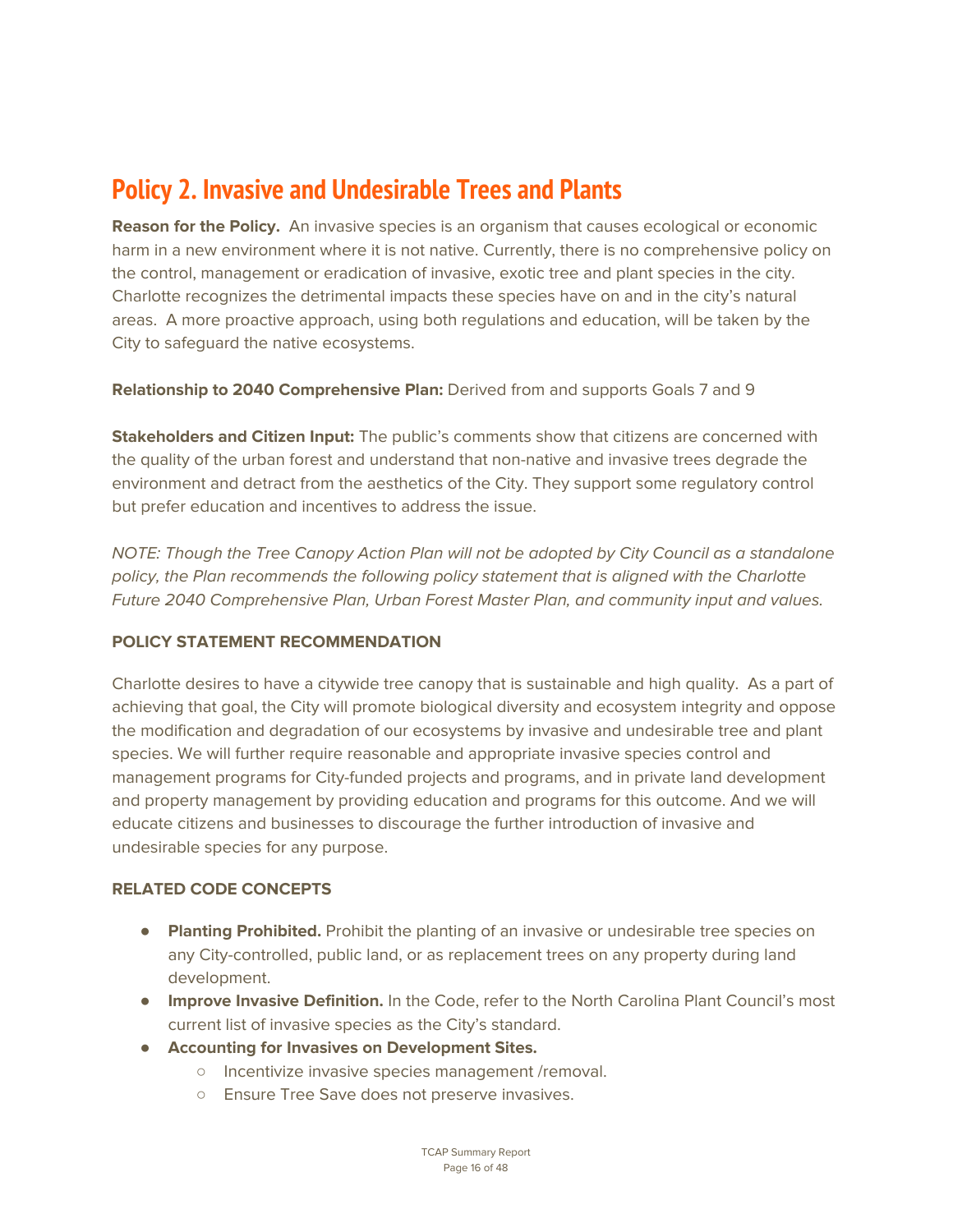● **Approved Species List.** Remove the approved species list from the Code and reference it as a list maintained/edited in the City's tree manual.

#### **PROCEDURAL ISSUES/NEEDS**

- **Clarify Species via Lists.** Create an undesirable list and preferred species list in the City's tree manual. Specify that native trees are preferred but that non-native species that are urban-tolerant and non-invasive are acceptable in the City's urban forest.
- **Funding.** Funding will be needed for on-going educational campaigns regarding the detriments of invasive and undesirable species.
- **UFMP Update.** Review and update the Urban Forest Master Plan to address invasive and undesirable tree species relative to urban forest quality.

#### **OTHER NOTES, PROGRAMMATIC RELATED ITEMS, AND/OR RESOURCES NEEDED**

- **Partnerships**
	- Develop community partnerships to provide funding and/or labor to facilitate the removal of invasive species on public and private property and increase the quality of our tree canopy.
	- Develop partnerships with public schools to do more native tree planting and provide assistance in the removal of invasives on their campuses.
- **Education for Private Land.** Create an educational campaign and a proactive, strategic program to help private property owners control invasives.

## <span id="page-16-0"></span>**Policy 3. Use of In-Lieu/Mitigation Fees Fund**

**Reason for the Policy:** The City of Charlotte's tree ordinance (Charlotte Tree Ordinance Sections: 21-32, 21-61.) allows for and/or requires payment in lieu or mitigation fees in certain scenarios. These scenarios include but are not limited to commercial development situations. Mitigation fees are collected for the authorized removal of protected City street trees. In-lieu fees may be collected during land development scenarios in lieu of planting perimeter trees or preserving tree save on commercial sites. Clearer guidance is needed to specify the purpose, intent, and use of collected fees.

#### **Relationship to 2040 Comprehensive Plan:** Derived from and supports Goals 6, 7, and 10

**Stakeholders and Citizen Input:** Community data collected during the Urban Forest Master Plan process, the TCAP's stakeholder and citizen engagement efforts, and other outreach efforts identified the community's highest priority for the tree canopy is to protect and preserve existing trees. When used creatively and assessed equitably, in lieu and mitigation payments are a viable measure to protect the urban forest.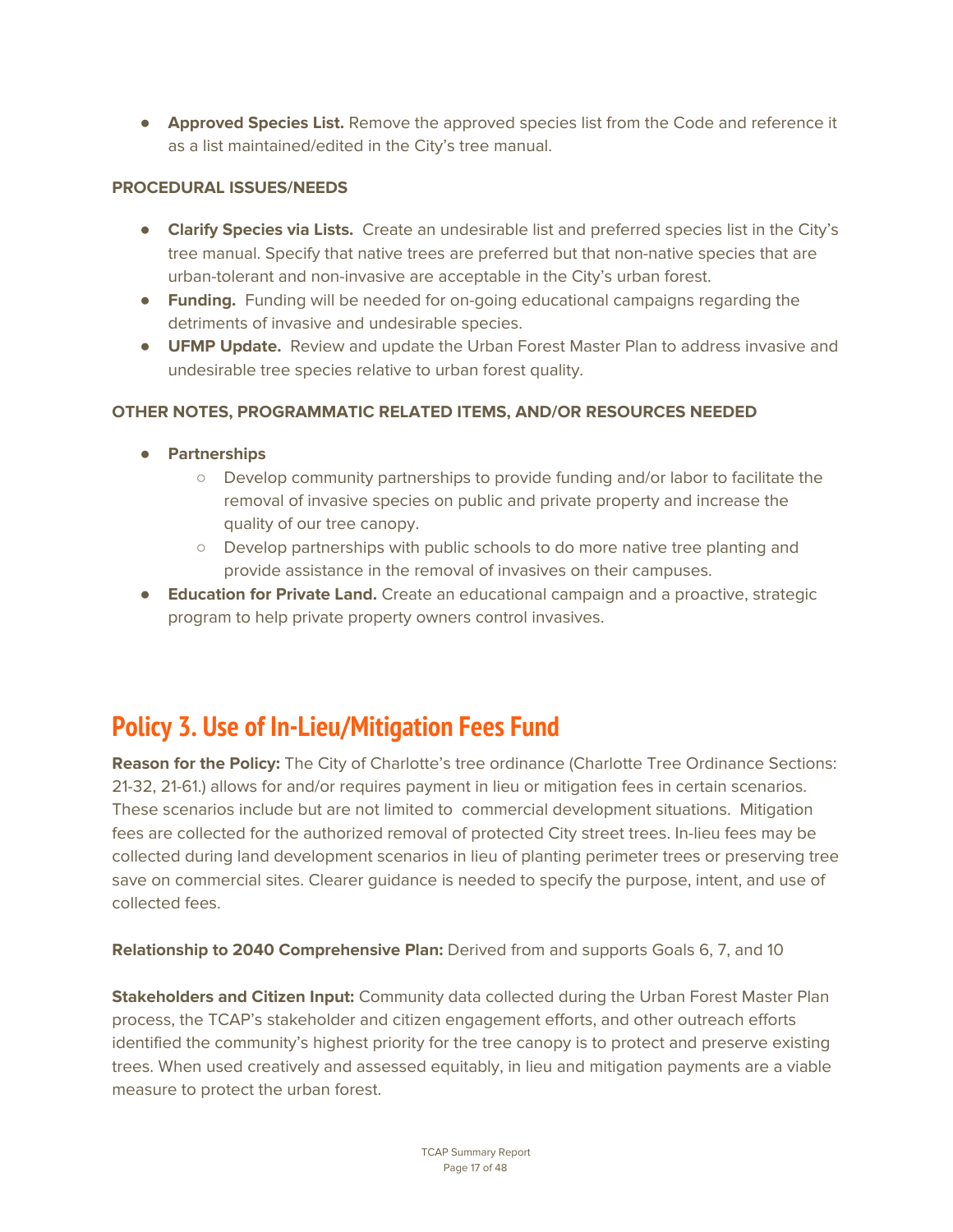NOTE: Though the Tree Canopy Action Plan will not be adopted by City Council as a standalone policy, the Plan recommends the following policy statement that is aligned with the Charlotte Future 2040 Comprehensive Plan, Urban Forest Master Plan, and community input and values.

#### **POLICY STATEMENT RECOMMENDATION**

It is the policy of the City of Charlotte to utilize collected in-lieu and mitigation fees for the conservation of land for long-term tree canopy preservation, public and private tree planting, maintenance of public and private tree canopy, and continued assessment and analysis of the City's tree canopy and related policy work.

Long-term and perpetual conservation of land for tree canopy preservation via the Tree Canopy Preservation Program (TCPP) will be the priority uses of such funds. Tree planting and tree maintenance will be secondary priorities. Tree canopy assessment and policy work is tertiary.

Land acquired by and included in TCPP will be protected to the greatest extent possible and conservation easements will be pursued. Additional protection measures such as Declarations of Conservation will also be considered when conservation easements aren't available. The City will consider both small and larger tracts of tree canopy for ownership or easement acquisition. The criteria used to evaluate the need for and benefits of acquisition for conservation are determined by a mutli-disciplinary team of City staff. The City will also consider the establishment of "Tree Save Banks" which will provide tracts of existing forested land or vacant land that may be reforested to meet off-site tree save mitigation requirements.

Mitigation or in-lieu funds will not be used in place of general fund support for the existing urban forest management program.

#### **RELATED CODE CONCEPTS**

- **Clarify In-Lieu/Mitigation Fees.** Clarify in the ordinance the situations where fees may be collected for in-lieu or mitigation payments.
- **Flexibility for Use of Funds.** Amend the current ordinance language to allow for greater flexibility for the use of the funds, and to clearly specify the intent of the fund and uses.
- **Fee Formulas.** The code should specify that the Tree Save payment formula is based on current real estate values. The Tree Save payment in-lieu formula and calculations will be in the Guideline Manual.
- **Tree Banks for Off-Site Mitigation.** Review and revise code sections that will allow the establishment and use of tree banks for off-site mitigation by making it an economically viable alternative for developers and administratively easy for the City and its partners.

#### **PROCEDURAL ISSUES/NEEDS**

**● Update Guideline with Formula.** Update the formula and dollar value in the code's guidelines to reflect regional land values..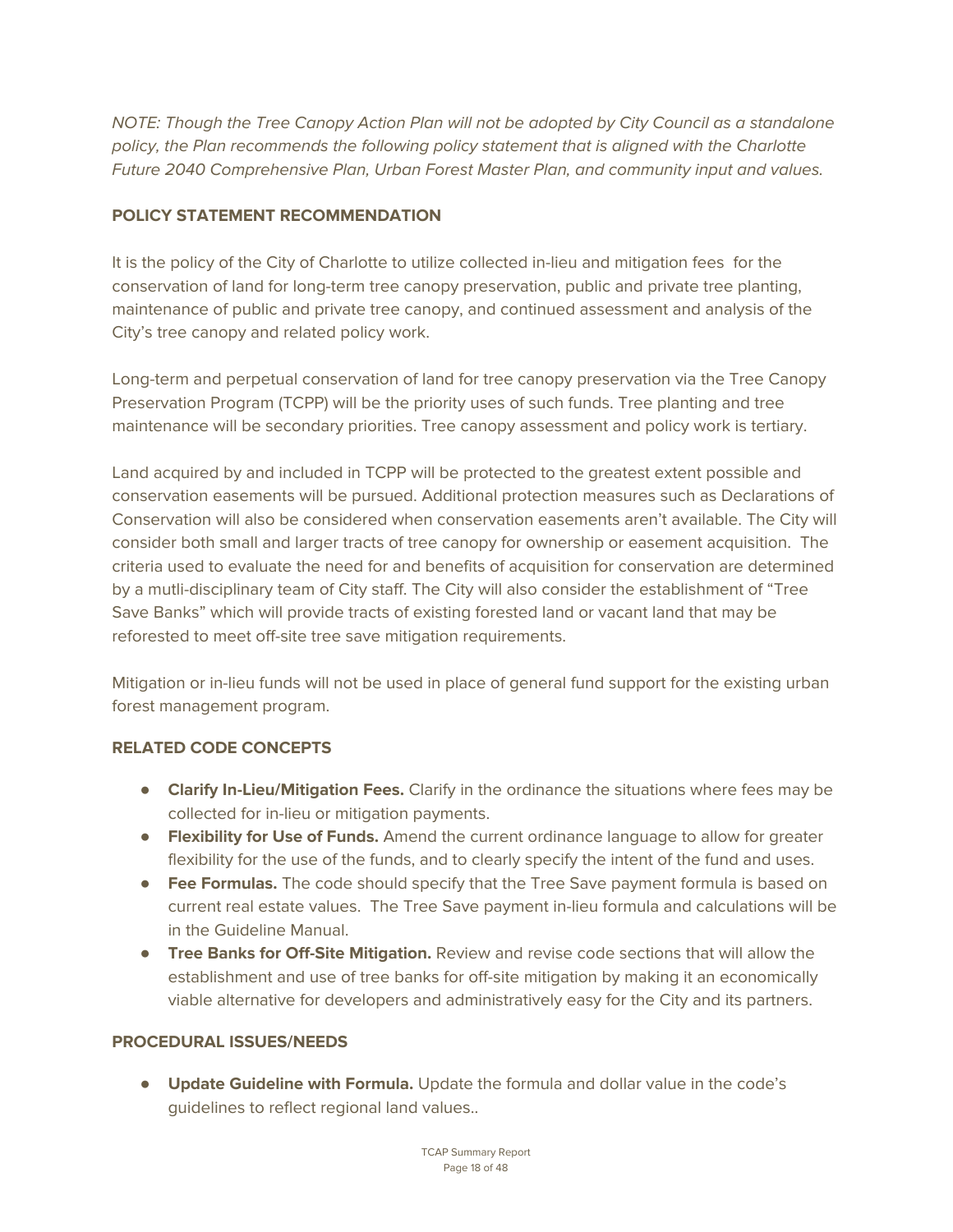- **● Land Conservation Improvement**
	- Revise land acquisition criteria.
	- Investigate the possibility of including small tracts of land for conservation easement holdings.
	- Establish partnerships with third parties to hold and provide stewardship of conservation lands.
- **Private Property Options.** Develop a working group to determine the feasibility of using in-lieu funds gained from tree removal on private property for tree planting on private property, especially in under-canopied neighborhoods (e.g. Washington, DC's practice).

#### **OTHER NOTES, PROGRAMMATIC RELATED ITEMS, AND/OR RESOURCES NEEDED**

- **Staff.** May need additional staff to manage/oversee lands held in conservation easements.
- **Education.** Create a public education program about conservation easements, and to be transparent with the annual use of the mitigation and in-lieu funds.

## **Policy 4. Equity & Tree Canopy Reason for the Policy**

**Reason for the Policy:** Equity is a major goal of the City and has been identified by the Charlotte Future 2040 Comprehensive Plan as a Guiding Principle. Currently, the City's urban tree canopy mapping and data show an inequitable citywide distribution of tree canopy, and therefore tree benefits. Improvements are also needed in the areas of service delivery and public education and engagement with underserved neighborhoods.

**Relationship to 2040 Comprehensive Plan:** Derived from and supports Goals 2, 5, and 6. Additionally, addresses the "Metrics for Equitable Growth of Environmental Justice and Access to Essential Amenities, Goods, and Services.

**Stakeholders and Citizen Input:** The public is clearly concerned with the lack of equity in tree cover, service delivery, and access to education; they also generally support City assistance for tree care and planting on private property where there is the greatest need. Citizens want to see equity throughout the whole process of urban forest management, and not only in the quantity of trees in neighborhoods.

NOTE: Though the Tree Canopy Action Plan will not be adopted by City Council as a standalone policy, the Plan recommends the following policy statement that is aligned with the Charlotte Future 2040 Comprehensive Plan, Urban Forest Master Plan, and community input and values.

#### **POLICY STATEMENT RECOMMENDATION**

All citizens in Charlotte have the right to pure air, clean water, and an environment that promotes public health and enriches life. The City's tree canopy provides these and other benefits, therefore the City will be inclusive and transparent in the development, implementation, and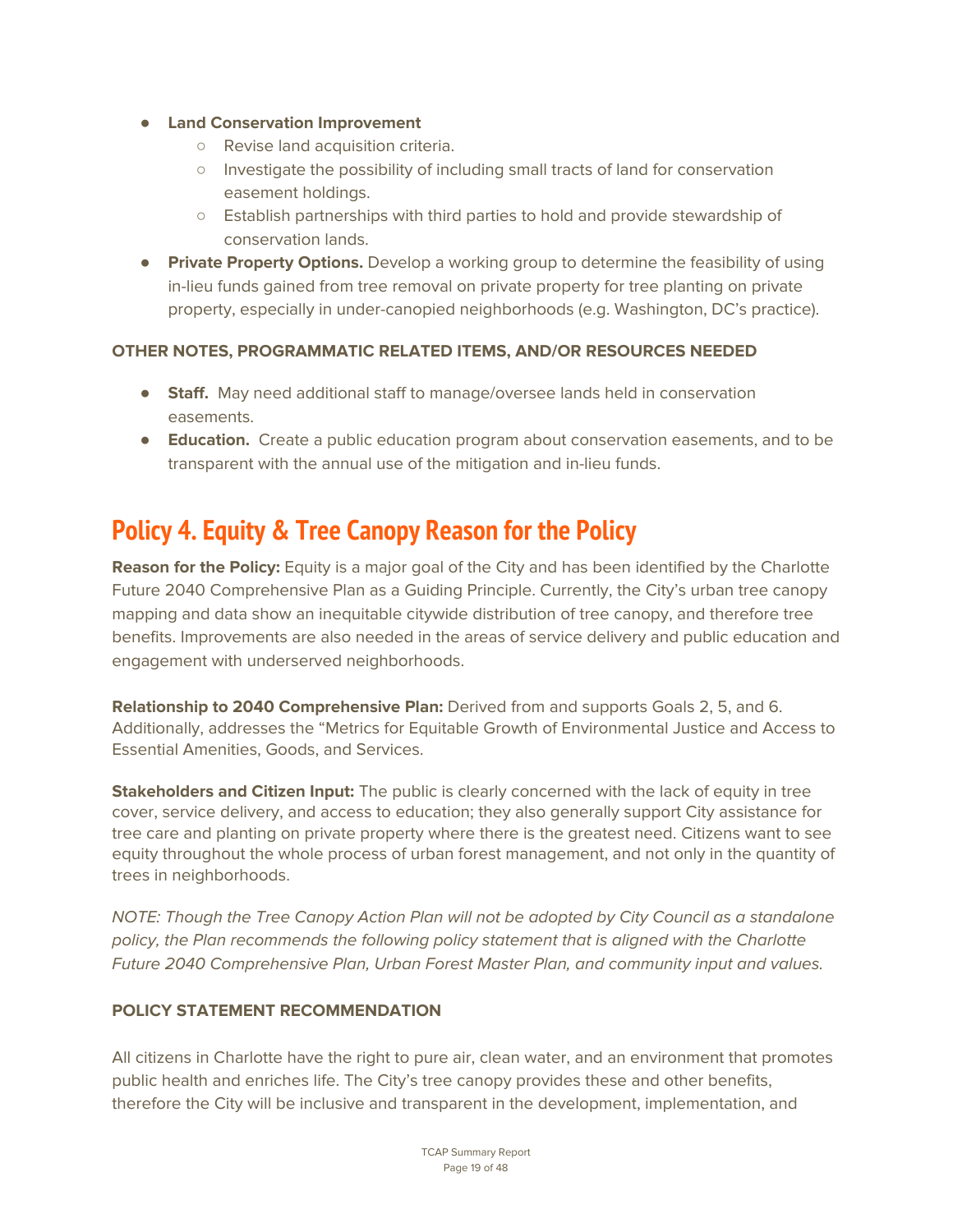enforcement of urban forest programs, regulations and policies, and prioritize tree planting, protection, and maintenance in under-canopied areas of the city with the goal of achieving equitable tree canopy coverage.

The City is dedicated to and will be accountable for moving equity forward in the planning process and giving neighborhoods and communities an earlier and more meaningful voice in the current and future urban forest in their neighborhood as plans are made. The City will use traditional and digital technologies and innovative outreach techniques to make it much easier for all citizens and city council to access and understand information about specific planning and development projects and how they will affect trees in their neighborhood and citywide. The City will continue to develop and implement a tree maintenance assistance program in underserved and vulnerable neighborhoods.

#### **RELATED CODE CONCEPTS**

- **Basis of Regulations.** The Purpose statement of the Tree Ordinance should state that equal access to trees and tree benefits is a component of the basis of the regulations.
- **Flexibility.** Allow flexibility in the use of in-lieu and mitigation funds and money donated to or generated by the City to be used on private property for tree maintenance and planting in underserved neighborhoods.

#### **PROCEDURAL ISSUES/NEEDS**

- **Staff/Training.** Additional funding for staff and training, or for specialized contractors, to implement outreach and education programs about public and private tree care, planting, and benefits. May need a volunteer coordinator and urban forest educator.
- **Funding.** Additional funding will also be needed to create a financial assistance program for mature tree care and new tree planting in low-income areas.
- **Proactive Care.** Establish a cyclical tree maintenance program that will assure all public trees receive timely care regardless of their location in any particular neighborhood.
- **Planting Focus.** Create a public tree planting plan that targets low-income, low-tree canopy areas of the City as a first priority.
- **Update UFMP.** Review recommendations of the Urban Forest Master Plan, and revise as needed.

#### **OTHER NOTES, PROGRAMMATIC RELATED ITEMS, AND/OR RESOURCES NEEDED**

- **More Data.** Perform regular UTC updates and perform tree benefit, urban heat island, and socio-economic/demographic analyses to understand changes over time and to determine if progress has been made in tree canopy expansion and equitable access to tree benefits, particularly in low-income and low-canopy areas.
- **Measure for Equity.** Consider establishing an urban forest cover/benefits/equity rating system for each neighborhood using national models.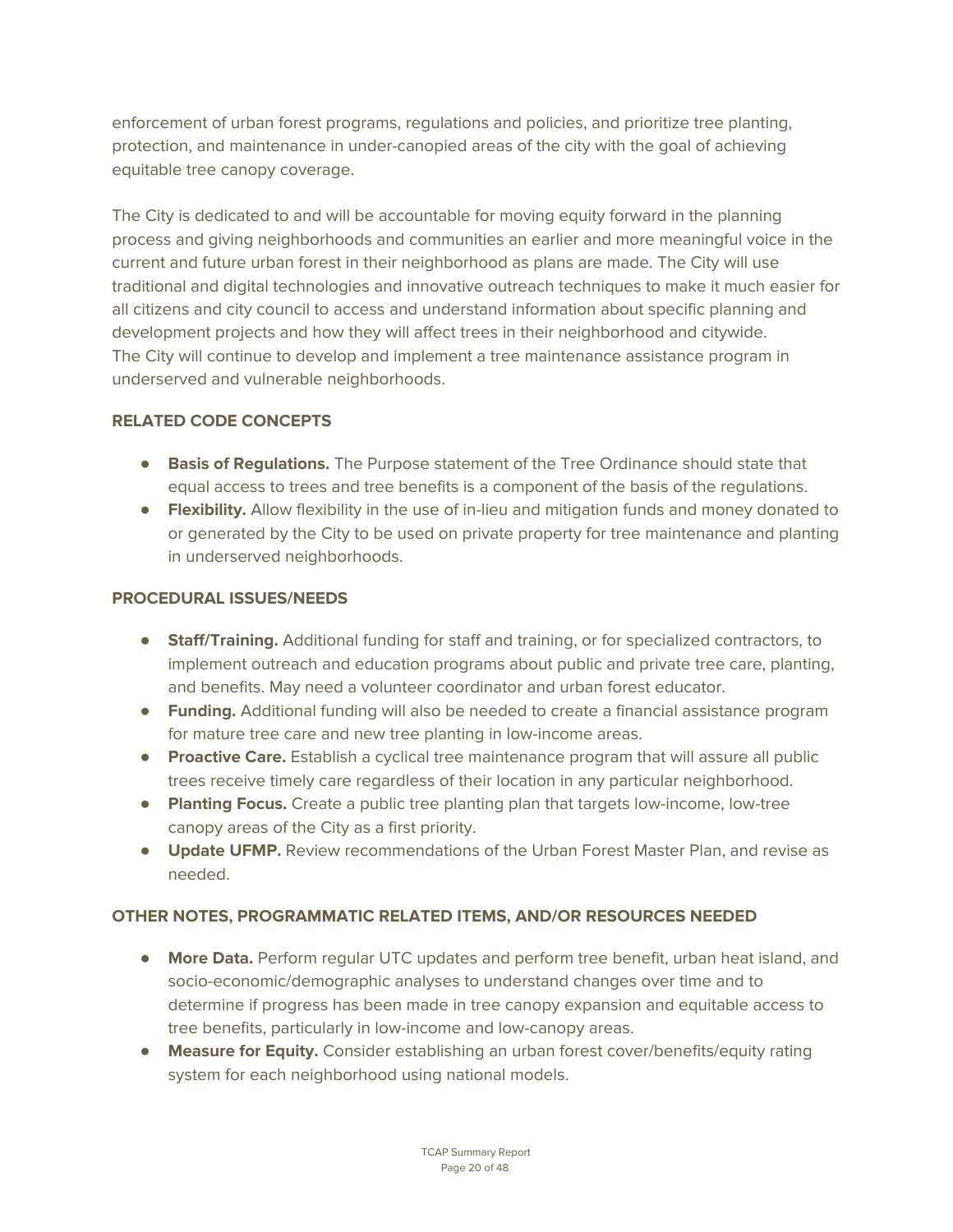- **Regularly Assess Progress.** Annually audit service requests, site visits, tree maintenance and planting tasks, and community relations programming or touchpoints to gain metrics to see if urban forest management services are being equitably provided.
- **Workforce Development.** Create a green workforce development program to employ residents in the emerging "green economy" which includes urban forest planting, restoration and stewardship. These programs can provide training and resources for the skilled workers that will be needed to meet the demand for new sustainable products, technologies, and services; market this program to low-income neighborhoods. Work examples are:
	- Implement afforestation initiatives to plant new acres of trees and manage them through establishment.
	- Provide young tree care for public trees on streets and parks.
	- Provide natural area maintenance and stewardship tasks in Conservation Easements and other publicly owned or held natural areas.
- **Marketing & Outreach.** Develop a marketing campaign to promote the low-income assistance program for tree preservation and care for trees on private property. Should explore partnerships for funding and outreach.
- **Partnership in Tree Care & Outreach.** Create a partnership with a non-profit to implement and sustain a "Tree Stewards" program for volunteers that can perform small tree maintenance, tree monitoring, and neighborhood outreach and education in all areas of the City.
- **● Sustainability**
	- Encourage the creation of community gardens and food forests in neighborhoods supported by local nonprofits and neighborhood groups.
	- Explore creating an equity-based tree planting project that City Forest Credits will certify as an "Impact" project, which will in turn garner funding from local and regional corporations.

# **Policy 5. Balancing City Priorities with Creativity and Innovation**

**Reason for the Policy:** The City has a number of important goals and responsibilities related to servicing and providing for the safety and welfare of its citizens, creating a healthy environment, and creating economic opportunity. In terms of the urban forest, the City must balance the many environmental, economic, and social benefits of trees with equally important citywide priorities such as available and affordable housing, mobility, equity, economic development and opportunity, utilities, and stormwater. The City needs a policy that recognizes all of these priorities and promotes innovative and creative solutions for balancing them for the public good and sustainability of the City.

**Relationship to 2040 Comprehensive Plan:** Derived from and supports Goals 1-9

**Stakeholders and Citizen Input:** Citizen comments acknowledge the need for growth in the City, but thought trees are not considered priorities by the City or by developers. Citizens on the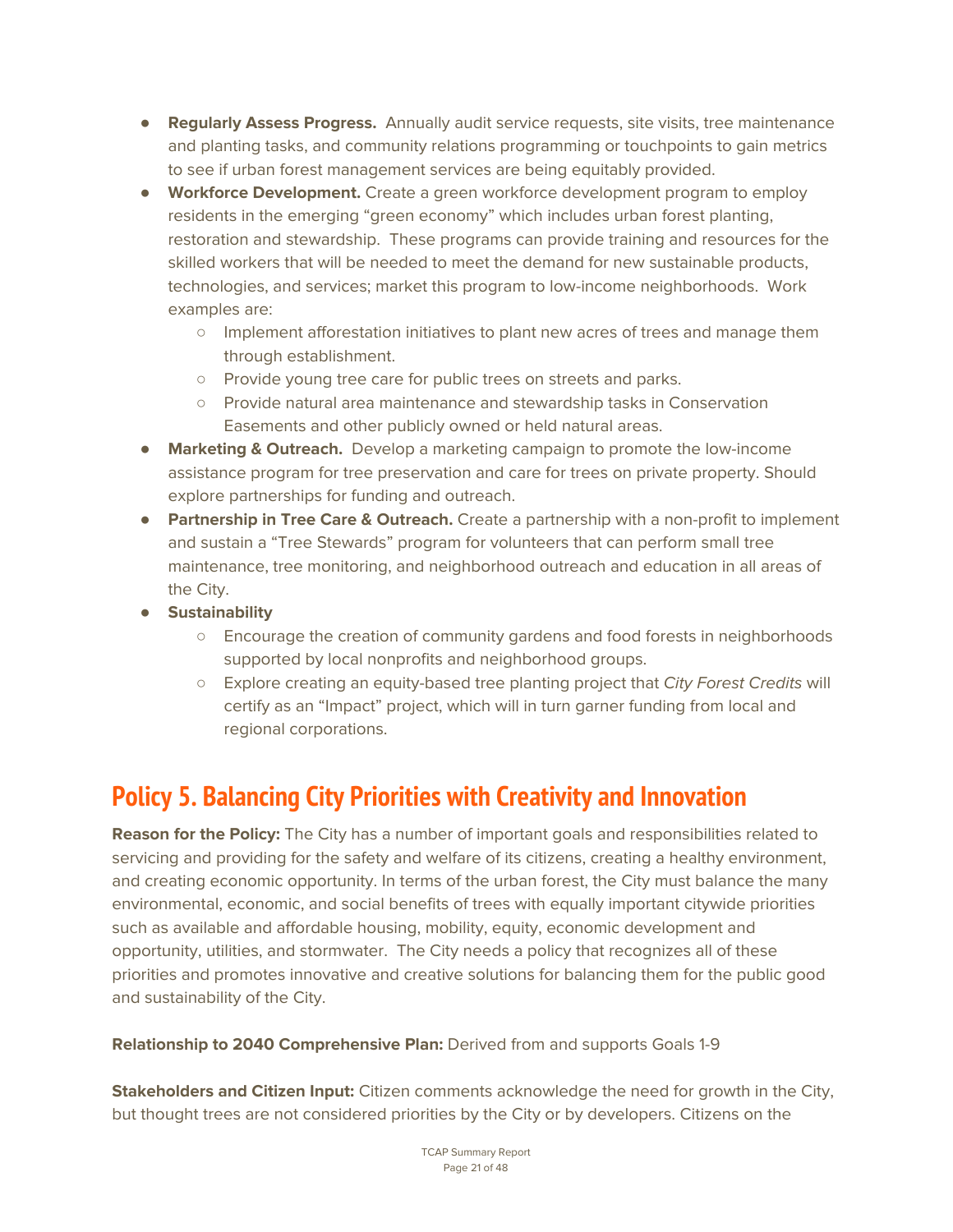whole believe that trees compliment other city priorities, such as safe and attractive streets, walkability, equity, and community identity. Stakeholders advised that trees should be regarded as infrastructure equal to what is traditionally thought of as infrastructure and city assets. This mindset would allow trees better standing during decision-making and would allow trees a more direct tie into many programs and projects.

NOTE: Though the Tree Canopy Action Plan will not be adopted by City Council as a standalone policy, the Plan recommends the following policy statement that is aligned with the Charlotte Future 2040 Comprehensive Plan, Urban Forest Master Plan, and community input and values.

#### **POLICY STATEMENT RECOMMENDATION**

The City of Charlotte recognizes the immense value of the benefits trees provide the city and its residents, and strives to balance that with available and affordable housing, ADA and mobility, economic development and opportunity, energy conservation, and stormwater management. It is the City's policy to support creative and innovative solutions that protect the tree canopy when there are perceived or real conflicts between trees and other city priorities, economic development projects, and infrastructure improvement projects.

In determining alternatives, and/or the outcome of the trade-off, the City will communicate with citizens and other stakeholders about the advantages and disadvantages of the decision at hand and solicit input. The City will then demonstrate clearly how the final decision/modifications were made to achieve the results desired by the community, and how the decision will be put into action.

#### **RELATED CODE CONCEPTS**

- **Infrastructure Designation.** City-maintained trees should be defined and referenced in the code as 'public infrastructure'.
- **Plan for Creativity.** UDO should be written to allow for creativity and flexibility potentially using Place Type-specific incentives and requirements for developers that allow for more trees to be preserved or open space that can be planted.
- **Adjust Tree Save Trigger.** Adjust regulatory applicability to trigger tree save for development that expands built upon area or changes the use of the building.
- **Modify Payment In-Lieu/Mitigation.** The payment in-lieu program and the off-site mitigation options need to be modified/expanded.
- **Provide Options.** Allow greater options for flexibility or alternative compliance in more densely developed urban areas

#### **PROCEDURAL ISSUES/NEEDS**

● **Interdepartmental Communication.** Success of this policy depends heavily on interdepartmental communication and coordination with elected officials. A notification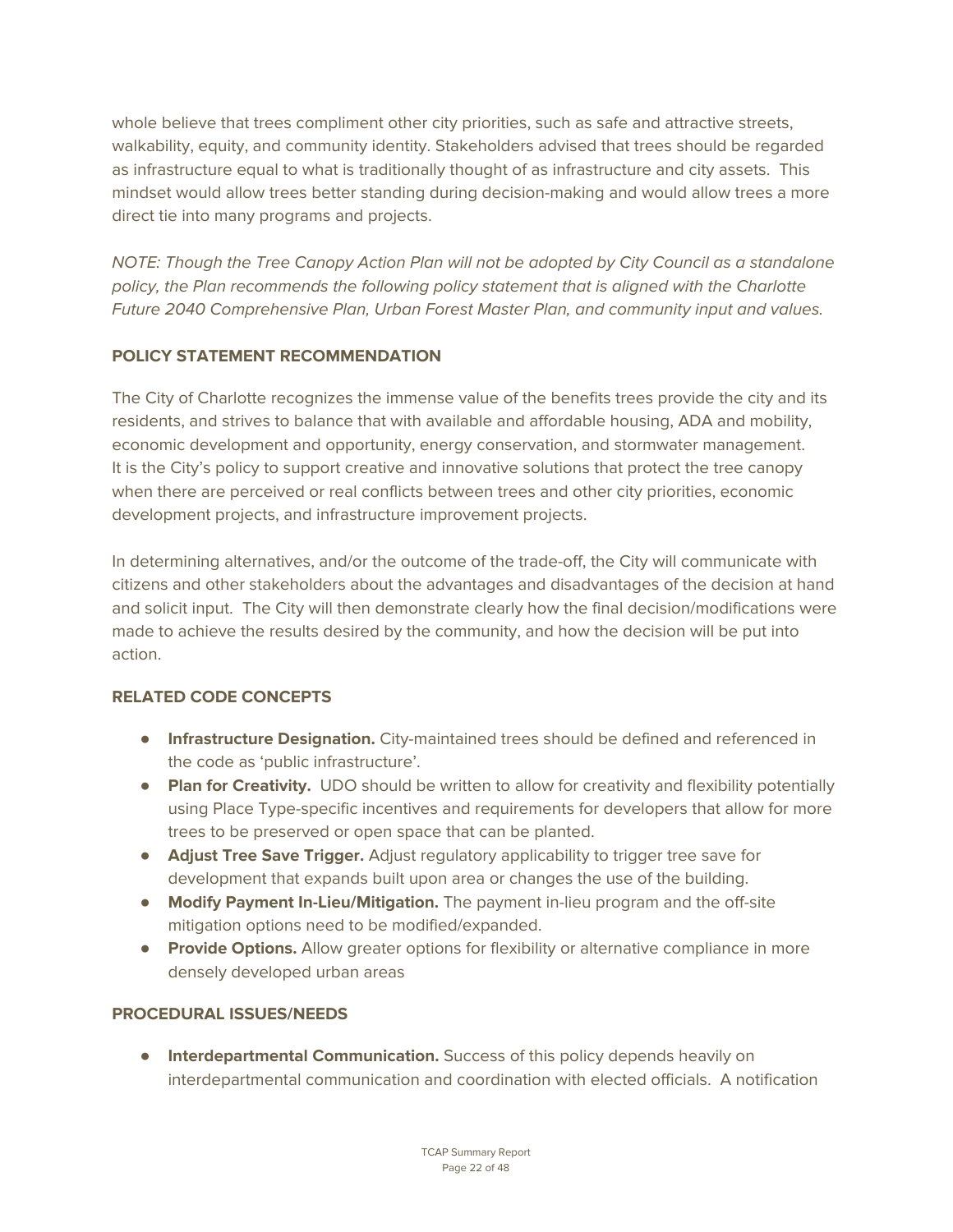and review system should be established/enhanced so that the City has knowledge and input on the particular issue or situation.

● **Additional Staff.** A more flexible UDO with options, incentives, and alternatives will require additional staff for plan review, site inspections, and interdepartmental coordination.

#### **OTHER NOTES, PROGRAMMATIC RELATED ITEMS, AND/OR RESOURCES NEEDED**

- Stronger ties and communication channels with neighborhood representatives and groups will need to be made.
- Evaluate feasibility of affordable housing funds/incentives tied to tree protection or planting.

# **Policy 6. Conservation of Ecological Assets**

**Reason for the Policy:** Charlotte's streams, rivers, wetlands, forest lands, and other ecological assets are vital to the health and sustainability of the City. The City is aware of the positive and negative impacts that humans and development growth have on these assets. The City also recognizes the critical link between ecosystems and human health and welfare. A policy to promote and protect the conservation and management of forest and other ecological assets as well as landscape trees, will enhance the health and resiliency of ecosystems, better engage and serve the citizens, attract private investment, and join leadership in a common effort to protect natural systems and accommodate equitable growth in the city.

#### **Relationship to 2040 Comprehensive Plan:** Derived from and supports Goals 7 and 9

**Stakeholders and Citizen Input:** The public's comments show that citizens value other ecological assets, appreciate wildlife, and want access to them in their neighborhoods. Stakeholders emphasized the particular need to protect water resources with expanded forested buffers, incentives for developers, and public education.

NOTE: Though the Tree Canopy Action Plan will not be adopted by City Council as a standalone policy, the Plan recommends the following policy statement that is aligned with the Charlotte Future 2040 Comprehensive Plan, Urban Forest Master Plan, and community input and values.

#### **POLICY STATEMENT RECOMMENDATION**

Because of both the intrinsic value and public health benefits of a healthy environment, the City is committed to protecting our natural assets, the trees associated with them, and the connections to other ecological components of our ecosystem. The City will demonstrate this commitment by complying with applicable environmental legislation as a minimum level of performance, assessing the environmental impacts of activities in the City, and providing education and incentives to citizens and businesses. The City will further dedicate sufficient resources for City staff to enforce policies and codes, and to monitor progress and review environmental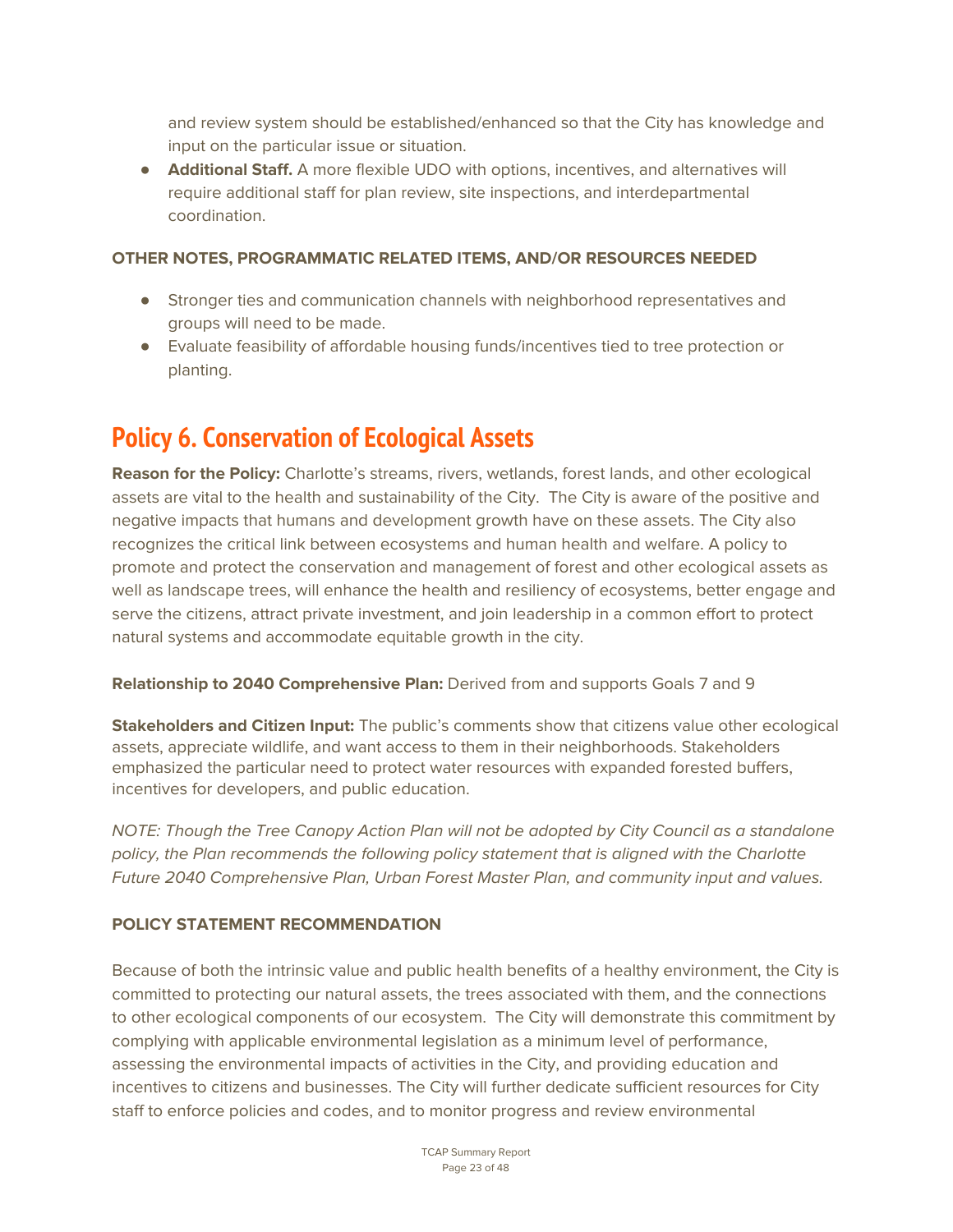performance against targets and objectives on a regular basis. Major strategies to achieve these goals will be to acquire land for preservation purposes, establish strong partnerships with other government agencies, nonprofits, and other entities, and to create systems that encourage stewardship of our natural resources by all landowners.

#### **RELATED CODE CONCEPTS**

- **Include Mentions of Canopy.** Since many natural features, like streams, steep slopes, and critical wildlife habitat occur with and within tree-covered areas, natural resource protection ordinances should include language to encourage tree canopy growth and describe measures to ensure tree health.
- **● Protect Canopy Patches.** Extend protections to important natural features such as steep slopes, wetlands, and important forest resources with the intent of increasing urban tree canopy patch size.
- **● Update Development Regulations by Place Type.** Update development regulations and incentives by Place Type to better mitigate impacts from development and infill development such as stormwater runoff and tree removal or retention.
- **Wetland Protection.** Reexamine the adoption of a local wetland protection ordinance to provide additional protections to this important resource, taking into consideration other levels of regulation. If this is not feasible, consider expanding the 10' buffer requirement for wetlands to 40' depending on adjacent land use.
- **Data Collection.** Consider requiring mapping and inventory of all tree canopy on a site (in addition to streams and wetlands) so that important forest stands and/or significant trees can be identified for protection.
- **Evaluate Tree Save Requirements.** Evaluate current tree save area percentage requirements to see if increases are warranted in some cases, or can be reduced in other cases depending on the land development project location and other criteria.
- **● Ensure Flexibility to Balance City Priorities.** Require tree preservation on all sites while allowing innovative and flexible mitigation measures and alternative compliance options for sites with multiple city priorities.
- **● Prioritize Quality.**
	- **○** Prioritize large, healthy trees and existing contiguous healthy forests in tree preservation regulations
	- Alter the buffer screening requirements to increase overall tree canopy and help create travel corridors for wildlife. This can be done by either adopting a minimum percentage or by increasing the number of trees versus shrubs.
- **● Define Uses for Funds.** Explore codifying the intent, purpose and use of the fee-in-lieu option to support the acquisition, protection, and management of green spaces in developing areas (see Policy 3).

#### **PROCEDURAL ISSUES/NEEDS**

● **Manual Needed.** Create a natural resource management manual that references national and local best management practices for ecological assets.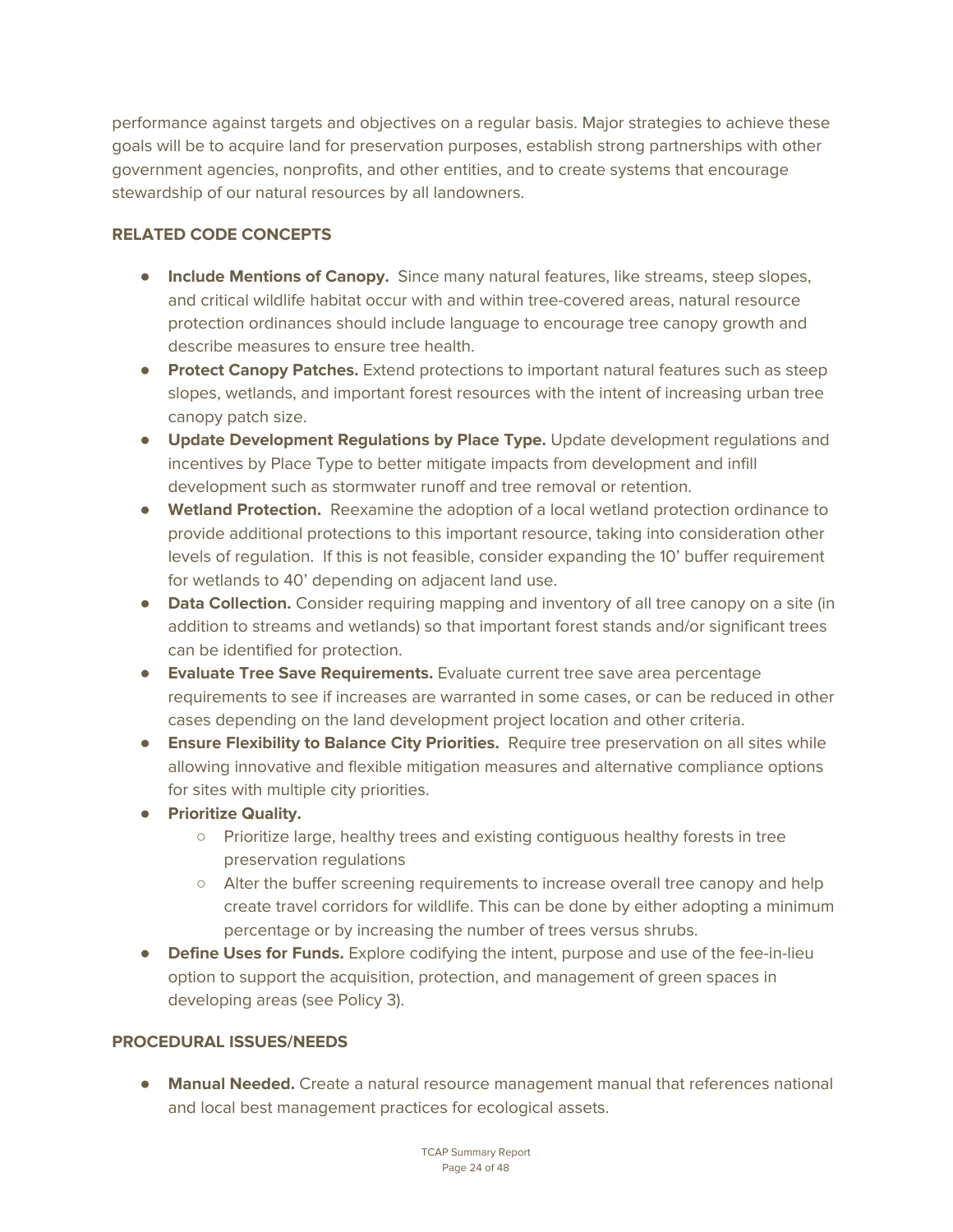- **Data Required.** Geospatial and ecological data on the locations, types, and characteristics of ecological assets is needed. Partnering with universities and non-profits to obtain this information is key.
- **Training & Expertise.** Expand staff and/or include training for existing staff so that natural resource management expertise is available.
- **Resources Needed for Enforcement & Progress Measurement.** Ensure sufficient resources are available for City staff to enforce policies and codes, monitor progress, and review environmental performance against targets and objectives on a regular basis.
- **Education.** Develop a comprehensive education and stewardship initiative to teach and equip citizens and businesses to sustain our natural systems and tree canopy.

#### **OTHER NOTES, PROGRAMMATIC RELATED ITEMS, AND/OR RESOURCES NEEDED**

- **Advance the TCPP.** Further develop Tree Canopy Preservation Program using the Tree Conservation Fund and potentially new funding sources, for land acquisition or conservation easements to support protection of prime conservation lands.
- **Reexamine the tree mitigation measures in the Water Quality Guidelines** in light of new mapping information to see if fee-in lieu waivers are being used in greater numbers in parts of the City.
- **● More Conservation Development.** Increase the number of developments utilizing conservation design, conservation/clustered residential and low-impact development.
- **● Control Invasives in Development.** Expand and enhance non-regulatory solutions to controlling or eliminating invasive plant species on public lands and in tree preservation areas during development. See Policy 2.
- **Explore Preservation of Ephemeral Streams and Unconnected Wetlands.** Have interdepartmental discussions to explore expanding the stream side zone buffer width and using incentives to protect buffers along ephemeral streams since current waterway protections defer to what is regulated by the State, which omits ephemeral streams and unconnected wetlands.
- **● More Green Infrastructure.** Continue to implement and encourage green stormwater infrastructure (such as bioswales, rain gardens, and green roofs).

# **Policy 7. Right-of-Way Trees**

**Reason for the Policy:** Charlotte aspires to create and maintain a safe and equitable integrated transit system for all travelers. Trees in public rights-of-way are critical infrastructure that provide public health and safety benefits as well as contribute significantly to the City's identity. Street trees also support other City efforts to make streets sustainable community "places." Currently, right-of-way trees comprise 7% of the City's tree canopy, and there is a documented loss of 1,200 acres of tree canopy along streets between 2012 and 2018. To reverse this loss and expand tree cover along Charlotte's streets, the City should rededicate itself to properly maintaining and protecting its existing street trees, replacing trees that are damaged, dying,or diseased, and expanding street tree planting in areas of Charlotte in most need.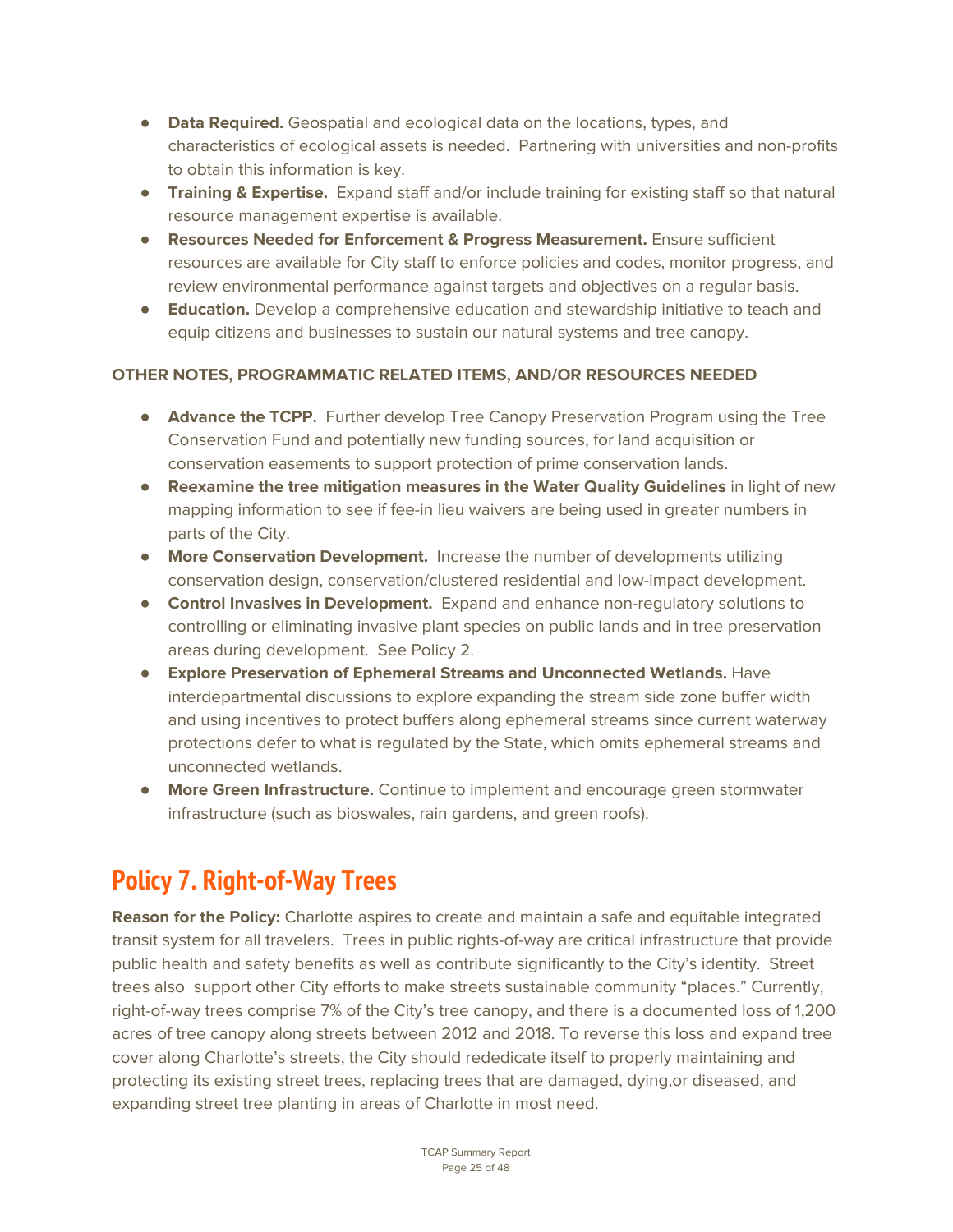**Relationship to 2040 Comprehensive Plan:** Derived From and Supports Goals 1, 4, 5, 6, 7, and 9

**Stakeholders and Citizen Input:** The citizens overwhelmingly recognize the value of street trees and want more trees and better care of those trees. They cite storms, lack of replacement, poor species selection, and the aging canopy as negative aspects of the current street tree population. Stakeholders echoed these same sentiments and further stated that street tree diversity, protection, and maintenance will be key to increasing the quality and extent of public trees.

NOTE: Though the Tree Canopy Action Plan will not be adopted by City Council as a standalone policy, the Plan recommends the following policy statement that is aligned with the Charlotte Future 2040 Comprehensive Plan, Urban Forest Master Plan, and community input and values.

#### **POLICY STATEMENT RECOMMENDATION**

Any tree located within a municipal right-of-way is recognized as a City-maintained tree, and is subject to the policies described herein.

**Public Tree Quality.** The City's policy is to have a diverse population of street trees growing and thriving in every available and appropriate space on City maintained rights-of-way. This will be accomplished by planting a combination of native tree species and non-invasive, urban tolerant non-native tree species, and by targeting tree planting projects in under-canopied neighborhoods. Further, the City will strive to come to a common understanding with NCDOT on the opportunities for canopy growth along state roads and interstates.

**Commitment to Proactive Care.** Charlotte protects and enhances its street trees by providing proactive management for newly planted and mature trees by providing cyclical maintenance, addressing tree risk issues in an appropriate and timely manner, and by protecting trees from damage during construction or other activities on the right-of-way.

**Tree Removal.** Charlotte will not cause or allow the removal of any street tree unless 1) it is dead, damaged or diseased beyond reasonable correction measures; 2) removal is necessary for emergency utility repair or other situations; or 3) is hazardous. Any public tree removal must be approved by the City through the permitting process, and will be subject to compensatory measures including replacement tree planting and/or payment.

**Tree Replacement.** Any street tree approved for removal must be replaced in the same location, if it is appropriate. If this is not possible, the location of the replacement tree must be in these areas in order of preference: on the same street, in the same neighborhood, or in the same subwatershed. In cases where this is not possible, the replacement tree should be planted on streets where trees are needed most to achieve tree canopy equity across the city, or on other public property where many people can benefit from the tree.

**Utility Work and Public Trees.** Public and private utility agencies and companies must obtain a permit from the City prior to performing any repair or new construction work within 15 feet of a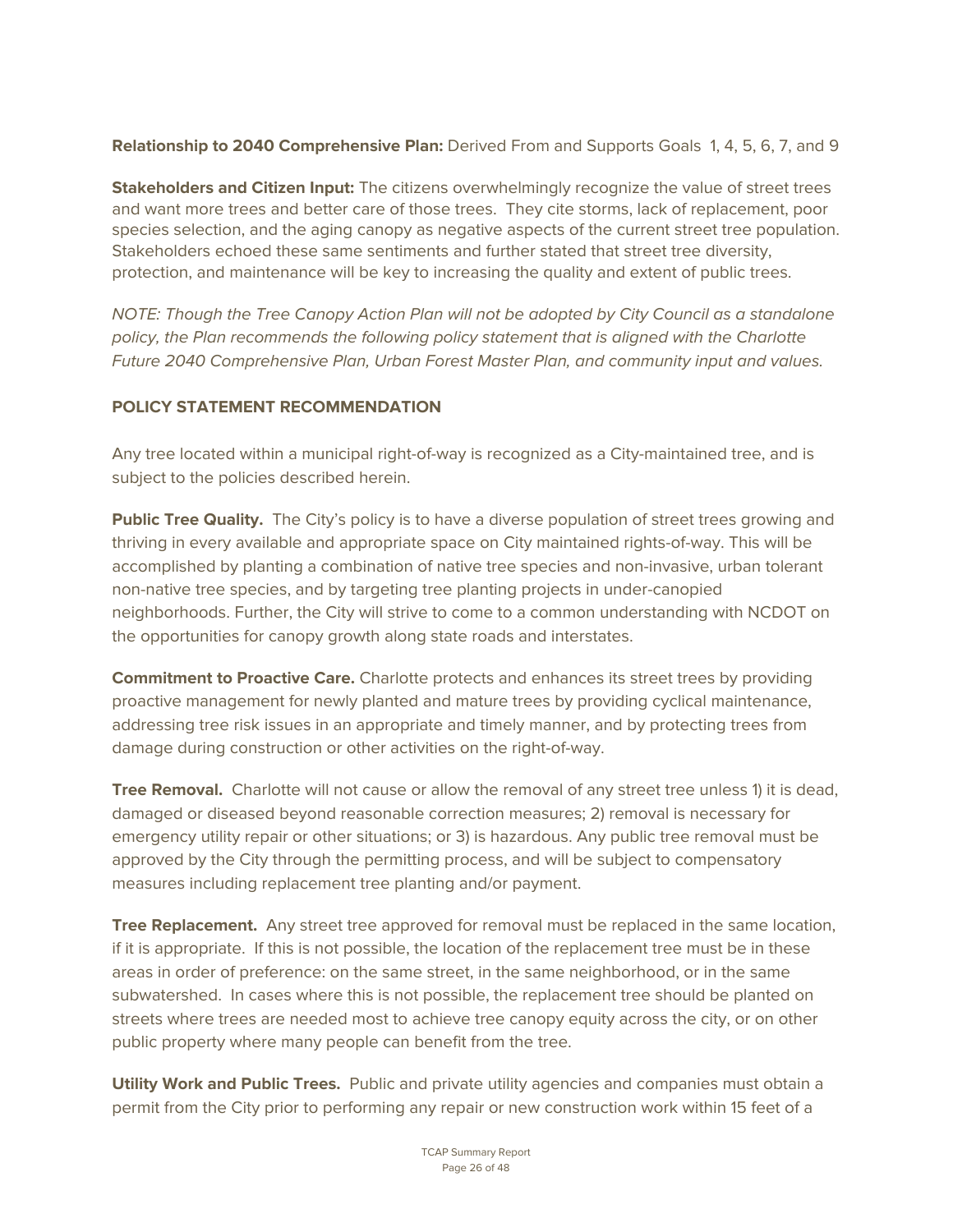public tree. The requirement for a permit is waived in emergencies, but the utilities are still required to inform the City of the work location. All public trees must be protected from damage by utility projects. If a street tree must be removed due to routine or emergency utility work, or due to uncorrectable damage by the work, then the City will evaluate the tree and may be due appropriate replacement trees and/or mitigation/compensatory payment.

#### **RELATED CODE CONCEPTS**

- **Protection.** Public street trees are protected, and no removal or disturbance within the Root Protection Zone of a tree, or planting may occur without a permit.
- **Fines.** Penalties for violations include remediation of damage, cost of tree replacement, compensatory payment, and/or fines.
- **National Standards.** Require adherence to arboricultural industry best practices and City standards as specified in City's tree manual.
- **Require Planting.** Require street tree plantings for all Capital Improvement Projects (other than NC DOT controlled rights-of-way) and land development projects.

#### **PROCEDURAL ISSUES/NEEDS**

- **Accurate Data.** Maintain a complete and up-to-date street tree inventory and map database
- **Stocking Level Goal.** Set a goal to achieve and maintain at least a 90% stocking level of available and appropriate spaces for trees on streets.
- **Manual Needed.** Create a street tree manual with administrative and technical guidelines that describes and/or prescribes:
	- Recommended street tree species, undesirable/prohibited species, and minimum planting size
	- Appropriate minimum tree planting space dimensions
	- Minimum rootable soil volumes and soil mix percentages
	- Minimum planting strip width per mature tree size
	- Alternative tree well, sidewalk, and planting strip construction methods
	- Tree protection requirements for street trees
- **Coordinate and Consolidate Manuals.** Review/revise the Charlotte Land Development Standards Manual to be consistent with the Guidelines Manual, and consolidate all standards and requirements in one document aligned with the UDO.
- **Interdepartmental Coordination.** Strengthen inter-departmental collaboration between the City Arborist and all agencies whose work may impact street trees.
- **UFMP.** Review recommendations of the Urban Forest Master Plan, and revise as needed.

#### **OTHER NOTES, PROGRAMMATIC RELATED ITEMS, AND/OR RESOURCES NEEDED**

- **Utility Outreach.** Conduct informal outreach to utility companies to inform them of any code and/or policies changes related to their operations.
- **Resources Needed**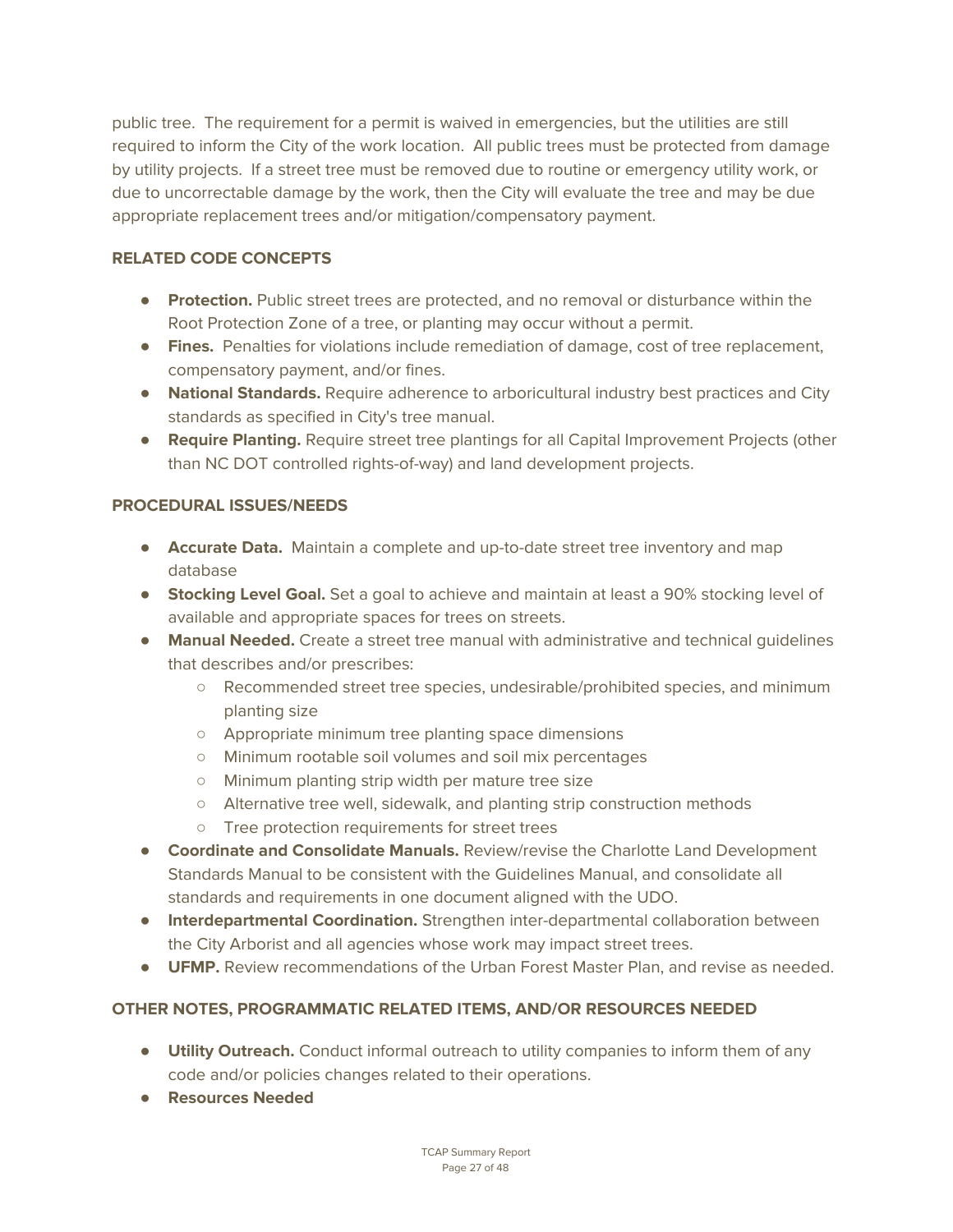- Adequate funding will be needed for increasing staff to implement comprehensive street tree management programs and projects.
- Adequate funding will also be needed for operational expenses of street tree planting and proactive, cyclical young tree and mature tree maintenance.
- **Education.** Consider an outreach and education program to engage the public in the management of street trees and increase their appreciation and understanding of tree benefits.
- **Partnerships.** Foster existing and create new partnerships with local, regional, and state agencies, such as NC DOT, utilities companies, as well as schools, places of worship, and nonprofits, to enhance the quality and quantity of the street tree resource.

## **Policy 8. Make Room for Public Street Trees**

**Reason for Policy.** Connectivity, pedestrian and bike mobility are priorities for the City. This fact, combined with high urban heat levels and a warming climate, means that large canopy trees along usage routes that provide consistent shade should be required infrastructure for any successful mobility system, particularly for sidewalk systems.

The data shows that Charlotte has lost about 1,200 acres of tree cover along roads in the last decade. Some of this loss could be from trees being unnecessarily removed during public realm infrastructure construction and repair. It is possible that the City could reverse some of this loss and/or make gains in tree canopy coverage if more tree planting is done (in accordance with city right-of-way policy) where there is no sidewalk, and if new street and sidewalk construction makes accomodations and more room for trees by using alternative, innovative hardscape design and material selection.

**Relationship to 2040 Comprehensive Plan:** Derived From And Supports Goals 1, 4, 5, 6, 7, and 9

**Stakeholders and Citizen Input:** The public's comments overwhelmingly support the desire for more street trees and better care of those trees. People want more sidewalks and want them to be tree covered, particularly with large shade tree species. Citizens report that trees make them feel safer, provide much needed shade, and beautify the neighborhood.

NOTE: Though the Tree Canopy Action Plan will not be adopted by City Council as a standalone policy, the Plan recommends the following policy statement that is aligned with the Charlotte Future 2040 Comprehensive Plan, Urban Forest Master Plan, and community input and values.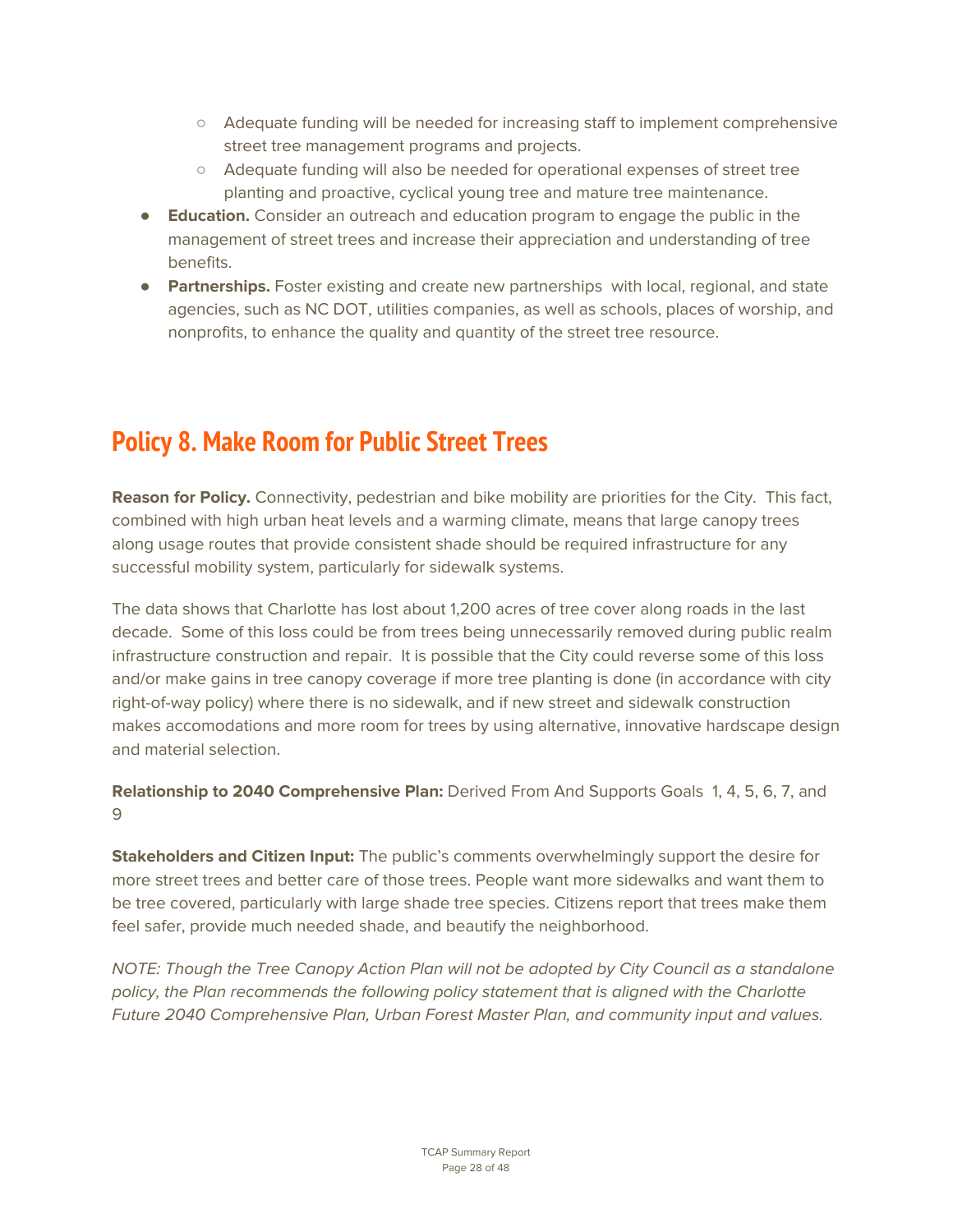#### **POLICY STATEMENT RECOMMENDATION**

Any public street and pedestrian and bike routes in the City of Charlotte should be tree shaded for comfort, safety, and ease of use to promote these mobility options. City-maintained streets and sidewalks will be built with designated space for trees to provide tree canopy and shade, and these spaces will be designed and built to support long-term growth of large canopied trees.

Charlotte supports using innovative design concepts and construction elements and techniques. Particularly in densely developed areas, the City will exercise flexibility in land development requirements to accommodate public trees. The City will further promote greater interdepartmental communication and coordination to develop and protect healthy street trees and their critical root zones as a component of building and maintaining high quality streets and sidewalks.

#### **RELATED CODE CONCEPTS**

- **Protections.** Public trees are protected, and no removal, disturbance, or planting may occur without a permit.
- **Fines.** Penalties for violations include remediation of damage, cost of tree replacement, compensatory payment, and/or fines.
- **National Standards.** Require adherence to arboricultural industry best practices and City standards as specified in City's tree manual.
- **Sidewalks Make Space for Trees.** If sidewalks are included in any land development project (residential home building, infill, commercial or subdivision), they are designed to provide adequate space for shade trees.
- **Material Flexibility & Options.** Flexibility for the design and use of alternative materials for new sidewalks, bike routes, and streets will be considered.
- **Trees Without Sidewalks.** The Code should specify that trees may be planted on public property and rights-of-way where no sidewalks exist and behind sidewalks if right-of-way extends of sufficient width.

#### **PROCEDURAL ISSUES/NEEDS**

- **Data.** Maintain an up-to-date street tree and vacant planting site inventory and map database
- **Permit Data.** Require city departments and private contractors to submit information about existing trees within the project area with plans and permit applications
- **Manual Updating.** Update and consolidate the existing standards/manuals to create unified guidelines that describe and/or prescribe:
	- Recommended street tree species and minimum planting size
	- Appropriate minimum tree planting space dimensions
	- Minimum soil volumes
	- Minimum planting strip width per mature tree size
	- Alternative sidewalk construction methods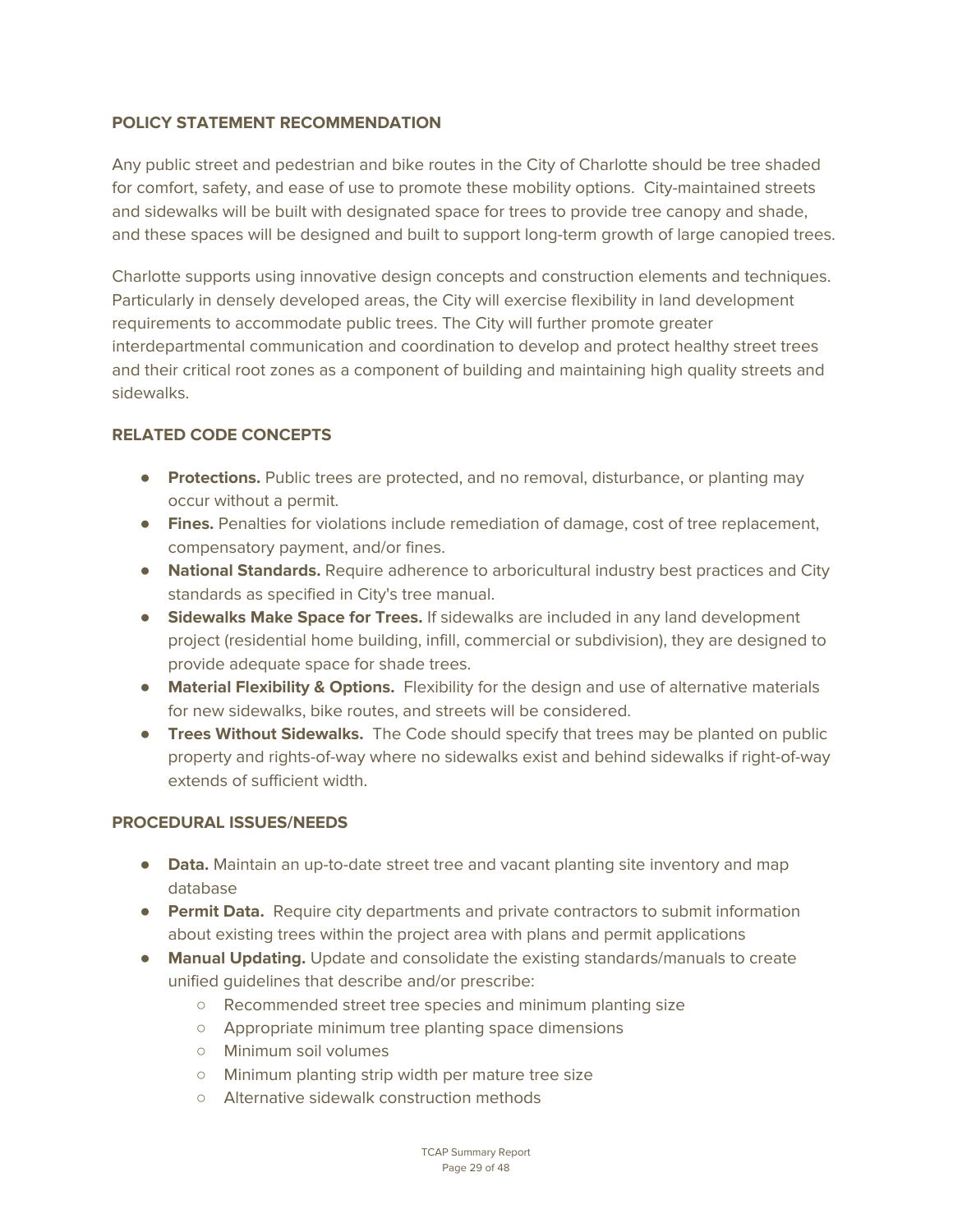- Tree protection requirements and solutions during sidewalk/street construction or repair
- **Interdepartmental Coordination.** Strengthen inter-departmental collaboration between engineers and arborists early in the process of infrastructure maintenance and construction projects on issues related to healthy existing public and private trees.
- **When Priorities Compete.** Create a decision process for specifying when and how trees are preserved in instances of competing infrastructure demands.

#### **OTHER NOTES, PROGRAMMATIC RELATED ITEMS, AND/OR RESOURCES NEEDED**

- **Critical to Livability & Mobility.** This policy is important in all areas of Charlotte, but is even more critical for the success of livability and mobility in the denser Place Types of Neighborhood 2 and the Centers; as well as in under-canopied areas and neighborhoods.
- **Engage the Community.** Consider a program to engage abutting property owners, businesses, groups such as walking, running, and biking clubs, and allied nonprofits to provide funding and/or volunteer labor to plant street trees, and then to assist in maintaining the new trees.
- **● Resources Needed**
	- Adequate funding will be needed for the increased staff responsibilities of plan review and construction project inspections related to sidewalk construction, tree protection, and new tree planting
	- Adequate funding will also be needed for proactive young tree care, mature tree maintenance, and replacement tree planting.

## <span id="page-29-0"></span>**Policy 9. Trees and Land Development**

**Reason for the Policy.** Charlotte currently has an estimated 45% of tree canopy cover within the city limits, and in 2011 City Council adopted a goal of achieving 50% tree canopy by 2050. There has been a documented loss in canopy over the last 6 years of 8%. The data indicates that the greatest loss of trees is on residential lands, and that tree removal and insufficient tree planting during development is a significant contributor to this loss. Current codes and guidelines do not provide sufficient incentives, flexibility, nor alternative methods for greater protection of trees and tree planting during development.

#### **Relationship to 2040 Comprehensive Plan:** Derived from and supports Goals 1, 2, 4, 5, 7, and 9

**Stakeholders and Citizen Input:** The citizens and stakeholders equally acknowledged the loss of trees and lack of canopy expansion due to land development, particularly in the residential areas of Charlotte. However, there was no consensus or majority opinion on how to address the issue which has a strong basis in property rights. Input ranged from imposing very strict regulations for tree protection to simply providing education and incentives to developers and property owners to protect trees.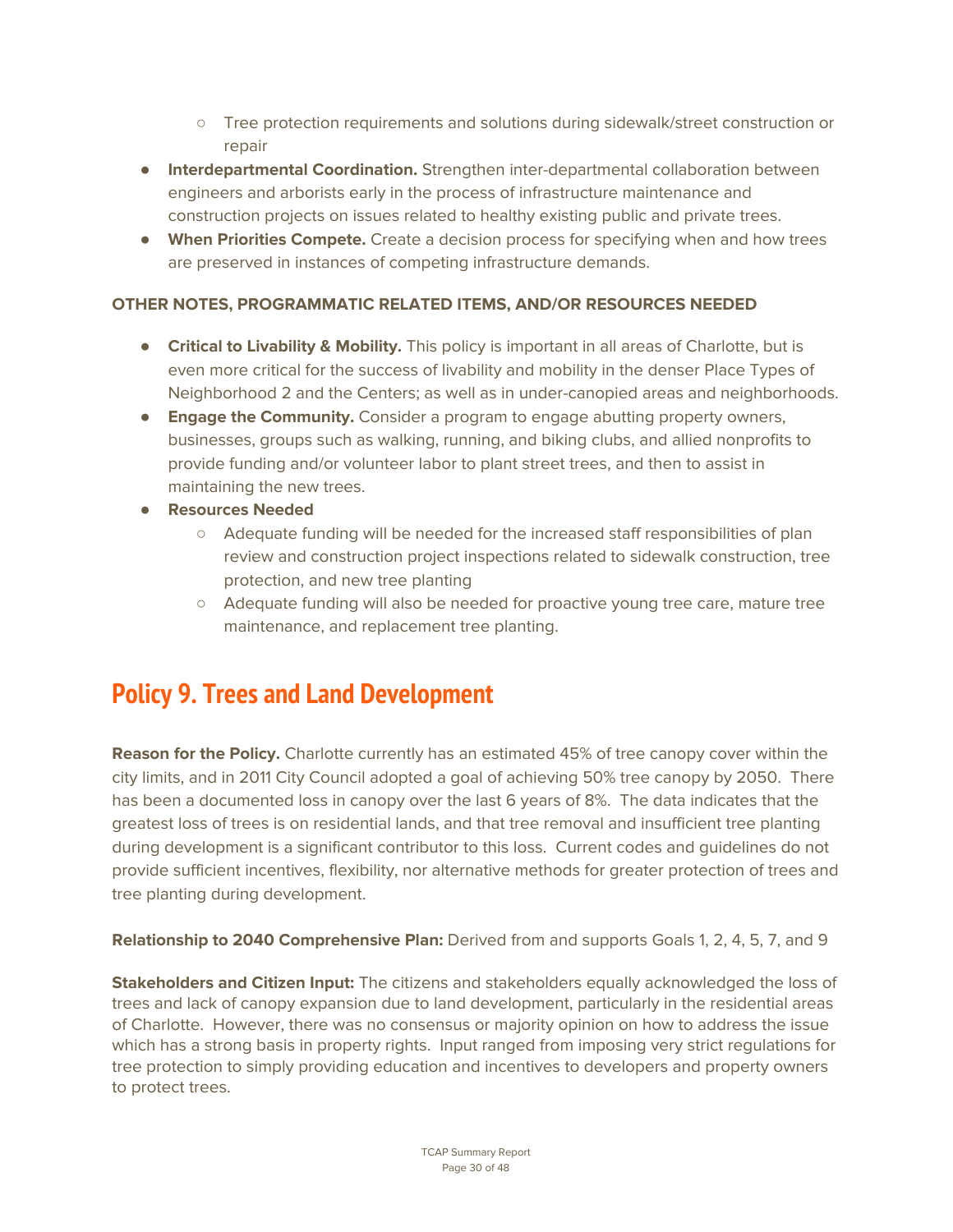NOTE: Though the Tree Canopy Action Plan will not be adopted by City Council as a standalone policy, the Plan recommends the following policy statement that is aligned with the Charlotte Future 2040 Comprehensive Plan, Urban Forest Master Plan, and community input and values.

#### **POLICY STATEMENT RECOMMENDATION**

Trees are integral and vital parts of Charlotte's ecosystem: they provide essential and desirable benefits to citizens and promote the health and general welfare of its citizenry. Therefore, it is the policy of the City of Charlotte to strive to protect and/or enhance the tree cover within the city, on public and private lands, and that through these efforts the overall tree canopy will grow.

It is the City's policy to promote land development, building, and site planning practices that respect the city's natural topographic and vegetation features while recognizing that certain factors such as condition (e.g., disease, danger of falling, etc.), proximity to existing and proposed structures and improvements, interference with utility services, and the realization of a reasonable enjoyment of property may require the removal of trees. In support of this policy, the City will be more innovative and ambitious for protecting trees and tree canopy in the places created with new development and redevelopment.

During both private and public land development projects, the City will encourage increased forest quality and quantity through the preservation of existing native trees and forests, by having healthy, well-maintained trees and other vegetation. The goal of tree preservation activities and the tree planting will be to reach and sustain an average of 50% tree canopy cover citywide over a phased period of time and with guidance from the Comprehensive Plan and the Urban Forest Master Plan.

Further, codes and administrative regulations resulting from this policy will provide flexibility and allow for the use of innovative building and tree preservation techniques as new science and technologies are developed and made available. All guidelines and regulations will be administered equitably and in a manner that does not put undue burden on any citizen. Equally, the City shall be fair and proactive in its enforcement of violations of the tree and landscape codes.

#### **RELATED CODE CONCEPTS**

#### **Plan Submittal & Process**

- Refine ordinance language that requires the limits of disturbance be identified on-site prior to plan submittal and construction.
- Explore increased tracking of tree canopy in building permits to determine if trees are to be removed and/or replaced with the permitted construction. Species, size and health are all important measures for assessing tree canopy change and health at a neighborhood scale.
- Require submittal of CAD for all tree requirements ("tree as-builts" )and clarify city authority to inspect for compliance at the completion of projects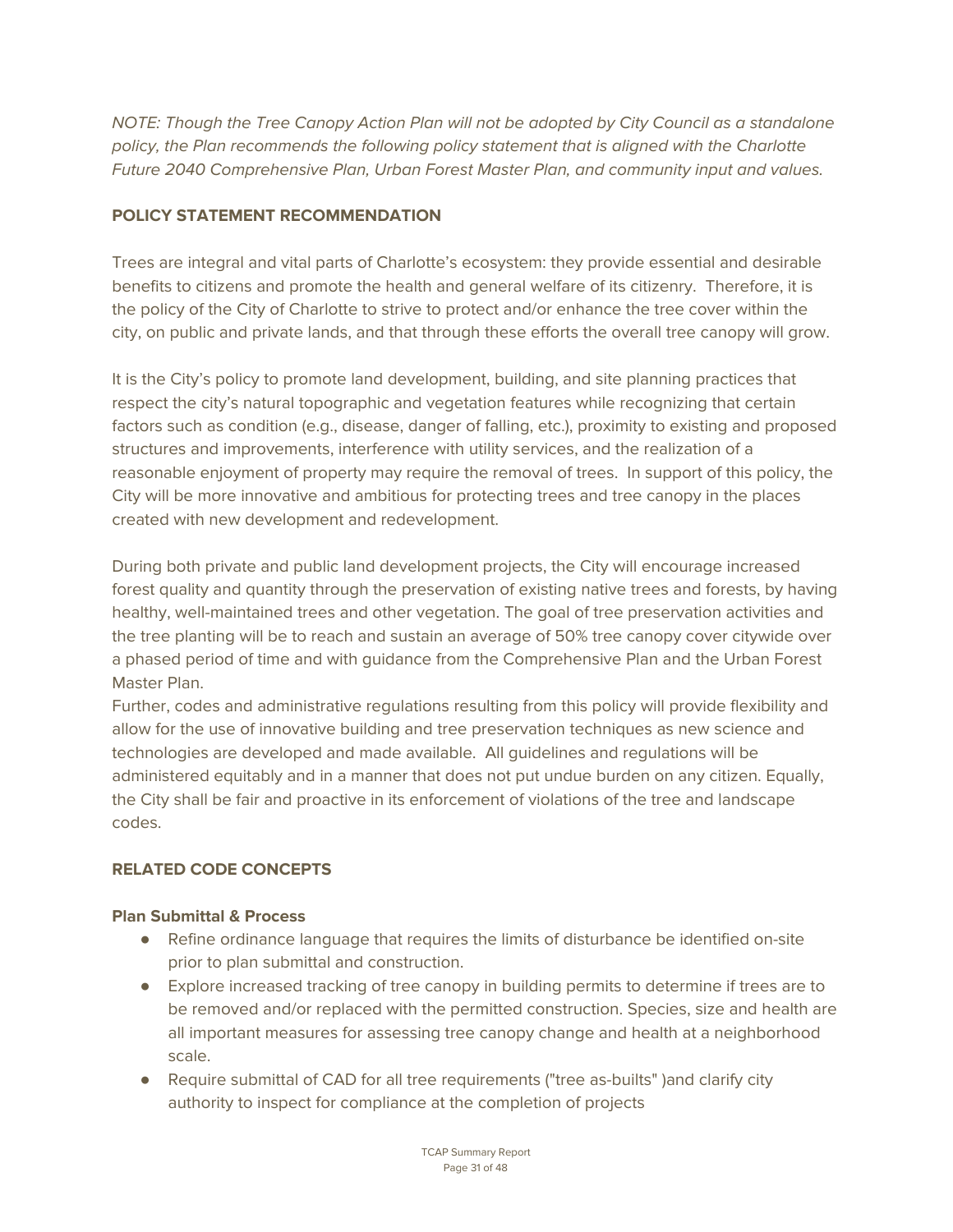#### **Inspection, Enforcement, & Appeal**

- Adopt ordinance or guidance manual language that requires City inspection of tree protection areas before and after marking tree removal on permitted construction sites.
- Determine the legality of City staff to have 'stop work' authority

#### **Tree Preservation and Protection**

- Code language should indicate that development sites and projects, whether private or public, must be designed and constructed in a manner that: limits the extent of land disturbance to the minimum area needed to construct the proposed use; minimizes the negative impacts of permissible construction activities and practices on trees and forested areas; places staging and temporary storage areas, buildings, utility connections, roads, parking areas, recreational amenities, stormwater management facilities and all other land development in a manner that minimizes direct physiological damage to root systems and above ground portions of on-site and off-site trees and forested areas; and minimizes changes to environmental conditions that trees and forested areas are dependent on to survive.
- Consider expanding protections for trees in character overlay districts based on community support.
- Revise off-site mitigation options and requirements to allow for greater use of this mitigation avenue.
- Consider adopting ordinance language that requires protective measures for native soils, hydric soils, natural vegetation, or steep slopes at development sites.
- Allow natural resources to be protected in perpetuity by a binding conservation easement, deed restriction or similar legal instrument.
- In regard to open space development, there are several best practices that are recommended. Consider adding language to the proposed zoning category to address recommended practices such as:
	- determining open space through a stepwise design process where open space is identified first
	- allowing density bonuses and/or penalties to encourage use of open space design
	- specifying if land trusts or other qualified public or private land conservation organizations can manage open space
	- detailing how funding for the long-term management and maintenance of open space will be done,
	- specifying the allowable and unallowable uses for open space
	- Set open space requirements so that only a portion can be allocated to recreational use and protect the highest quality natural resources.
- To allow cluster development through the zoning regulations, include an increased tree save requirement
- Consider lowering the number of acres that can be disturbed in a project phase from 20 acres to a lower number to better protect tree resources during construction.
- Eliminate or revise tree save exemptions.
- Add tree planting requirements for development of network-required private streets.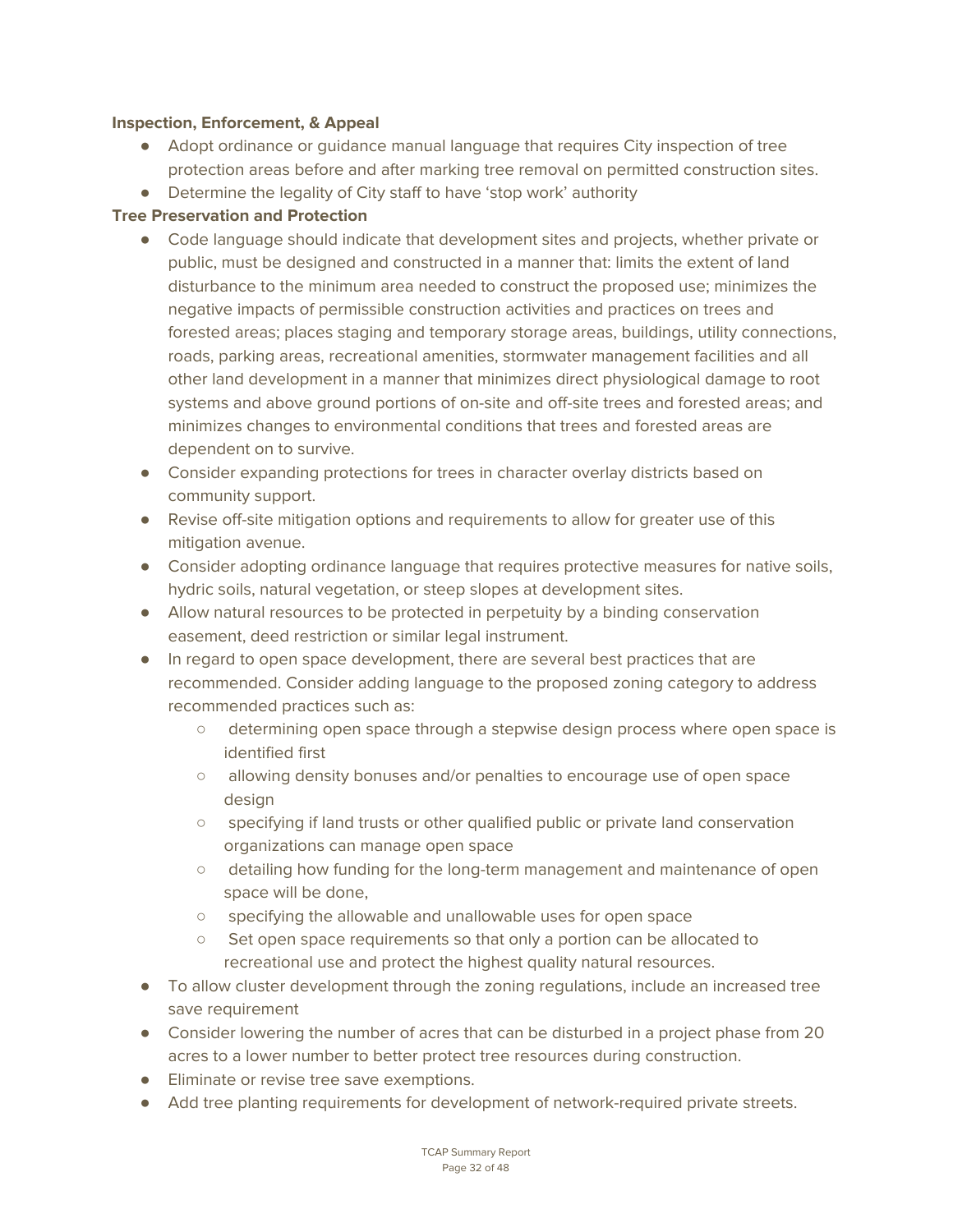#### **PROCEDURAL ISSUES/NEEDS**

- **Standards Manual Needed.** Create a Tree Policy and Standards Manual to provide and consolidate existing and new standards for property owners and developers that will:
	- Reference ANSI and other national, regional, and local standards
	- Optimize the preservation of structurally sound, healthy and functional trees and forested areas;
	- Minimize the retention of high-risk tree conditions that have potential to cause personal injury or property damage; and
	- Minimize harmful practices and conditions that can degrade the long-term health, structure, functionality and regenerative capacity of forested areas.
- **Pilot Project.** Conduct a pilot project(s) to test various tree protection code models, i.e. Heritage Trees, diameter limits, Place Type considerations
- **Explore Options in Working Group.** Explore administrative, legal, and management needs for modified or expanded creation or use of off-site tree mitigation areas/banks. Convene a working group to discuss and make recommendations for:
	- City or 3rd party property owner/easement holder
	- Easement, land donation, and land purchase criteria
	- Fee/compensation formula
	- Planting/stewardship/management duties (inspections, enforcement, land management)

#### **OTHER NOTES, PROGRAMMATIC RELATED ITEMS, AND/OR RESOURCES NEEDED**

- Resources Needed. Additional staff will be needed for plan review, site inspections, and enforcement.
- Communications Improvements. Interdepartmental coordination and communication will need to be formalized.
- Targeted Education. Educational outreach about the value of trees, land development impacts on the tree canopy, City Code and policies, permitting procedures, and tree protection measures will need to be provided every year; the programs should be developed for two separate audiences: land developers and the general public.
- Schedule Regular Reviews. Every five to seven years, and/or after new UTC mapping is completed and change analysis performed, the City should review, and amend as applicable, land development regulations and guidelines applying to tree protection and planting to reverse negative trends noted in the analysis and to promote the use of innovative and scientifically sound practices and technologies.
- Peer City Study. Staff should continue to review land development practices and landscape/tree ordinances from other communities and determine if peer city tree protection/preservation initiatives would benefit the City. Based upon these reviews, revisions to the tree protection and landscape code may be implemented.
- Build Incentives. The City should develop and utilize a menu of incentives, potentially based on Place Type, for developers/builders to protect high quality trees, trees in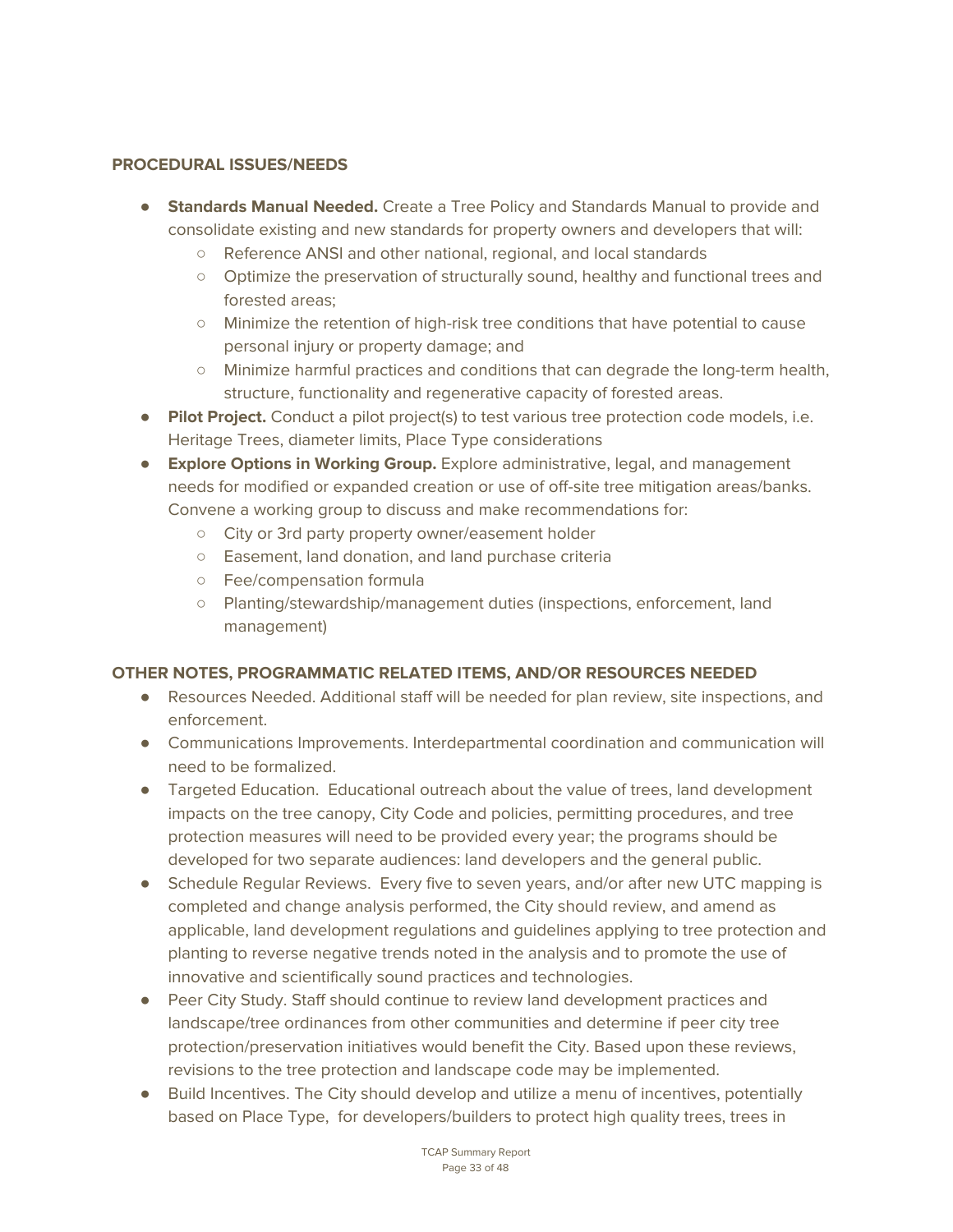environmentally sensitive areas, and plant the appropriate quality and species of trees when trees are removed and/or a lot is cleared for development.

- Consider Heritage Trees. Model and review the concept of expanding code requirements and land development incentives that protect Heritage Trees (to be defined) on private property and set higher limits of mitigation payment.
- Overlays for Private Tree Protection. Explore creating guidance for community driven character overlays/conservation districts that will protect private property trees, and that will also receive enforcement support and program support.
- Additional Green Options for Mitigation. Further promote and incorporate green roofs and green walls as acceptable mitigation solutions.

## <span id="page-33-0"></span>**Policy 10. Tree Canopy Goal**

**Reason for the Policy.** Charlotte currently has an estimated 45% tree canopy cover within the city limits. There has been a documented loss in canopy over the last 6 years of 8%. Since tree canopy provides many tangible and intangible benefits to the City, citizens, and businesses, a tree canopy goal, citywide and for each Place Type, is needed to gauge success in urban forest management projects, policies, and regulations, and to serve as inspiration for action.

**Relationship to 2040 Comprehensive Plan:** Derived from and supports Goals 1, 6, 7, and 9

**Stakeholders and Citizen Input:** Both citizens and stakeholders equally acknowledged the benefits of tree canopy and recognized the current trend of canopy loss. There was not consensus on setting a specific tree canopy percentage goal. Stakeholders suggested that a target percentage is needed if only to inspire action and be a metric of success, but that the percentage should be based on sound, current data, be customized for each Place Type, and address achieving canopy cover equity as a first priority.

NOTE: Though the Tree Canopy Action Plan will not be adopted by City Council as a standalone policy, the Plan recommends the following policy statement that is aligned with the Charlotte Future 2040 Comprehensive Plan, Urban Forest Master Plan, and community input and values.

#### **POLICY STATEMENT RECOMMENDATION**

Since tree canopy is an integral part of Charlotte's identity and contributes to the City's livability and the health and safety of its current and future citizens, the City will set a goal to have a healthy, high quality, and sustainable tree canopy that equitably benefits all citizens. The goal is needed to reflect and express the value the community places on the tree canopy as an important element of the quality of life in Charlotte. The City will achieve this goal by preserving as much of the existing canopy as is feasible, replanting when public trees are removed, and creating new canopy by planting trees in suitable areas that lack tree cover.

The citywide tree canopy goal and goals by Place Type will be data-driven ecological thresholds derived from analysis inextricably joined with community input and priorities. Any goals set will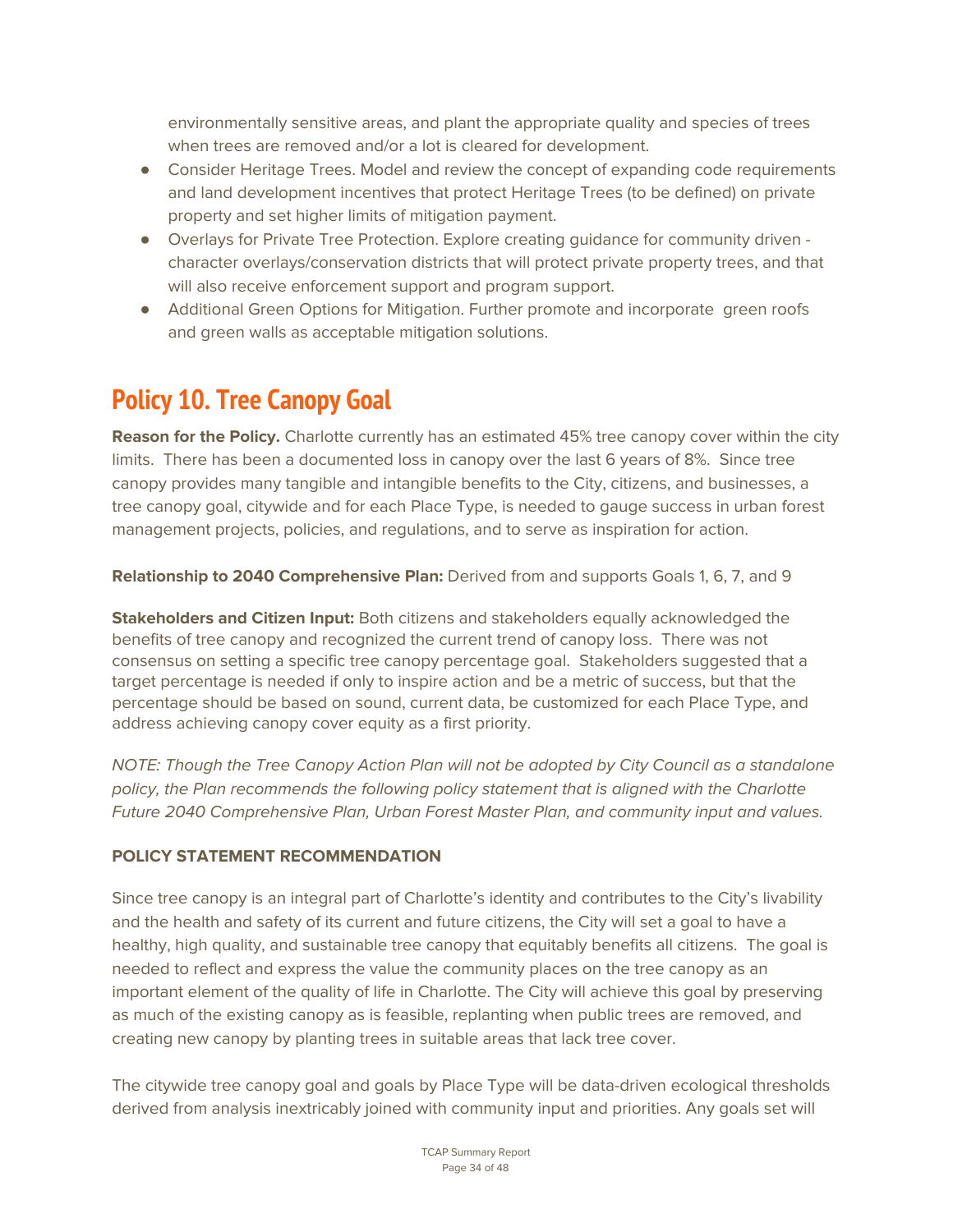reflect and express the value the community places on the tree canopy; align with the Comprehensive Plan, provide inspiration and simple metrics so Charlotte can chart its success in improving the valuable canopy resource; and be the centerpiece of a communication effort to encourage citizens, neighborhoods, community groups, and nonprofits to take action by planting trees and maintaining our city's shared urban forest.

Reaching the goals set will be a challenge, especially considering the levels and types of growth anticipated in the city, but the City is confident that it is achievable. The City understands that the goals will require not only more protection and better management of Charlotte's existing tree canopy, but also bold public and private actions to expand it.

#### **RELATED CODE CONCEPTS**

It is not recommended to put any canopy goal percentages into future ordinance amendments. The goals should remain in policy statements so that they may be modified as data, citizen input, environmental conditions, site characteristics, and City priorities change.

However, the existence of a goal(s) can be alluded to in appropriate code sections, such as Purpose and Intent, if desired.

#### **PROCEDURAL ISSUES/NEEDS**

- **Regular Canopy Assessments.** Conduct a UTC mapping and change analysis project every five to ten years.
- **Maintain Complete Inventory.** Complete and maintain a 100% street and public tree/vacant planting site inventory.
- **Additional Data Collection.** Consider supplementing the tree canopy database with mapping and other information on other natural resources such as: vegetation species composition and condition within forested lands and riparian corridors, rare, threatened and endangered species locations, green infrastructure devices/projects, environmentally sensitive areas, etc.
- **Update the UFMP.** Review and update the Charlotte Urban Forest Master Plan to incorporate tree canopy sustainability and Place Type goals.
- **Additional Funding.** Provide increased funding for:
	- Accelerated public tree planting along streets and in parks
	- Proactive, cyclical maintenance for public trees
	- Staff to provide and oversee public tree planting and maintenance, review plans and monitor private property tree protection and replacement planting, and perform public education and outreach.
- **Interdepartmental Coordination.** Increase and formalize coordination and decision-making across departments to discuss and manage projects that either support or detract from achieving the tree canopy goal(s).
- **Partnerships.**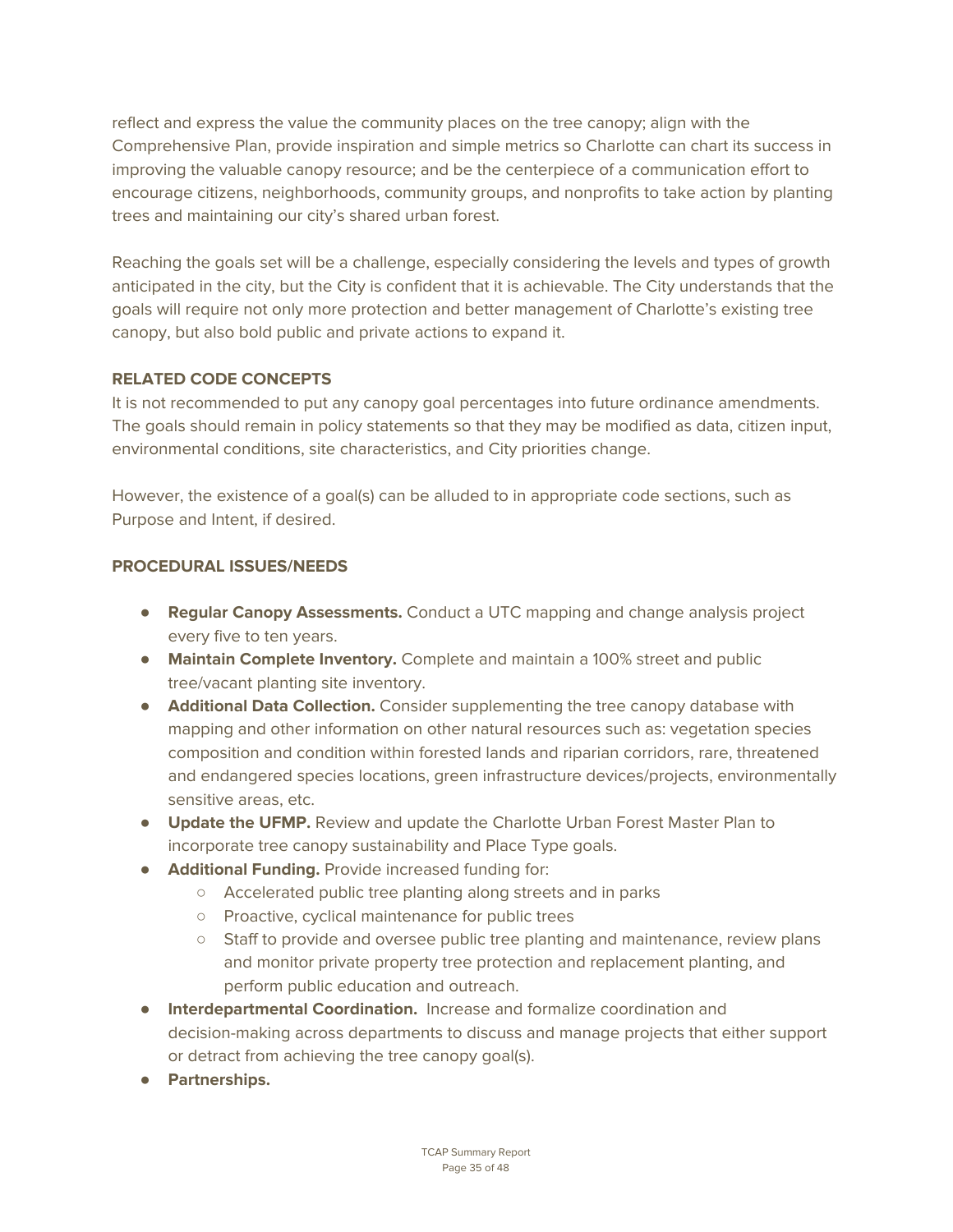- Work with NCDOT to allow expanded tree canopy and greening along state roads and possibly interstates within the city.
- Work with City departments and outside partners to develop an approach to greening without gentrification.
- Working directly with neighborhood groups, consider creating neighborhood-level/neighborhood-specific urban forest management plans that address and prioritize tree planting, tree maintenance and education.

#### **OTHER NOTES, PROGRAMMATIC RELATED ITEMS, AND/OR RESOURCES NEEDED**

- **Consider Multiple Targets.** Consider having more than one tree canopy percentage target; i.e. for the short-, mid-, and long-terms; for under-canopied areas, and/or Place Types, etc.
- **Boost Engagement.** Intensify outreach and engagement with neighborhoods through consistent collaboration and dynamic messaging.
- **Partnerships.** Empower citizen science projects, in partnership with local nonprofits, schools, and government agencies, to obtain information on citywide or neighborhood urban forest projects and management activities, and that can serve as a public relations and education tool.
- **Provide Online Access to Data.** Consider investing in interactive software that allows citizens access to public tree and tree canopy data.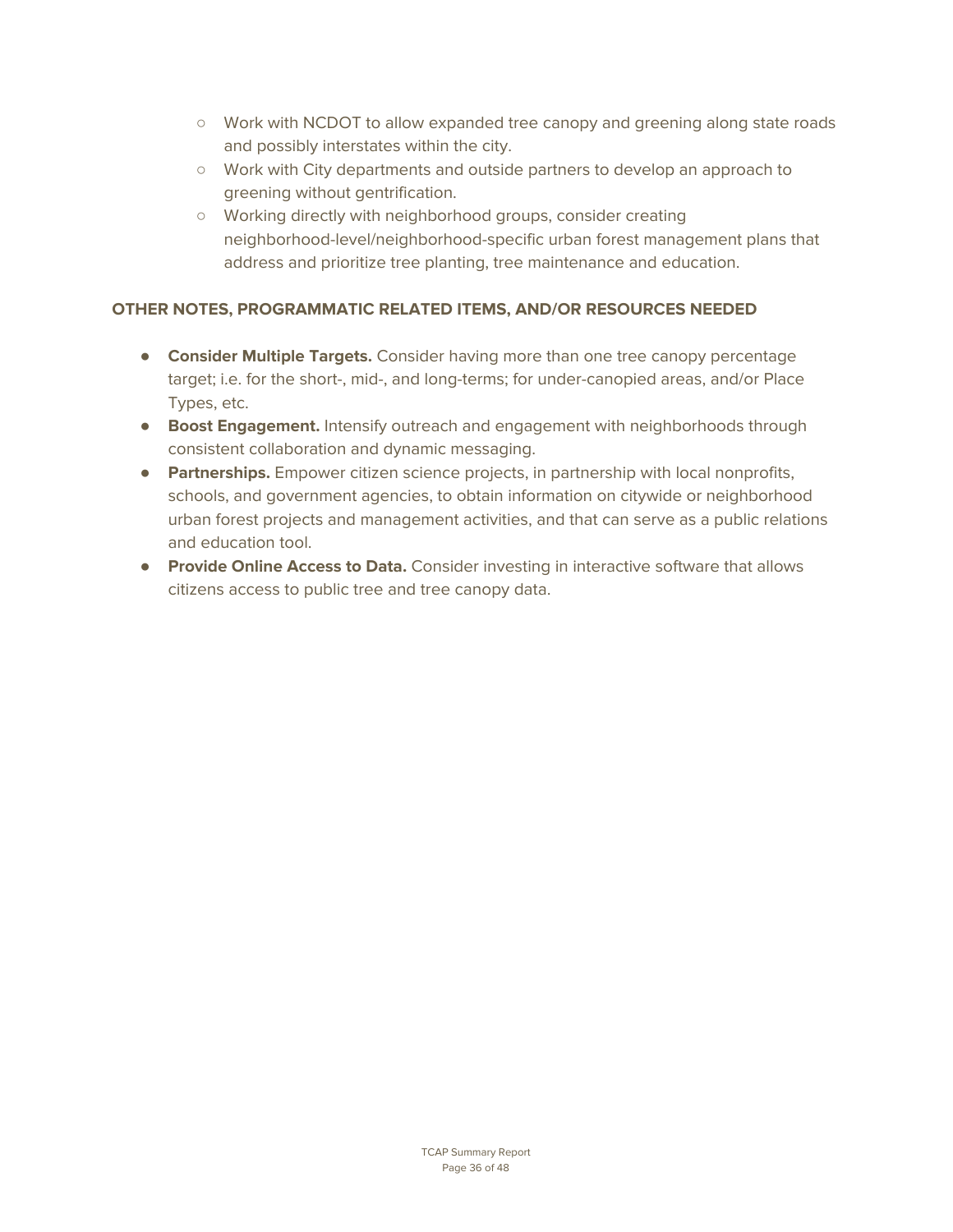# <span id="page-36-0"></span>**Tree Canopy Policy Incorporated within the Comprehensive Plan's Policy Framework**

The Charlotte Future 2040 Comprehensive Plan's Policy Framework provides long-term guidance to achieve the City's vision of a healthy and sustainable community, with the specific objectives of improving the quality of city tree canopy as well as improving the quality of creeks and watersheds, and reducing surface runoff and erosion. The urban tree canopy in Charlotte is both a resource and a solution that can contribute to achieving many of the goals and objectives of the Comprehensive Plan.

Therefore, the TCAP project contributed to the development of the Comprehensive Plan's Goals, Objectives, and Polices so that the importance and value of the citywide tree canopy was recognized within each goal as appropriate (TCAP contributions are indicated in **bold** below).

# <span id="page-36-1"></span>**CLT Future 2040 Comprehensive Plan Goals**

### <span id="page-36-2"></span>Goal 1: 10-Minute Neighborhoods

Goal: All Charlotte households will have access to essential amenities, goods, and services within a **comfortable, tree-shaded** 10-minute walk, bike, or transit trip by 2040.

Objectives where tree canopy items were incorporated:

● Increase the percentage of households, both new and existing, within a comfortable, **tree-shaded** 10-minute walk, bike, or transit trip of the following services and amenities:

Policies where tree canopy items were incorporated:

- 1.2 Support the evolution of existing underserved neighborhoods which are not proximate to services or lack facilities **such as sidewalks and street trees,** into complete neighborhoods by implementing…
- 1.9 **Ensure adequate structures, systems (large tree wells or planting strips, structural soil or suspended pavement systems, etc.) and resources for maintenance are provided to support large healthy tree canopy along streets that will shade pedestrians and provide community benefit.**
- 1.19 Increase and expand **tree-shaded** pedestrian and bicycle network density and connectivity.
- 1.21 Implement new community green spaces, **including tree plantings** and surface water and stormwater facilities, on vacant and underutilized parcels, especially in neighborhoods with deficient access to parks and open space.
- 1.23 Continue to implement and evaluate development standards for block length, **street trees,** street connectivity requirements, and required connections to existing on-street and off-street pedestrian and bicycle facilities and trails.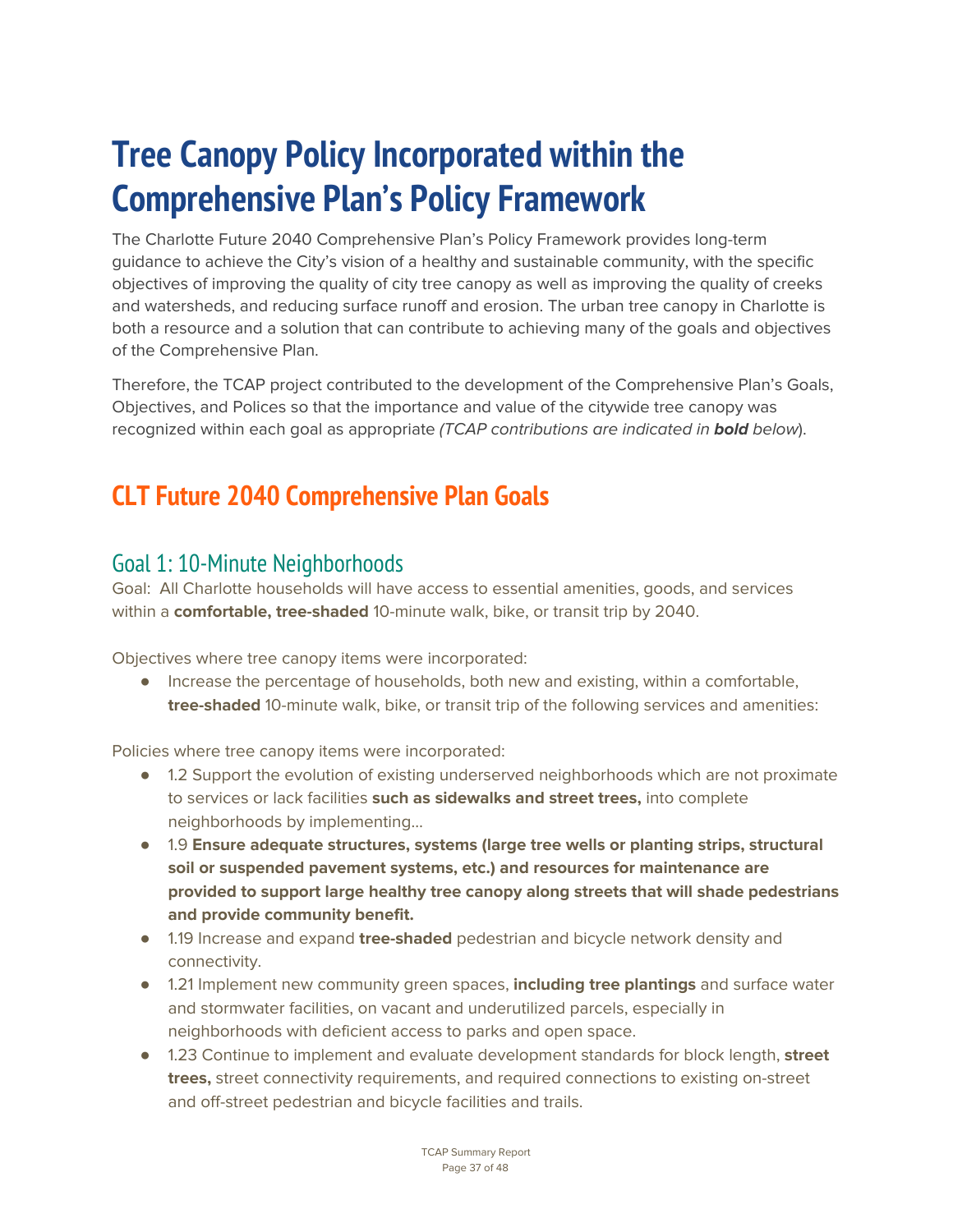### <span id="page-37-0"></span>Goal 2: Neighborhood Diversity and Inclusion

Goal: Charlotte will strive for all neighborhoods to have a diversity of housing options by increasing the presence of middle density housing (e.g. duplexes, triplexes, fourplexes, townhomes, accessory dwelling units (ADUs), and other small lot housing types) and ensuring land use regulations allow for flexibility in creation of housing within existing neighborhoods.

Objectives where tree canopy items were incorporated: n/a

Policies where tree canopy items were incorporated:

● 2.8 Ensure that housing access incentives provide adequate infrastructure **and do not contribute to poor environmental quality or significant loss of tree canopy.**

### <span id="page-37-1"></span>Goal 3: Housing Access for All

Goal: Charlotte will ensure opportunities for residents of all incomes to access affordable housing through the preservation of naturally occurring affordable and workforce housing and increasing the number of affordable and workforce housing units through new construction.

Objectives where tree canopy items were incorporated: n/a Policies where tree canopy items were incorporated: n/a

### <span id="page-37-2"></span>Goal 4: Transit- and Trail Oriented Development

Goal: Charlotte will promote moderate to high-intensity, compact, mixed-use urban development along high-performance transit lines and near separated shared-use paths or trails.

Objectives where tree canopy items were incorporated:

● 4c. Increase the share of commercial (mixed use, entertainment, and employment) development within a 10-minute **tree-shaded** walk or bike trip of trail access points and high-performance transit stations.

<span id="page-37-3"></span>Policies where tree canopy items were incorporated: n/a

### Goal 5: Safe and Equitable Mobility

Goal: Charlotte will provide safe and equitable mobility options for all travelers regardless of age, income, ability, race, where they live, or how they choose to travel. An integrated system of transit, bikeways, sidewalks, shared-use paths, and streets will support a sustainable, connected, prosperous, and innovative network that connects all Charlotteans to each other, jobs, housing, amenities, goods, services, and the region.

Objectives where tree canopy items were incorporated:

**● 5g) Increase the number of pedestrian and bike routes that are shaded by trees for safety, health and aesthetic value.**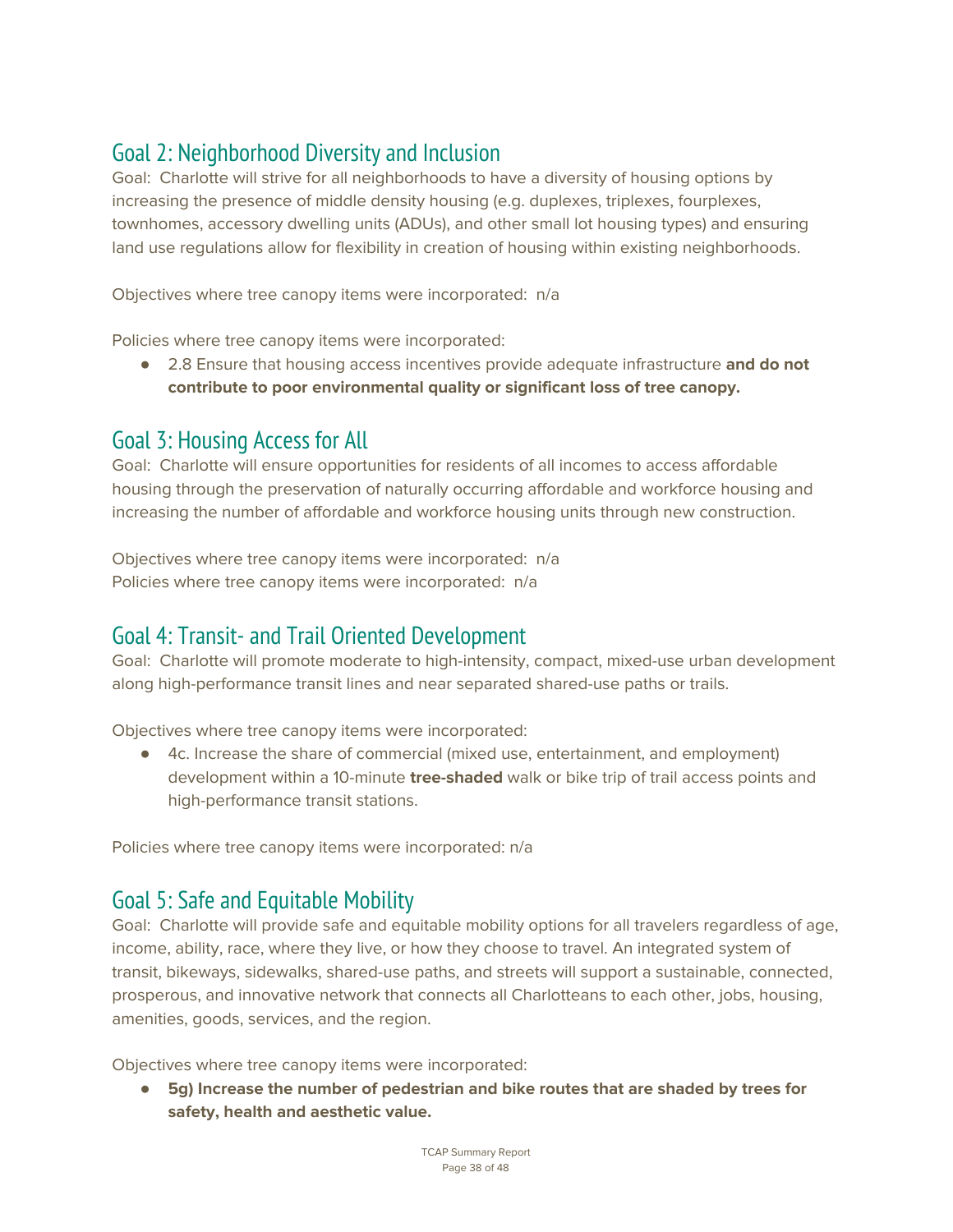Policies where tree canopy items were incorporated:

- 5.3 Increase access to zero carbon transportation options for first- and last-mile trips and provide new and adapt existing transportation infrastructure **to support a range of tree-shaded sustainable transportation choices.** (cross-reference: Goal 6)
- 5.6 Expand street network connectivity, **street tree canopy and protect right-of-way in growing and redeveloping areas** to provide efficient access, route choices, and complete streets for all travel modes. (cross-reference: Goal 4)
- 5.20 Complete Streets Program: Build out new streets where right-of-way has been reserved by development and address needs identified by the regional CTP, and retrofit existing streets **to include facilities for all modes, sidewalks, and street trees.** (cross-reference: Goal 4)

### <span id="page-38-0"></span>Goal 6: Healthy, Safe, and Active Mobility

Goal: All Charlotteans will live and work in safe and resilient neighborhoods that enable healthy and active lifestyles by reducing exposure to harmful environmental contaminants, **expanding and improving the quality of tree canopy cover,** encouraging investment in walking, cycling, and recreation facilities, and providing access to healthy food options and health care services.

Objectives where tree canopy items were incorporated:

● 6a) Increase percentage of households within **a comfortable, tree-shaded** 10-minute access to primary care health care services.

Policies where tree canopy items were incorporated:

- 6.8 Work with the County to identify the appropriate roles the City should undertake in **supporting urban parks and open spaces** (e.g., programming, maintenance / management, funding, etc.).
- 6.9 Prioritize construction of a complete active transportation network that includes connections to parks and health care facilities and reduces motor vehicle emissions **by increasing public investment in tree-shaded sidewalks, bikeways, and shared-use paths,** prioritizing in parts of the City that lack facilities. (cross-reference: Goal 4, Goal 5)
- **●** 6.13 **Adequately fund proactive tree care and planting for public trees to boost tree canopy in all neighborhoods to reduce exposure to air pollution and reduce chronic health issues.**
- 6.25 **Incorporate tree canopy expansion and improvement efforts into existing and new public health initiatives across the city.**
- **●** 6.28 **Examine existing and new ordinances to identify mechanisms to encourage or require tree-shaded streets and more publicly accessible open spaces and street trees in a variety of development types.**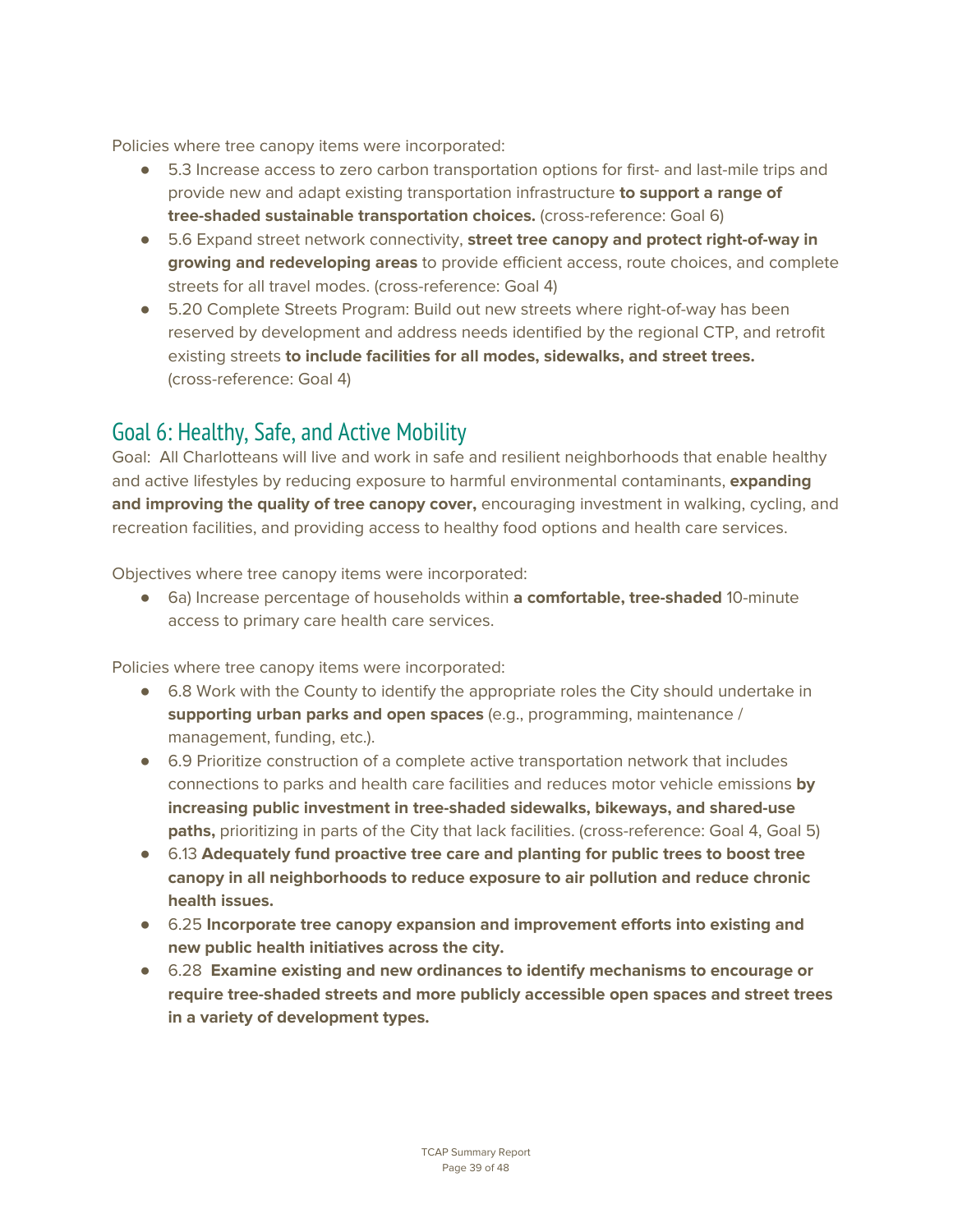### Goal 7: Integrated Natural and Built Environments

Goal: Charlotte will protect and enhance its surface water quality, tree canopy, and natural areas with a variety of trees, plantings, green infrastructure, green building practices, and open space at different scales throughout the entire community as a component of sustainable city infrastructure.

Objectives where tree canopy items were incorporated:

- 7a) Increase the number of small parks within or near neighborhoods that contain community amenities such as recreation facilities, **tree canopy,** retrofit stormwater facilities, and water quality/natural resource education.
- 7b) Increase the **acreage of protected (including public and private) natural lands (such as forests and natural areas)** within the City.
- 7d) Increase the acreage of amenitized open space **and forested or tree-shaded** open space within private developments that are open to the public.
- 7h) **Decrease the acreage of tree canopy loss on residential property and maintain a high level of citywide tree canopy across all neighborhoods**
- 7i) **Achieve the ideal age, species, size, and composition of the urban forest to ensure a resilient, sustainable tree canopy that provides the greatest benefit to the community.**

Policies where tree canopy items were incorporated:

- 7.2 **Improve support of tree canopy maintenance and expansion** in City regulations. **Remove tree save exemptions and provide for innovative and flexible mitigation measures for dense urban areas** (i.e. fee-in-lieu option to support the acquisition, protection, and management of green spaces in developing areas).
- 7.7 **Prioritize heritage trees and existing contiguous forests in tree preservation regulations.**
- **●** 7.8 **Expand and enhance non-regulatory and regulatory solutions to control or eliminate invasive plant species on public lands and in tree preservation areas during development.**
- **●** 7.10 **Fully fund a proactive care program and strategic tree planting program for all public trees and for private development in underserved areas or for affordable housing projects.**
- **●** 7.12 **Continue to preserve and protect tree canopy on City-owned properties and consider a tree planting program on City-owned properties available for public use, such as the Urban Arboretum Trail.**
- **●** 7.15 **Using the Tree Conservation Fund and potentially new sources of funding, increase investment in green space and tree canopy initiatives to support housing and neighborhood policies and ensure residents are connected to nature and environmental justice issues are avoided. (cross-reference: Goal 1, Goal 2, Goal 3)**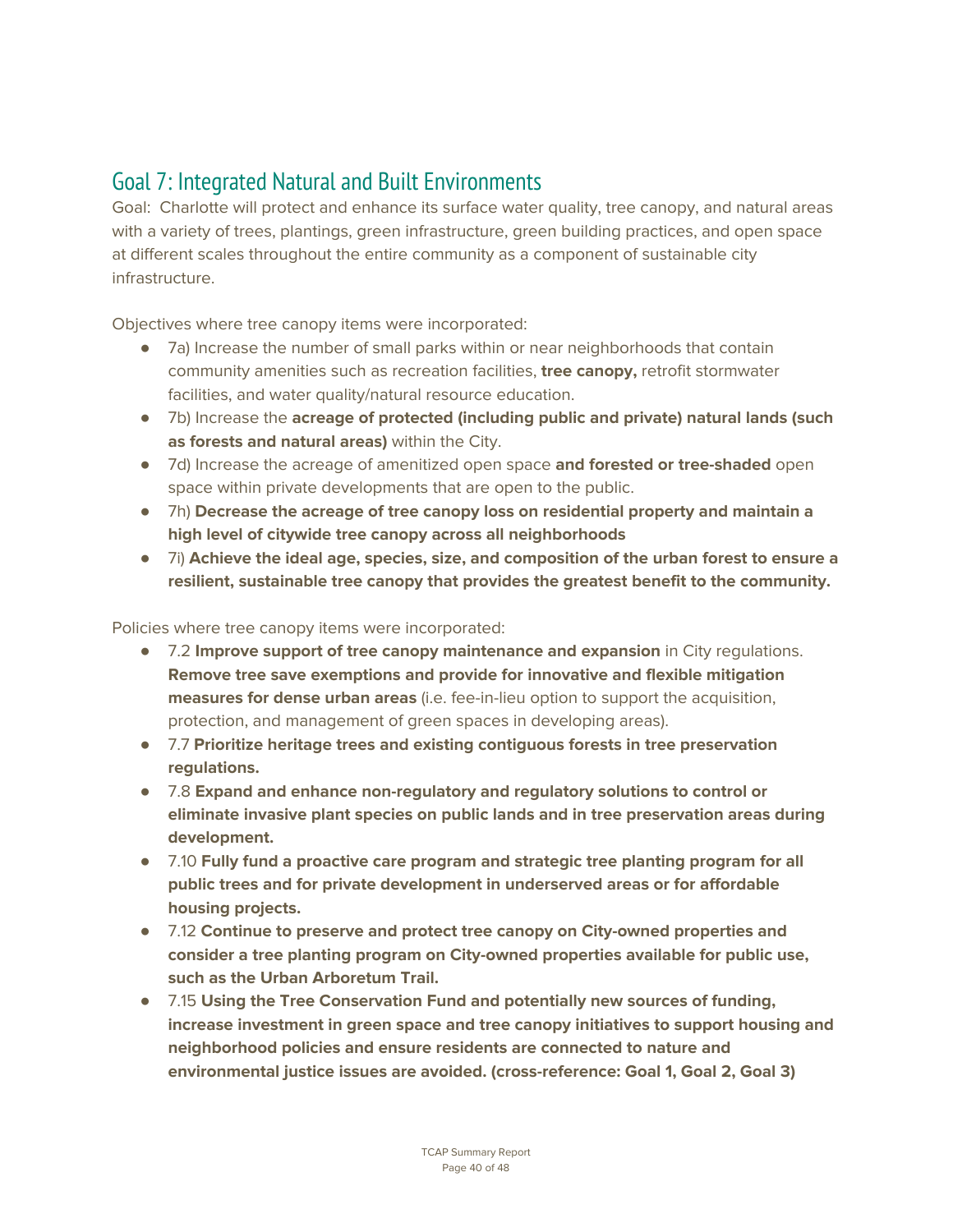- **●** 7.16 Develop community partnerships, funding, and regulatory concepts to facilitate the removal of invasive species on private property and **increase the quality of our tree canopy.**
- 7.17 Establish new partnerships and expand existing partnerships with stakeholders that may include Mecklenburg County, other governmental organizations, community organizations, and nonprofits to secure private **funding and support to develop new and existing parks, tree canopy and shared-use paths, and the protection of open spaces.**
- 7.23 When there are perceived or real conflicts between trees and other city priorities, economic development projects, and infrastructure improvement projects, **the City will support creative and innovative solutions that protect the tree canopy.**
- 7.37 Explore tools to ensure streams and steep slopes have **sufficient buffers of high-quality trees** and associated vegetation to control erosion, nutrient loads and other pollution.
- 7.38 Conduct a study of existing wildlife habitat/ migration patterns to identify gaps in the ecological system. Map these locations and compare with sites identified for new park and recreation facilities, shared-use paths, **enhanced tree canopy,** riparian corridors, and areas targeted for green stormwater infrastructure facilities to identify overlapping open space priorities.
- 7.41 **Using the Tree Conservation Fund** and potentially new funding sources, develop a program for **land acquisition or conservation easement**s to support protection of prime conservation lands.
- 7.43 Evaluate **opportunities to use trees and other vegetation on existing vacant parcels to provide ecosystem services** (e.g. erosion control, stormwater and water quality services) to address surface water quality in the City.
- 7.44 Promote **conservation easements to protect undisturbed forest patches and/or reforested areas,** especially on vacant or industrial parcels.
- 7.45 **Promote a healthy and diverse tree canopy, including:**
	- Uneven-aged, predominantly overstory broadleaf and coniferous trees with a native/ ornamental mixed species understory;
	- Street trees of diverse species and a sustainable age distribution; and
	- Ornamental trees used for visual interest and aesthetics, especially where utilities, signs, lights, and other constraints exist.
- 7.46 **Support tree maintenance on private land in lower income neighborhoods and review recommendations provided in the Urban Forest Master Plan and draft Management Plan.**
- <span id="page-40-0"></span>● 7.49 Develop a comprehensive education and stewardship initiative to teach and **equip residents to sustain our natural systems and tree canopy**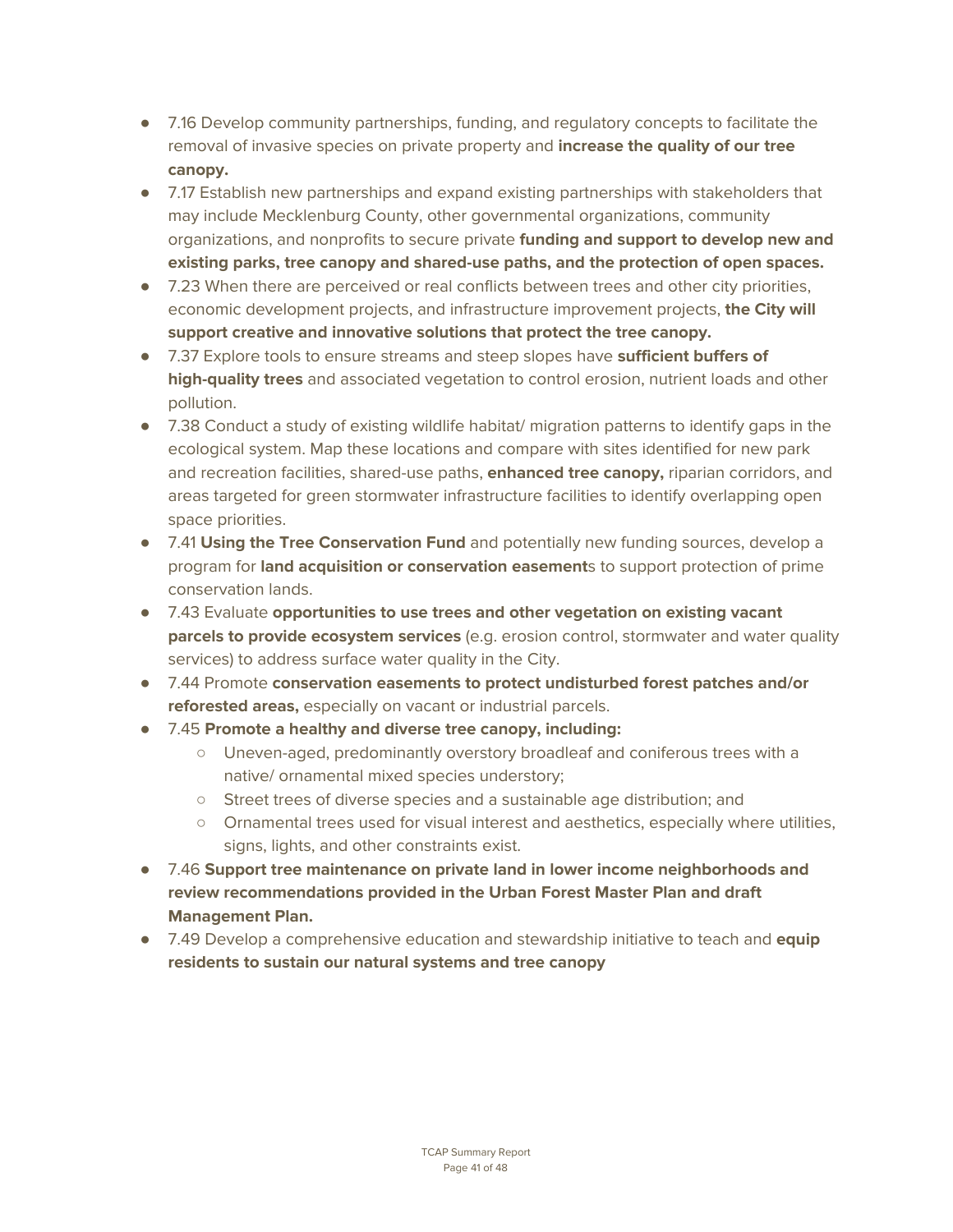### Goal 8: Diverse and Resilient Economic Opportunity

Goal: Charlotteans will have opportunity for upward economic mobility through access to a diverse mix of jobs and careers that align with education and skill levels of residents and the economic strengths of the region.

Objectives where tree canopy items were incorporated: n/a

<span id="page-41-0"></span>Policies where tree canopy items were incorporated: n/a

### Goal 9: Retain Our Identity and Charm

Goal: Charlotte will retain the identity of existing neighborhoods by intentionally directing redevelopment, limiting displacement and cultivating community-driven placemaking that elevates the importance, quality and design of places.

Objectives where tree canopy items were incorporated:

- 9f) **Preserve and improve the tree canopy in Charlotte** (cited as one of the primary aspects of the city that has attracted residents).
- ●

Policies where tree canopy items were incorporated:

- 9.2 **Protect trees throughout the city during all levels of development** (including infill projects) via revisions to Unified Development Ordinance
- 9.12 **Fully fund a proactive tree care program for public trees.**
- **●** 9.13 In CIP, **continue to invest in the installation of planting strips that support large trees for the long term.**
- **●** 9.39 Develop and support a **low-income assistance program that would aid in tree preservation and care for trees on private property**

### <span id="page-41-1"></span>Goal 10: Fiscally Responsible

Goal: Charlotte will align capital investments with the adopted growth strategy and ensure the benefits of public and private sector investments benefit all residents equitably and limit the public costs of accommodating growth.

Objectives where tree canopy items were incorporated: n/a

<span id="page-41-2"></span>Policies where tree canopy items were incorporated: n/a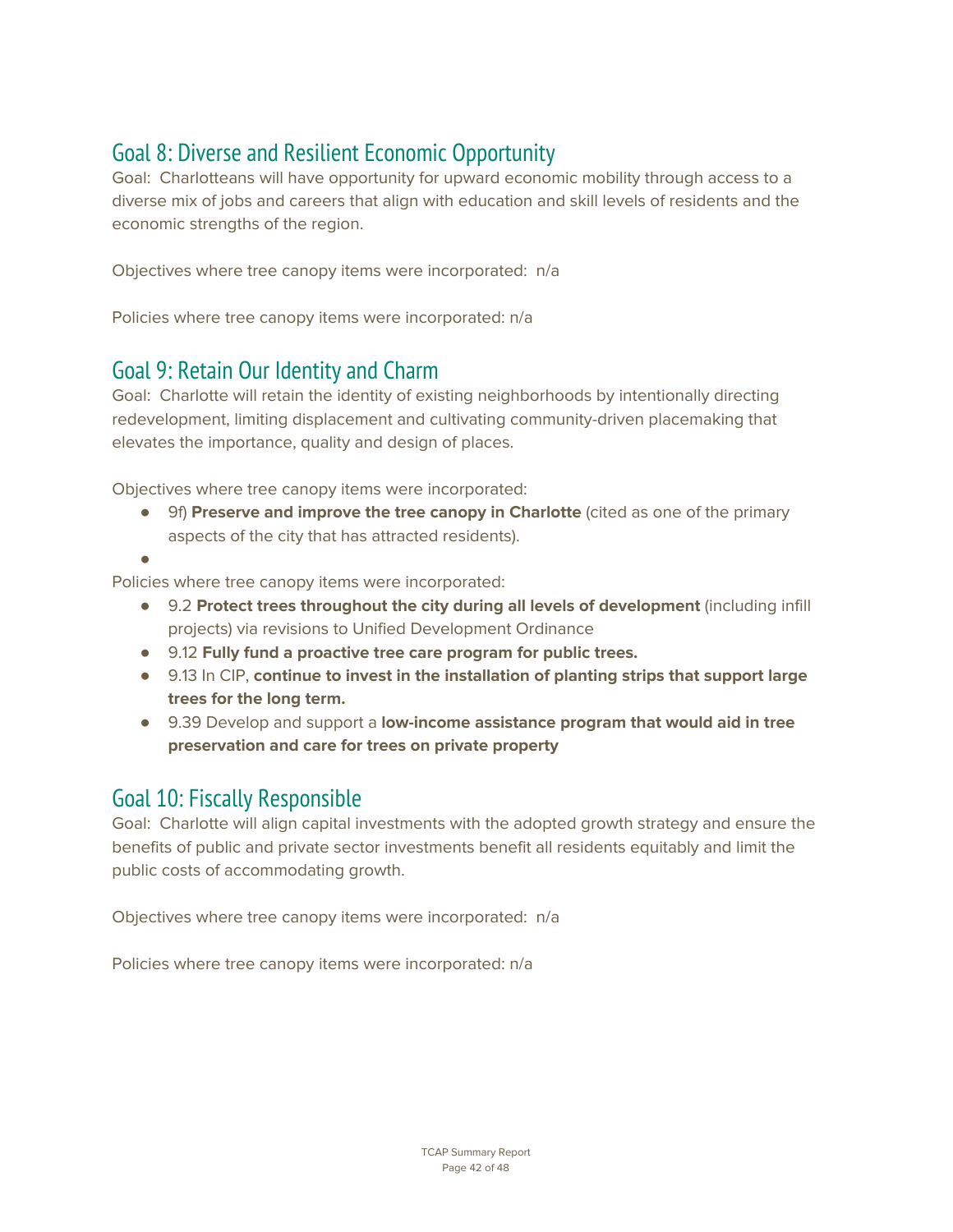# **Urban Forest Characteristics by Place Types**

Place Types represent the types of development and land uses that currently exist in Charlotte, as well as the aspirational character for those types. Charlotte's Place Types can generally be organized into the categories of the neighborhoods where we live (Neighborhood 1, Neighborhood 2, and Parks and Preserves), the employment areas where we work (Commercial, Campus, Manufacturing & Logistics, and Innovation Mixed-use), and centers where we shop, dine, and play (Neighborhood Center, Community Activity Center, and Regional Activity Center).

As a component of the Charlotte Future 2040 Comprehensive Plan, Place Types serve as guiding policy for the City in its role as the authority over local land use and development decisions that shape our communities. Land development policies bear implications for both the built and natural environment. As trees are an integral component of both through the environmental, aesthetic and economic benefits they offer, Place Type policies guiding development carefully specify how trees are to be incorporated into each Place Type.

Each place in Charlotte is unique. Therefore the types of trees, their purpose and their location should vary by the needs and characteristics of each place. For example, trees in our yards and neighborhoods will provide different benefits to our community than a tree along Tryon Street that is so important for pedestrians walking around Uptown.

The statements below lay out a vision for the urban forest in each Place Type. They speak to the location, extent and role of trees, as well as how they will interact with the buildings and streets in each Place Type. They also contain a projection for the percentage of land area in each Place Type that should be covered by tree canopy. Taken together, the urban forest characteristics below establish the vision for the sustained health and integration of our urban forest into the places that make up our city.

# <span id="page-42-0"></span>**Neighborhood 1**

Neighborhood 1 places are the lower density housing areas across Charlotte, where most of the city's residents live, primarily in single-family or small multi-family homes or ADUs.

#### **Urban Forest Characteristics in this Place Type:**

- The majority of Charlotte's tree canopy is located here, primarily on private land, that is supplemented with a significant street and civic area tree population.
- All streets are designed for both car and pedestrian use, and are therefore significantly planted with trees (90% of all public and street planting sites will have trees.).
- Civic use properties within Neighborhood 1 schools, passive-use parks and park areas have significant canopy coverage.
- Preservation of private land for tree canopy is a priority.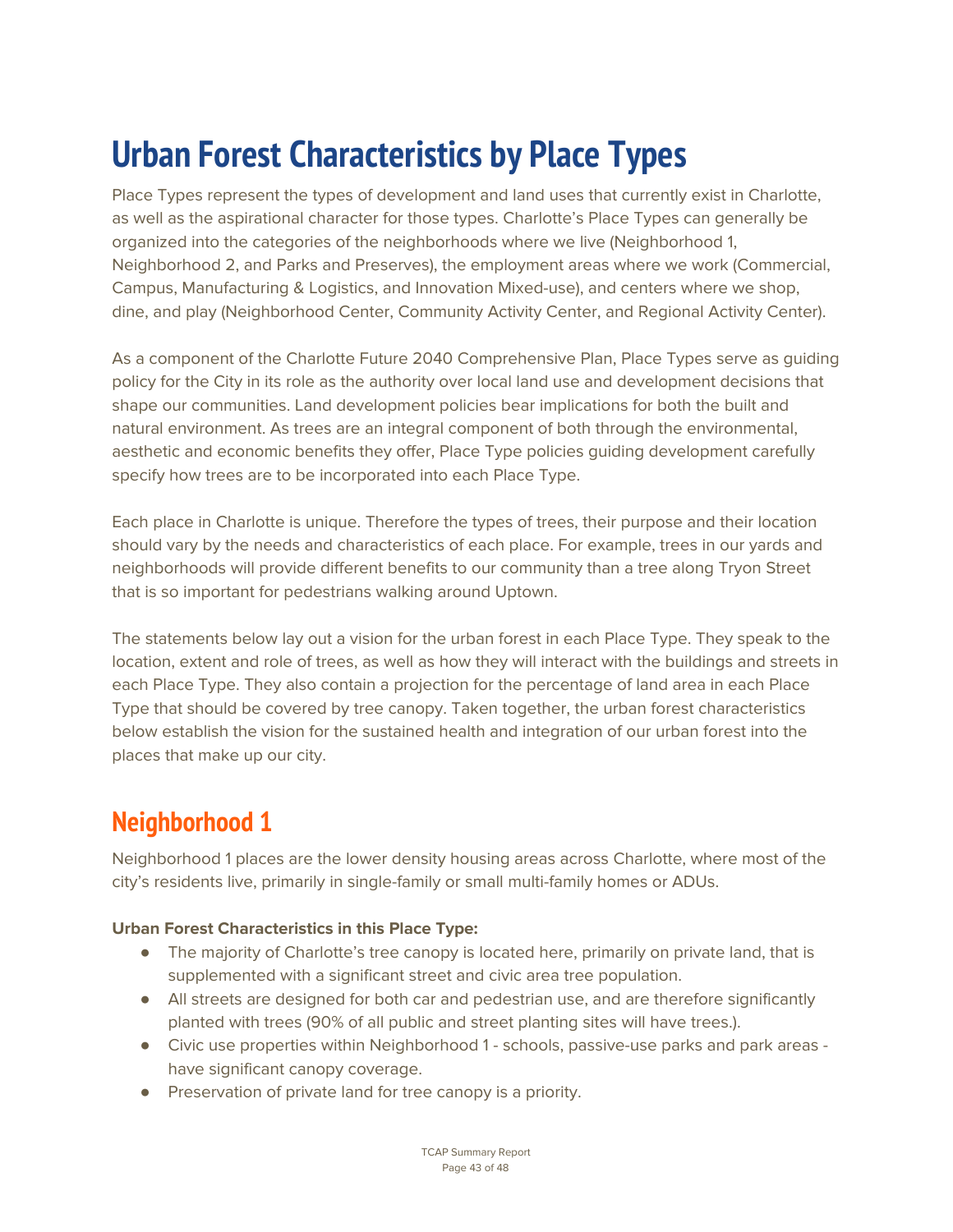- Areas not built upon will provide for sustainable tree canopy cover growth and preservation.
- <span id="page-43-0"></span>● Tree canopy cover ranges from 50% - 60%.

# **Neighborhood 2**

Neighborhood 2 places are higher density housing areas that provide a variety of housing types such as townhomes and apartments alongside neighborhoods serving shops and services.

#### **Urban Forest Characteristics in this Place Type:**

- Due to more dense development, overall tree canopy cover in Neighborhood 2 depends heavily on street trees. Therefore, sidewalks and road medians support the growth and longevity of large stature, shade trees providing a pleasant pedestrian experience and environmental benefits.
- Supplemental canopy is provided through trees in small parks, yards and courtyards of multifamily and civic buildings.
- All streets are designed for both car and pedestrian use, and are therefore significantly planted with trees (90% of all public and street planting sites will have trees).
- Civic use properties within Neighborhood 2 schools, passive-use parks and park areas have significant canopy coverage.
- Trees are incorporated into any green infrastructure installations.
- <span id="page-43-1"></span>● Tree canopy cover ranges from 35% - 45%

## **Parks & Preserves**

Parks & Preserves serve to protect public parks and open space while providing rest, recreation, and gathering places for Charlotteans.

#### **Urban Forest Characteristics in this Place Type:**

- Parks have very high canopy coverage (excluding cemeteries, sports and recreation fields, etc.).
- Corridors connecting people to this place type are forested or tree-lined.
- In active use areas, all non-use space is maximized with tree plantings, including line roadways, parking lots and walkways.
- <span id="page-43-2"></span>● Passive use areas of this place type are 90%+ canopy cover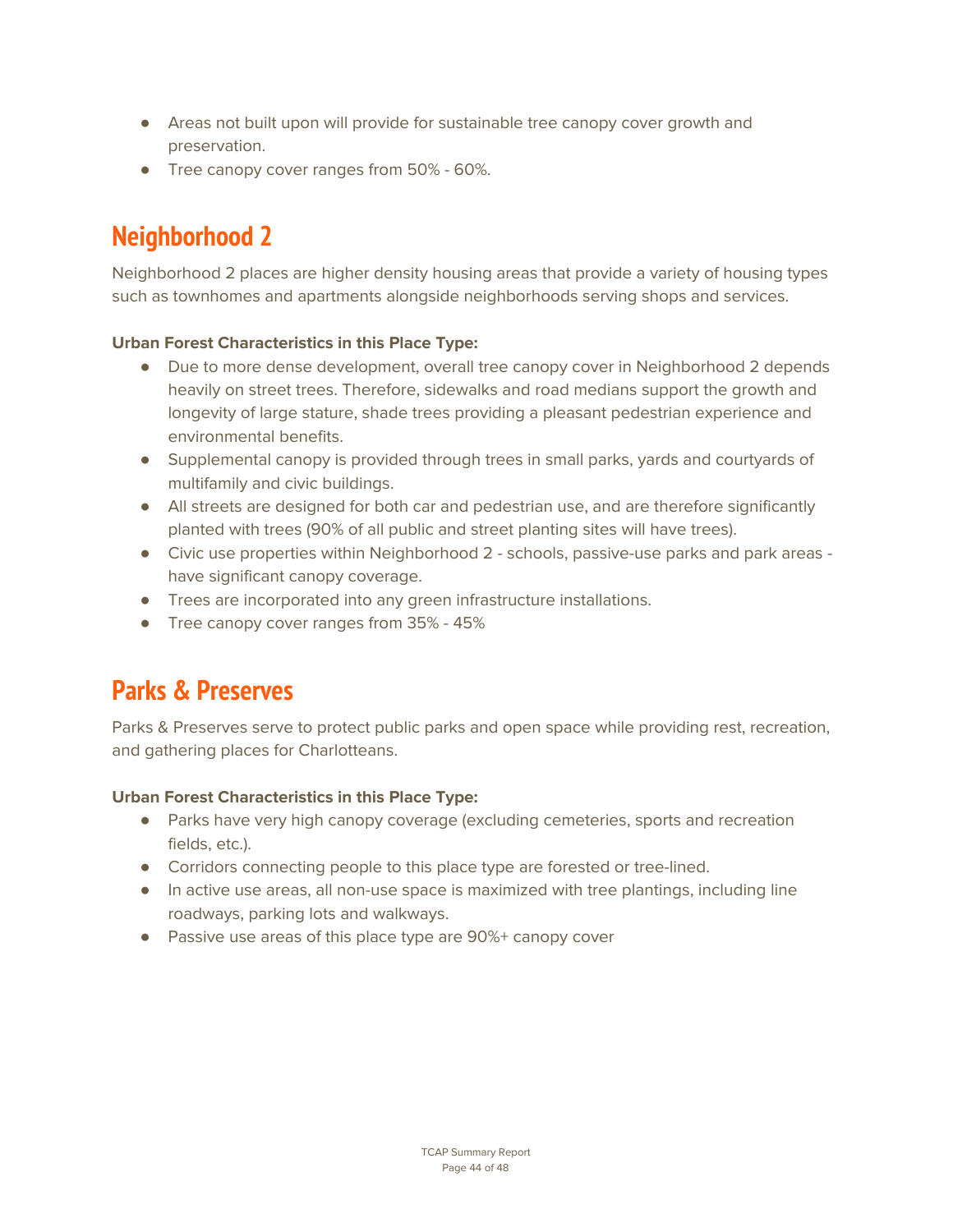### **Commercial**

Commercial places are primarily car-oriented destinations for retail, services, hospitality, and dining, often along major streets or near interstates.

#### **Urban Forest Characteristics in this Place Type:**

- Tree canopy is made up of primarily street trees, trees in parking lot islands and along pedestrian paths. Where structured parking exists, trees are more integrated into courtyards, plazas and common areas.
- Newly constructed streets and sidewalks support the growth and longevity of large stature trees.
- In on-street and off-street parking areas, there is sufficient tree canopy cover to provide shade and more pleasant pedestrian experience.
- <span id="page-44-0"></span>● Tree canopy cover ranges from 25% - 35%.

## **Campus**

Campuses are a relatively cohesive group of buildings and public spaces that are all serving one institution such as a university, hospital, or office park.

#### **Urban Forest Characteristics in this Place Type:**

- Trees on campuses are healthy and iconic, serving as both unique landmarks and environmental assets.
- Where there is surface parking, significant tree canopy to shade impervious surfaces is a priority.
- Sidewalks and road medians are designed and built to support the growth and longevity of large stature, shade trees.
- Areas of passive-use mowed lawn include canopy cover in urban open spaces. On less intensely developed campuses, and especially in environmentally sensitive areas, tree cover is composed of diverse species and mature sizes to create a more natural ecosystem.
- <span id="page-44-1"></span>● Tree canopy cover ranges from 40-50%.

### **Manufacturing & Logistics**

Manufacturing & Logistics places are employment areas that provide a range of job types, services, and wage levels in sectors such as production, manufacturing, research, distribution, and logistics.

#### **Urban Forest Characteristics in this Place Type:**

● Much of tree canopy is located in buffer areas on privately-held land.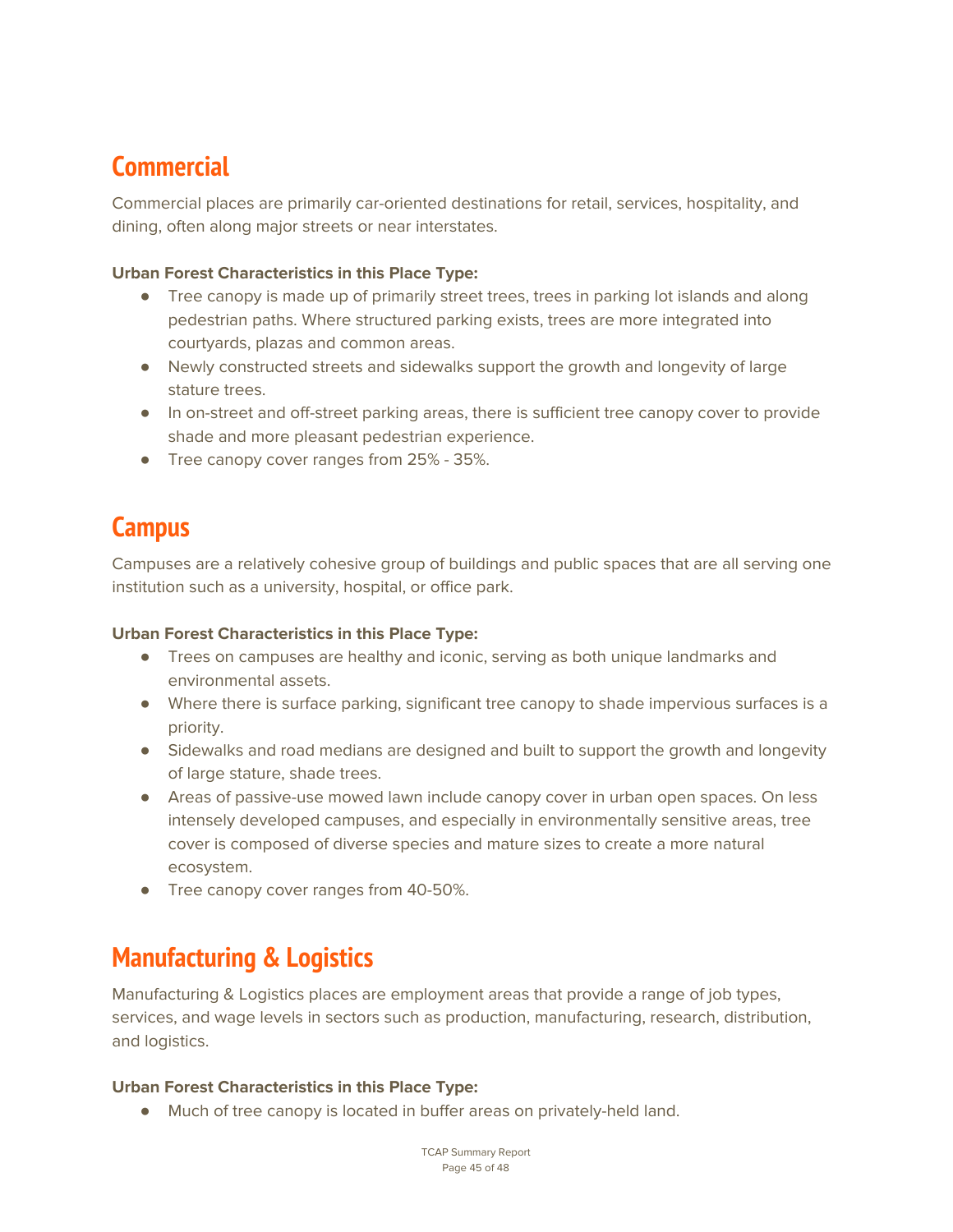- Rights-of-way and private land adjacent to public streets are planted with trees appropriate for the space available and industrial use by large trucks.
- Where there are large open areas surrounding buildings, there are protected woodland areas and tree canopy.
- Newly constructed parking areas are designed and constructed to accommodate shade trees (options: increasing planter size, using linear planters, using structural soils, installing permeable pavement materials around trees, providing irrigation, and other innovative solutions).
- <span id="page-45-0"></span>● Tree canopy cover ranges from 25% - 35%.

## **Innovation Mixed-use**

Innovation Mixed-Use places are vibrant areas of mixed-use and employment, typically in older urban areas, that capitalize on Charlotte's history and industry with uses such as light manufacturing, office, studios, research, retail, and dining.

#### **Urban Forest Characteristics in this Place Type:**

- Tree canopy cover is primarily provided by street trees, pocket parks, and buffer areas, supporting pleasant pedestrian experience and environmental benefits.
- Newly constructed, and redeveloped streets and sidewalks support large stature trees.
- In all parking areas, sufficient trees are planted to mitigate heat island effect and stormwater runoff.
- Greater use of innovative approaches to support tree planting and growth, such as pervious pavement and green infrastructure, are encouraged.
- <span id="page-45-1"></span>● Tree canopy cover ranges from 35% - 45%.

# **Neighborhood Center**

Neighborhood Centers are small, walkable mixed-use areas, typically embedded within neighborhoods, that provide convenient access to goods, services, dining, and residential for nearby residents.

#### **Urban Forest Characteristics in this Place Type:**

- Tree canopy is made up of primarily street trees and along pedestrian paths to reduce heat stress.
- Tree canopy is accommodated on-site with internal trees located on lawns and urban open space. Newly constructed and rehabilitated streets, sidewalks, plazas, and pocket parks on public and private properties support the growth and longevity of large stature trees.
- Transitional buffers and screening provide an opportunity for increased canopy.
- In on-street and off-street parking areas, design and construction criteria are such that there are sufficient trees planted to screen surface parking and mitigate heat island effect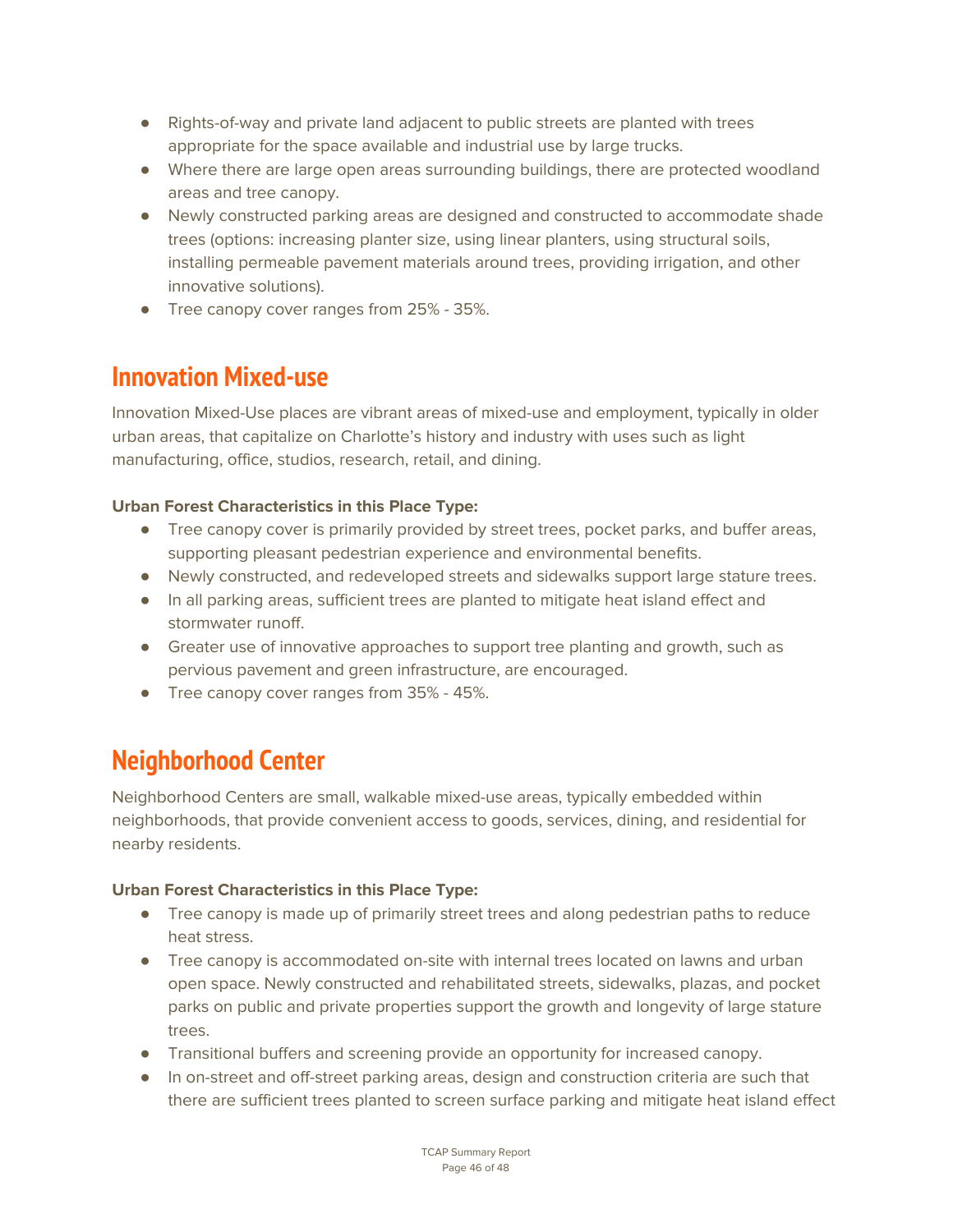and stormwater runoff. Greater use of pervious pavement and green infrastructure will be encouraged.

● Tree canopy cover ranges from 25% - 35%. 90% of all public and street planting sites will have trees.

# <span id="page-46-0"></span>**Community Activity Center**

Community Activity Centers are mid-sized mixed-use areas, typically along transit corridors or major roadways, that provide access to goods, services, dining, entertainment, and residential for nearby and regional residents.

#### **Urban Forest Characteristics in this Place Type:**

- Tree canopy is made up of primarily street trees and along pedestrian paths to reduce heat stress.
- Tree canopy is accommodated on-site with internal trees located on lawns and urban open space. Newly constructed and rehabilitated streets, sidewalks, plazas, and pocket parks on public and private properties support the growth and longevity of large stature trees.
- In on-street and off-street parking areas, design and construction criteria are such that there are sufficient trees planted to mitigate heat island effect and stormwater runoff.
- Greater use of innovative approaches such as pervious pavement and green infrastructure will be encouraged.
- Tree canopy cover ranges from 20% 30%. 90% of all public and street planting sites will have trees.

## <span id="page-46-1"></span>**Regional Activity Center**

Regional Activity Centers are large, high-density mixed-use areas, typically along transit corridors or major roadways, that provide access to goods, services, dining, offices, entertainment, and residential or regional residents and visitors.

#### **Urban Forest Characteristics in this Place Type:**

- Tree canopy is made up of primarily street trees and along pedestrian paths to reduce heat stress.
- Tree canopy will also be accommodated onsite with internal trees and urban open space. Newly constructed and rehabilitated streets, sidewalks, plazas, and pocket parks on public and private properties will support the growth and longevity of large stature trees.
- In on-street and off-street parking areas, design and construction criteria are such that there are sufficient trees planted to mitigate heat island effect and stormwater runoff. Greater use of innovative approaches such as pervious pavement and green infrastructure will be encouraged.